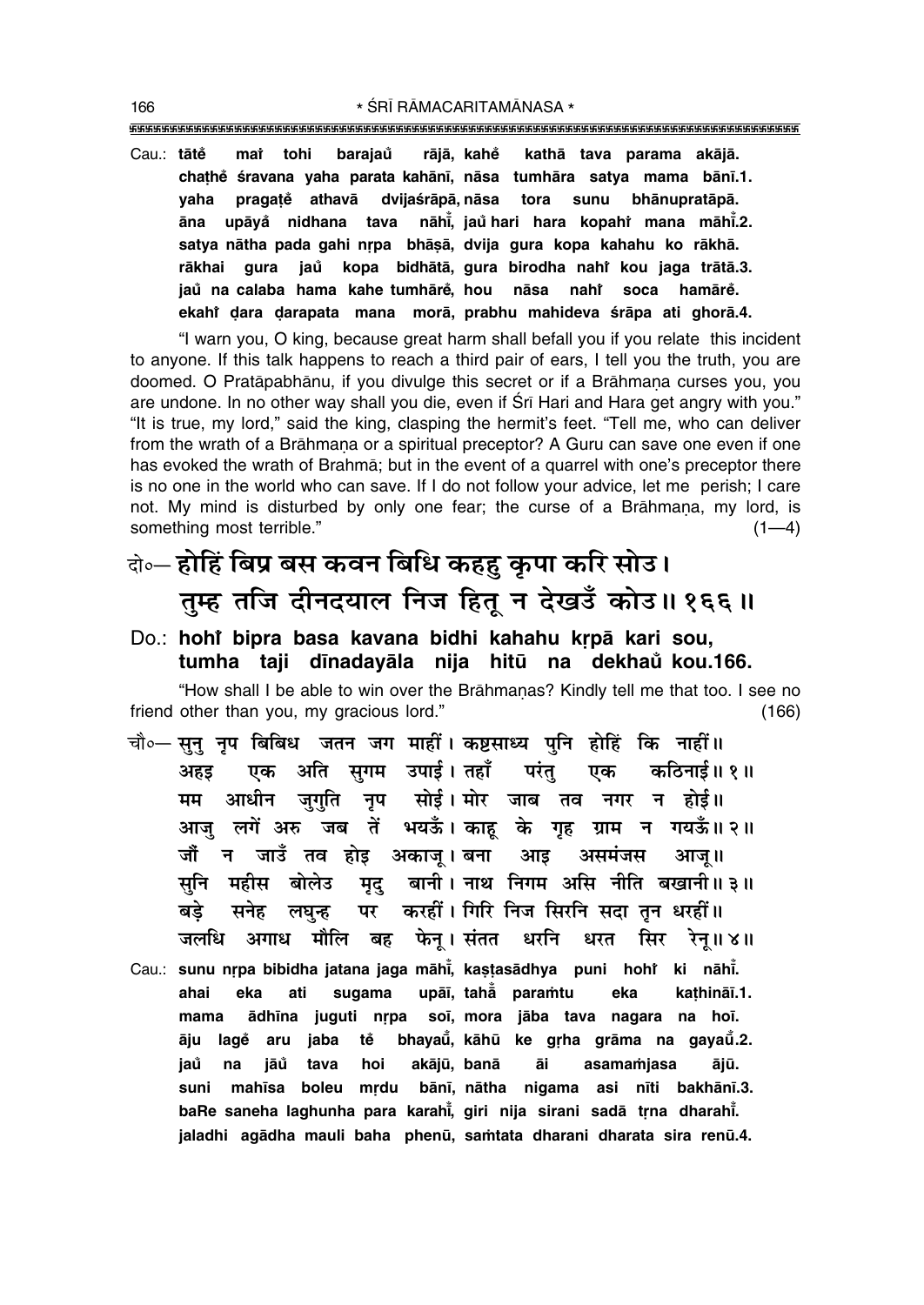"Listen, O king: there are various expedients in this world. But they are hard to accomplish and are of doubtful issue besides. Of course, there is one very simple device; but that too involves one difficulty. Its contrivance depends on me; but my going to your city is out of the question. Ever since I was born I have never been to anybody's house or village so far. And if I do not go, it will be a misfortune for you. I am therefore in a dilemma today." Hearing this, the king replied in a polite language, "My lord, there is a maxim laid down in the Vedas: the great show kindness to the small. Mountains always bear tiny blades of grass on their tops, the fathomless ocean carries floating foam on its breast and the earth ever bears dust on its bosom."  $(1-4)$ 

### बे-अस कहि गहे नरेस पद स्वामी होह कुपाल। मोहि लागि दुख सहिअ प्रभु सज्जन दीनदयाल॥ १६७॥

#### Do.: asa kahi gahe naresa pada svāmī hohu krpāla, mohi lāgi dukha sahia prabhu sajjana dīnadayāla.167.

So saying, the king clasped the hermit's feet and said, "Be gracious to me, my master. You are a saint, compassionate to the humble; therefore, my lord, take this trouble on my behalf."  $(167)$ 

चौ०— जानि नपहि आपन आधीना। बोला तापस कपट पबीना॥ सुनु तोही। जग नाहिन दुर्लभ कछ मोही॥१॥ सत्य कहउँ भपति अवसि काज मैं करिहउँ तोरा । मन तन बचन भगत तैं मोरा ॥ प्रभाऊ। फलइ तबहिं जब करिअ दुराऊ॥२॥ जोग जगति तप मंत्र करौं रसोई। तुम्ह परुसहु मोहि जान न कोई॥ जौं नरेस मैं अन्न सो जोड़ जोड़ भोजन करई। सोड़ सोड़ तव आयस अनसरई॥३॥ भूष सूनु सोऊ॥ पनि जेवँइ जोऊ । तव बस होइ तिन्ह े के गृह एहू । संबत भरि संकलप करेह॥४॥ जाड उपाय नुप रचह Cau.: jāni ādhīnā, bolā nrpahi āpana tāpasa kapata prabīnā. kahaů bhūpati sunu tohī, jaga nāhina durlabha kachu mohī.1. satya karihaŭ torā, mana tana bacana bhagata tai morā. avasi kāja mat joga juguti tapa mamtra prabhāū, phalai tabahi jaba karia durāū.2. karaů rasoī, tumha parusahu mohi jāna na koī. jaů naresa mat anna so joi joi bhojana karaī, soi soi tava āyasu anusaraī.3. grha jevåi joū, tava basa hoi bhūpa sunu soū. puni tinha ke ehū, sambata bhari samkalapa karehū.4. jāi upāya racahu nrpa

Knowing that the king was completely under his influence, the hermit, who was clever at deception, said, "Listen, O king: I tell you the truth. For me in this world there is nothing hard to obtain. I will surely accomplish your object, devoted as you are in thought, word and deed to me. The power of Yoga (contemplation), planning, penance and mystic formulas works only when secrecy is maintained about them. O king, if I cook food and you serve it and if nobody comes to know me, whoever tastes the food so prepared shall become amenable to your orders. Again, I tell you, whosoever dines at the house of such people shall, O king, be dominated by your will. Go and operate this scheme, O king, and take this vow for a whole year.  $(1-4)$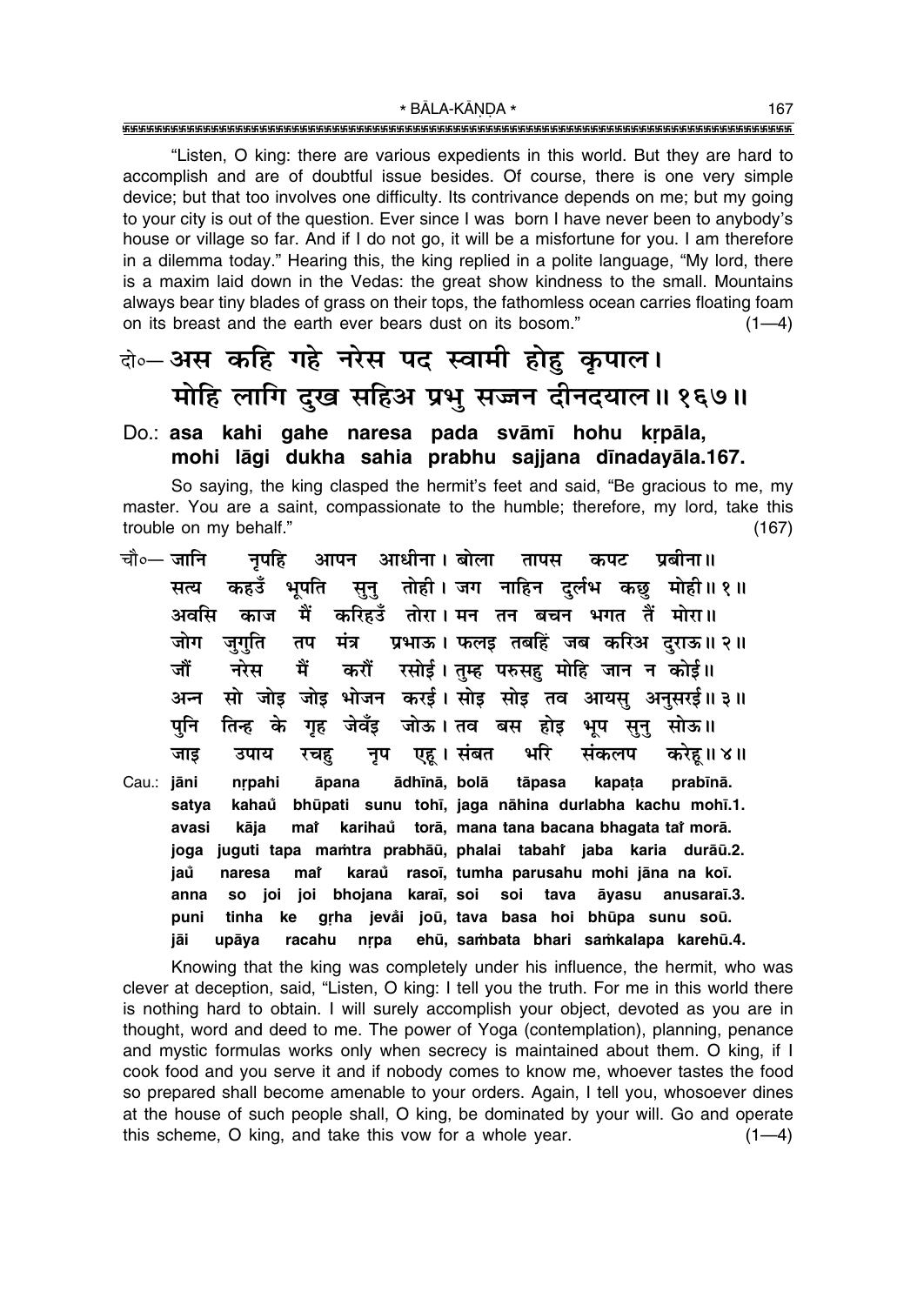# केन्-नित नुतन द्विज सहस सत बरेह सहित परिवार। मैं तुम्हरे संकलप लगि दिनहिं करबि जेवनार॥१६८॥

### Do.: nita nūtana dvija sahasa sata barehu sahita parivāra, mai tumhare samkalapa lagi dinahi karabi jevanāra.168.

"Everyday invite a new set of a hundred thousand Brāhmanas with their families; while I, so long as your vow lasts, shall provide the daily banquet."  $(168)$ 

- चौ०— एहि बिधि भूप कष्ट अति थोरें। होइहहिं सकल बिप्र बस तोरें॥ करिहहिं बिप्र होम मख सेवा।तेहिं प्रसंग सहजेहिं बस देवा॥१॥ और एक तोहि कहउँ लखाऊ।मैं एहिं बेष न आउब काऊ॥ कहुँ राया। हरि आनब मैं करि निज माया॥२॥ तम्हरे उपरोहित तपबल तेहि करि आप समाना। रखिहउँ इहाँ बरष परवाना ॥ धरि तासु बेषु सुनु राजा। सब बिधि तोर सँवारब काजा॥३॥ मैं गै निसि बहुत सयन अब कीजे। मोहि तोहि भूप भेंट दिन तीजे॥ मैं तपबल तोहि तुरग समेता। पहुँचैहउँ निकेता॥४॥ सोवतहि
- Cau.: ehi bidhi bhūpa kasta ati thore, hoihahi sakala bipra basa tore. karihahi bipra homa makha sevā, tehi prasamga sahajehi basa devā.1. eka tohi kahaů lakhāū, mai ehi besa aura na āuba kāū. uparohita kahů rāyā, hari ānaba mar kari nija māyā.2. tumhare tehi kari āpu samānā, rakhihaŭ ihā barasa paravānā. tapabala dhari tāsu beșu sunu rājā, saba bidhi tora såvāraba kājā.3. mat gai nisi bahuta sayana aba kije, mohi tohi bhūpa bhěta dina tije. mai tapabala tohi turaga sametā, pahůcaihaů sovatahi niketā.4.

"In this way O king, with little exertion all the Brāhmanas shall be reduced to your will. The Brāhmanas in their turn will offer oblations into the sacred fire, perform big sacrifices and practise adoration; and through that channel the gods too shall be easily won over. I give you one more sign. I will never come in this form. By my delusive power, O king. I will carry off your family priest and, making him just like myself by dint of my penance, will keep him here for the year; while I, O king, will take his form and manage everything for you. The night is far gone, so you had better retire now; on the third day we will meet again. By my penitential power I will convey you home, both you and your horse, even while you are asleep."  $(1-4)$ 

### वे०-मैं आउब सोइ बेषु धरि पहिचानेह तब मोहि। जब एकांत बोलाइ सब कथा सुनावौं तोहि॥१६९॥

#### Do.: mai āuba soi besu dhari pahicānehu taba mohi, ekāmta bolāi kathā sunāvaŭ tohi.169. jaba saba

"I will come in the form I have told you, and you will recognize me when I call you aside and remind you of all this."  $(169)$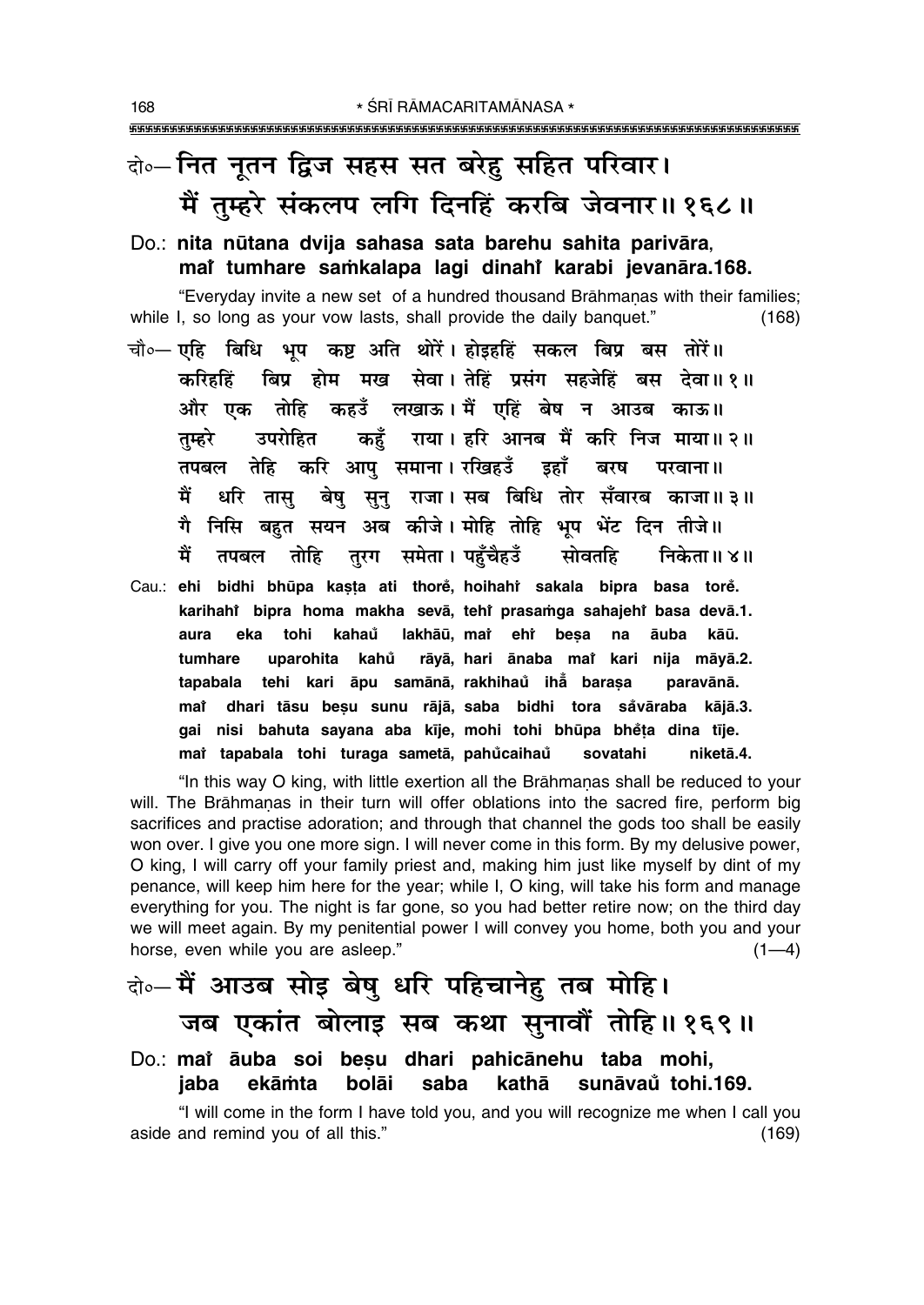\* BĀLA-KĀNDA \* 

- चौ०— सयन कीन्ह आयसु मानी। आसन ਕੈਠ छलग्यानी ॥ नप जाड अति आई। सो किमि सोव सोच अधिकाई॥१॥ निद्रा श्रमित भप तहँ आवा। जेहिं सूकर होइ नृपहि भुलावा॥ निसिचर कालकेत नप केरा। जानड सो अति कपट घनेरा॥२॥ ਸਿੰਕ परम तापस तेहि के सत सत अरु दस भाई। खल अति अजय देव दखदाई॥ प्रथमहिं मब मारे। बिप्र संत भप समर सर दखारे॥ ३॥ देखि तेहिं खल पाछिल बयरु सँभारा। तापस नप मिलि मंत्र बिचारा॥ जेहिं रिपु छय सोइ रचेन्हि उपाऊ। भावी बस न जान कछु राऊ॥४॥
- Cau.: sayana kinha nrpa āyasu mānī, āsana jāi baitha chalagvānī. śramita bhūpa nidrā ati āī, so kimi sova adhikāī.1. soca kālaketu nisicara tahå āvā, jehr sūkara hoi nrpahi bhulāvā. parama mitra tāpasa nrpa kerā, jānai **SO** ati kapata ahanerā.2. tehi ke sata suta aru dasa bhāi, khala ati ajaya deva dukhadāī. prathamahî bhūpa samara saba māre, bipra samta sura dekhi dukhāre.3. tehi khala pāchila bayaru såbhārā, tāpasa nrpa mili mamtra bicārā. jehi ripu chaya soi racenhi upāū, bhāvī basa na jāna kachu rāū.4.

The king went to sleep in obedience to the hermit; while the counterfeit sage returned to his own seat and sat down there. Deep sleep came upon the weary monarch; but how could the other fellow sleep, distracted as he was with anxiety. The demon Kālaketu made his appearance there; it was he who had assumed the form of a boar and led the king astray. A great friend of the hermit-king, he was skilled in manifold ways of deceit. He had a hundred sons and ten brothers, who were great villains, invincible and annoying to the gods. Seeing the Brāhmanas, saints and gods in distress the king had already killed them all in battle. Recalling the old grudge the wretch conspired with the hermit-king and contrived a plot for the extermination of the enemy; but, as fate would have it, the king knew nothing of it.  $(1-4)$ 

## केन्टिपु तेजसी अकेल अपि लघु करि गनिअ न ताहु। अजहुँ देत दुख रबि ससिहि सिर अवसेषित राहु॥ १७०॥

### Do.: ripu tejasī akela api laghu kari gania na tāhu, ajahů deta dukha rabi sasihi sira avasesita rāhu.170.

A spirited foe, even though left alone, should not be lightly regarded. The demon Rāhu,\* who has nothing left of him but his head, is able to torment both the sun and moon even to this day.  $(170)$ 

|  |  | चौ∘— तापस नृप निज सखहि निहारी। हरषि मिलेउ उठि भयउ सुखारी॥ |  |  |
|--|--|-----------------------------------------------------------|--|--|
|  |  | मित्रहि कहि सब कथा सुनाई।जातुधान बोला सुख पाई॥१॥          |  |  |

<sup>\*</sup> According to the Hindu belief a solar or lunar eclipse takes place only when in the astral plane the demon Rāhu, a sworn enemy of both the sun-god and the moon-god, devours the one or the other either wholly or partly. The demon, however consists of the head alone, his trunk having been cut off by God Visnu while he was unlawfully attempting to partake of the nectar which was being served to the gods. Since, however, he had already tasted the nectar, the head became immortal.

169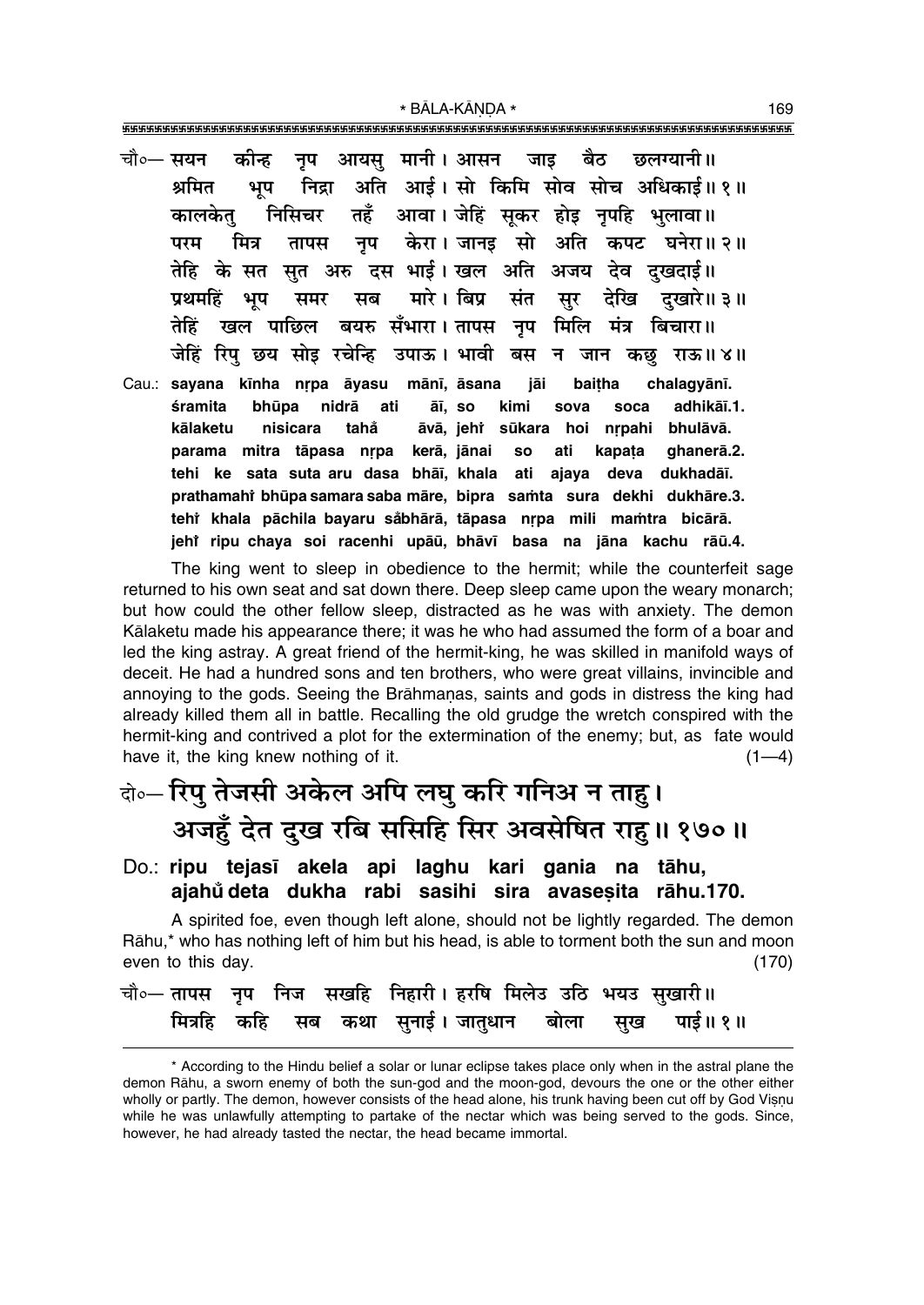साधेउँ रिप नरेसा। जौं तम्ह कीन्ह मोर उपदेसा॥ अब सनह सोई। बिन् औषध बिआधि बिधि खोई॥२॥ परिहरि सोच रहह तम्ह समेत बहाई। चौथें दिवस मिलब मैं आई॥ रिप मल कल अतिरोषी ॥ ३ ॥ परितोषी। चला महाकपटी तापस नपहि बहत समेता। पहुँचाएसि बाजि भानप्रतापहि निकेता॥ छन माझ नपहि कराई। हयगुहँ बाँधेसि पहिं बाजि नारि सयन बनाई॥ ४॥ Cau.; tāpasa nrpa nija sakhahi nihārī, harasi mileu uthi bhayau sukhārī. kahi saba kathā sunāī, jātudhāna mitrahi bolā sukha pāī.1. aba sādheů ripu sunahu naresā, jaů tumha kīnha mora upadesā. parihari soca rahahu tumha soi, binu ausadha biādhi bidhi khoī.2. kula sameta ripu mūla bahāī, cauthe divasa milaba mat āī. bahuta paritosī, calā tāpasa nrpahi mahākapatī atirosī.3. bhānupratāpahi bāii sametā, pahůcāesi chana mājha niketā. bådhesi bāji banāī.4. nrpahi nāri pahi sayana karāī, hayagrhå

The hermit-king was delighted to see his ally and rose to meet him. The meeting gave him much satisfaction and he related the whole story to his friend. The demon too was glad and said, "Listen, O king: since you have followed my advice, take the enemy as subdued. Cease to worry now and lay yourself to rest. God has effected a cure without the use of a medicine, I will sweep away the enemy root and branch and see you on the fourth day." Fully reassuring the hermit-king, the arch-impostor, who was highly irascible, departed. In an instant he conveyed Pratāpabhānu to his palace, horse and all. Putting the king to bed beside his queen, he tied up the horse in the stall in the proper wav.  $(1-4)$ 

### के-राजा के उपरोहितहि हरि लै गयउ बहोरि। लै राखेसि गिरि खोह महुँ मायाँ करि मति भोरि॥ १७१॥

hari ke uparohitahi Do.: rājā lai qayau bahori. lai rākhesi giri khoha mahumāvā kari mati bhori.171.

Again he carried off the king's family-priest and, depriving him of his senses by his supernatural power, kept him in a mountain-cave.  $(171)$ 

- चौ∘— आप बिरचि उपरोहित रूपा। परेउ जाइ तेहि सेज अनुपा॥ बिहाना। देखि भवन अति अचरजु माना॥१॥ अनभएँ जागेउ नप महिमा मन महँ अनमानी। उठेउ गवँहिं जेहिं जान न रानी॥ मनि गयउ बाजि चढ़ि तेहीं। पुर नर नारि न जानेउ केहीं॥ २॥ कानन भूपति आवा। घर घर उत्सव बाज बधावा॥ गाउँ जग जाम जब राजा। चकित बिलोक सुमिरि सोइ काजा॥३॥ उपरोहितहि देख जुग सम नृपहि गए दिन तीनी।कपटी मुनि पद रह मति लीनी॥ आवा। नृपहि मते सब कहि समुझावा॥४॥ जानि उपरोहित समय Cau.: apu biraci uparohita rūpā, pareu jāi tehi seja anūpā.
- jāgeu anabhae bihānā, dekhi bhavana ati acaraju mānā.1. nrpa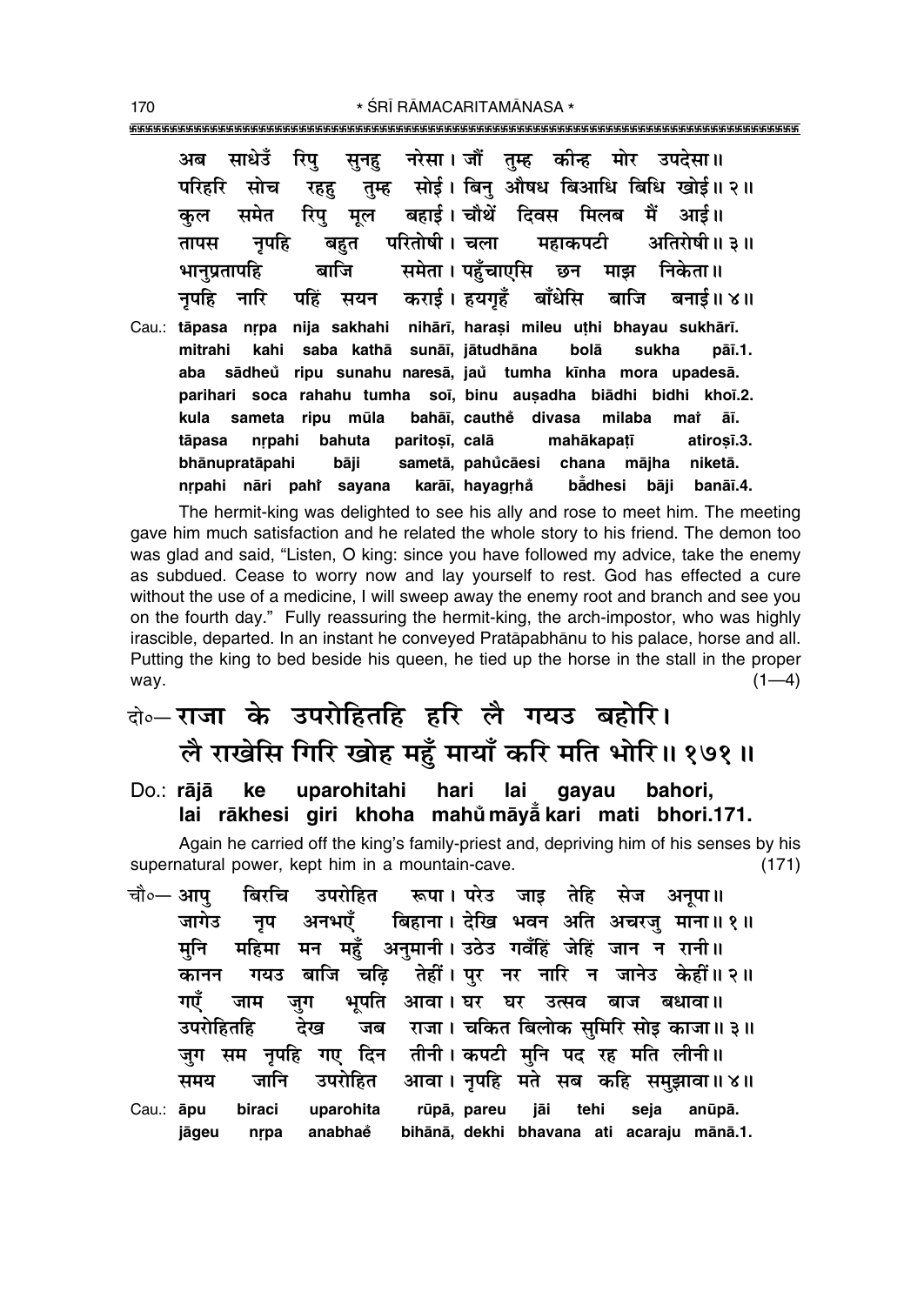|                           | muni mahimā mana mahů anumānī, utheu gavåhť jehť jāna na rānī. |  |
|---------------------------|----------------------------------------------------------------|--|
|                           | kānana gayau bāji caRhi tehi, pura nara nāri na jāneu kehi.2.  |  |
| gaĕ jāma juga bhūpati     | āvā, ghara ghara utsava bāja badhāvā.                          |  |
| uparohitahi dekha jaba    | rājā, cakita biloka sumiri soi kājā.3.                         |  |
| juga sama nrpahi gae dina | tīnī, kapatī muni pada raha mati līnī.                         |  |
| samaya jāni uparohita     | āvā, nrpahi mate saba kahi samujhāvā.4.                        |  |

Himself assuming the form of the family-priest, the demon went and lay down on the former's sumptuous bed. The king woke even before daybreak and felt much astonished to find himself at home. Attributing the miracle to the supernatural power of the sage, he got up quietly, unperceived by the queen. Mounting the same horse he rode off to the woods without any man or woman of the city knowing it. When it was midday, the king returned; there was rejoicing and festal music in every house. When the king saw his family-priest, he looked at him in amazement, recollecting the object he held so dear to his heart. The interval of three days hung heavy on the monarch as an age, his mind being set on the feet of the false anchorite. At the appointed time the priest came and reminded him in detail of all that had been agreed upon.  $(1-4)$ 

## बे॰- नृप हरषेउ पहिचानि गुरु भ्रम बस रहा न चेत। बरे तुरत सत सहस बर बिप्र कुटुंब समेत॥१७२॥

#### Do.: nrpa haraseu pahicāni guru bhrama basa rahā na ceta, bare turata sata sahasa bara bipra kutumba sameta.172.

The king was delighted to recognize his preceptor (in the priest's form); his mind was too clouded to have any sense left. At once he invited a hundred thousand chosen Brāhmanas with their families.  $(172)$ 

- बनाई। छरस चारि बिधि जसि श्रुति गाई॥ चौ∘— उपरोहित जेवनार कीन्हि रसोई। बिंजन बहु गनि सकइ न कोई॥१॥ तेहिं मायामय बिबिध मुगन्ह कर आमिष राँधा। तेहि महँ बिप्र माँसु खल साँधा॥ कहँ सब बिप्र बोलाए। पद पखारि भोजन सादर बैठाए॥ २॥ महिपाला। भै अकासबानी तेहि जबहिं काला॥ परुसन लाग गृह जाहू। है बड़ि हानि अन्न जनि खाहू॥ ३॥ उठि उठि बिप्रबंद माँसू। सब द्विज उठे मानि बिस्वासू॥ रसोर्ड भयउ भूसूर भूप बिकल मति मोहँ भुलानी। भावी बस न आव मुख बानी॥४॥
- Cau.: uparohita banāī, charasa cāri bidhi jasi śruti gāī. jevanāra rasoī, bimjana bahu gani sakai na koī.1. teht kīnhi māyāmaya bibidha mrganha kara āmiṣa rằdhā tehi mahủ bipra māṣu khala sādhā. bhojana kahů saba bipra bolāe, pada pakhāri sādara baithae.2. jabahi lāga mahipālā, bhai akāsabānī tehi kālā. parusana biprabrmda uthi uthi grha jāhū, hai baRi hāni anna jani khāhū.3. rasot<sup>i</sup> bhūsura māsū, saba dvija uthe māni bisvāsū. bhavau bhūpa bikala mati mohå bhulānī, bhāvī basa na āva mukha bānī.4. The priest cooked four kinds of foods with six different tastes as mentioned in the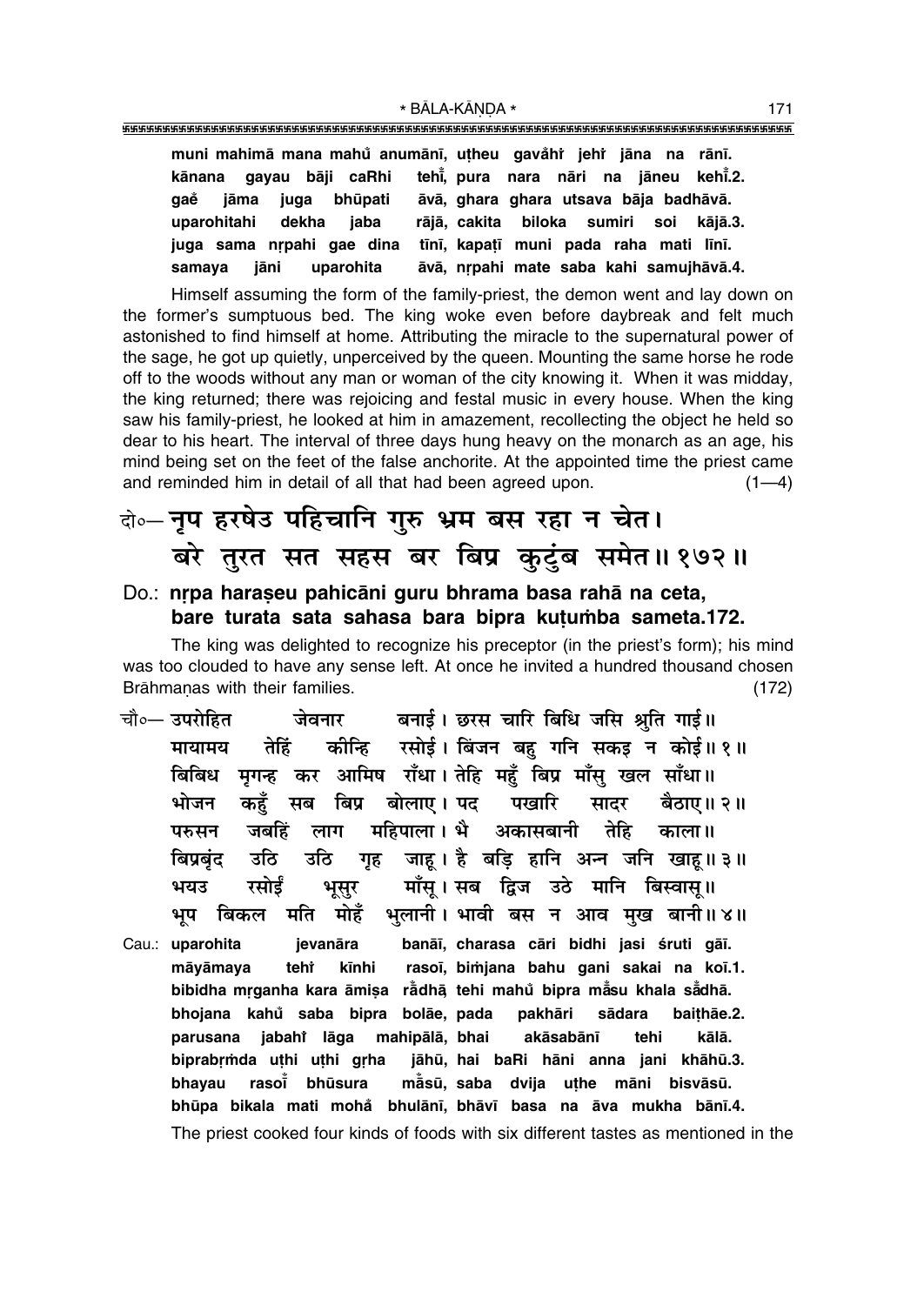Vedas. He prepared an illusory banquet and a variety of seasoned dishes more than one could count. Dressing the flesh of a variety of animals the wretch mixed with it the cooked flesh of Brāhmanas. All the invited Brāhmanas were then called for the dinner. Their feet were duly washed and they were respectfully shown to their places. The moment the king began to serve the food, a (fictitious) voice from heaven (raised by the demon Kālaketu himself) said, "Up, up, Brāhmanas! and return to your homes. Taste not this food; it is most harmful. The dishes include the flesh of the Brāhmanas."Up rose all the Brāhmanas believing the ethereal voice. The king lost his nerve; his mind was bewildered with infatuation. As fate would have it, he could not utter a word.  $(1-4)$ 

### केन्चोले बिप्र सकोप तब नहिं कछ कीन्ह बिचार। जाइ निसाचर होहु नृप मूढ़ सहित परिवार॥१७३॥

### Do.: bole bipra sakopa taba nahi kachu kīnha bicāra, jāi nisācara hohu nrpa mūRha sahita parivāra.173.

Then exclaimed the Brāhmanas in wrath, regardless of consequences, "O foolish king, go and take birth in the demon's form, you and all your family."  $(173)$ 

बोलाई। घालै लिए चौ०— छत्रबंध् तैं बिप्र समुदाई ॥ सहित हमारा। जैहसि तैं समेत ईस्वर धरम परिवारा॥ १॥ राखा संबत तव होऊ। जलदाता न रहिहि कुल कोऊ॥ मध्य नास नुप सुनि श्राप बिकल अति त्रासा। भै बहोरि बर गिरा अकासा॥२॥ दीन्हा। नहिं अपराध भूप कछ कीन्हा॥ बिप्रह श्राप बिचारि न $\overline{a}$ नभबानी। भूष गयउ जहँ भोजन खानी॥३॥ चकित बिप्र सब सनि बिप्र सुआरा।फिरेउ राउ मन सोच तहँ न असन नहिं अपारा॥ महिसुरन्ह सुनाई । त्रसित परेउ अवनीं अकुलाई॥ ४॥ प्रसंग सब Cau.: chatrabamdhu tat bipra bolāī, ghālai lie sahita samudāī. īsvara rākhā dharama hamārā, jaihasi tar sameta parivārā.1. hoū, jaladātā sambata madhya nāsa tava na rahihi kula koū. nrpa suni śrāpa bikala ati trāsā. bhai bahori bara airā akāsā.2. dīnhā, nahi aparādha bhūpa kachu kīnhā. biprahu śrāpa bicāri na cakita bipra saba suni nabhabānī, bhūpa gayau jahă bhojana khānī.3. tahå na asana nahi bipra suārā, phireu rāu mana soca apārā.

saba prasamga mahisuranha sunāī, trasita

"O vile Ksatriya! inviting the Brāhmanas you were out to ruin them with their families. But God has preserved our sanctity; it is you and your race that are undone. In the course of a year you shall perish; and not a soul shall be left in your family to offer water to gratify your spirit." Hearing the curse the king was sore stricken with fear. Again, a voice was heard from heaven, "O holy Brāhmaṇas you have uttered this curse without careful thought; the king has committed no crime." The Brāhmaṇas were astounded when they heard the ethereal voice. The king hastened to the kitchen. There was neither any food there nor the Brāhmaṇa cook. The king returned in deep thought. He related the whole story to the Brāhmanas and threw himself on the ground frantic with fear.  $(1-4)$ 

avani

pareu

akulāī.4.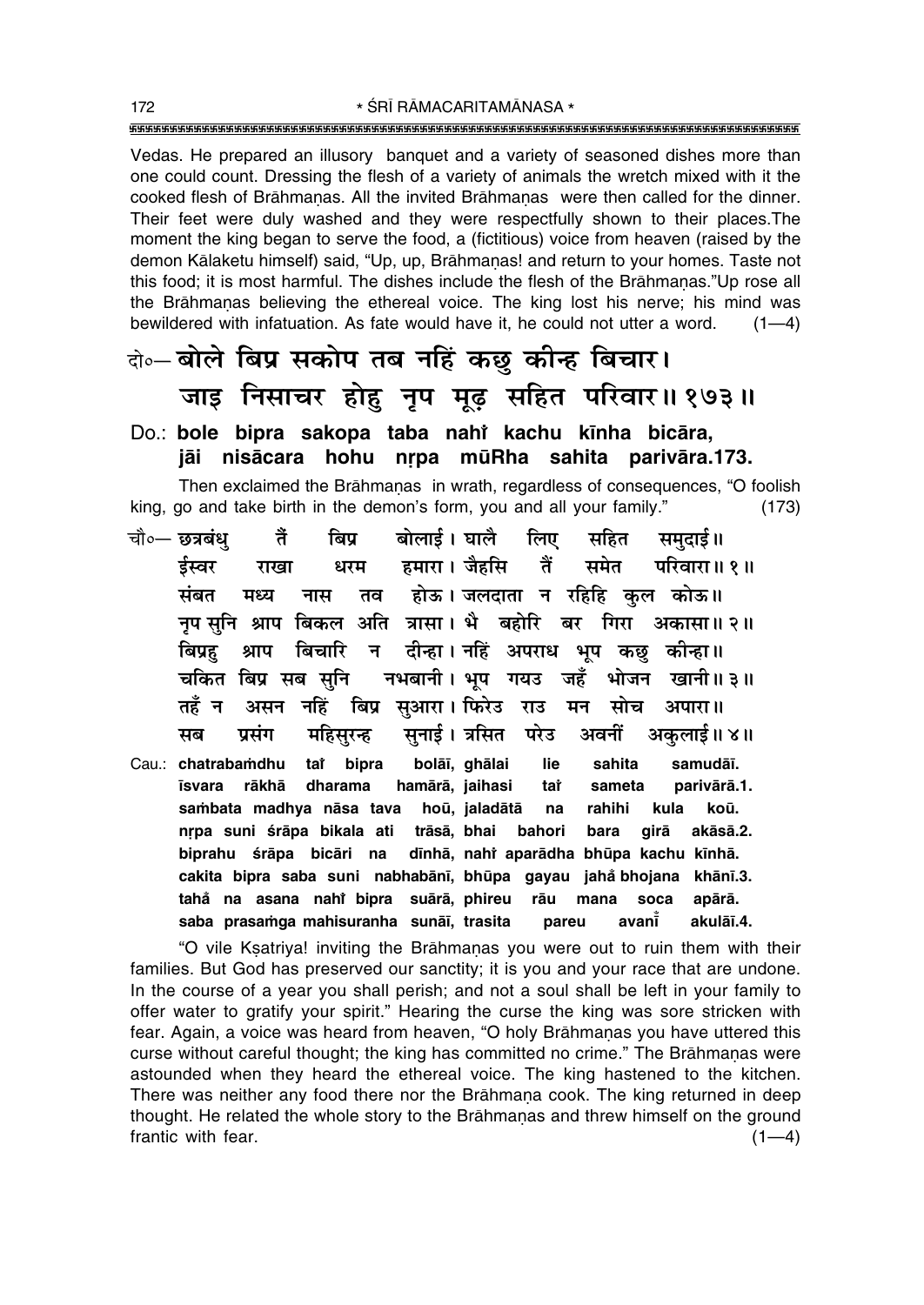### वे∘– भूपति भावी मिटइ नहिं जदपि न दुषन तोर। किएँ अन्यथा होड़ नहिं बिप्रश्नाप अति घोर॥१७४॥

Do.: bhūpati bhāvī mitai nahi jadapi na dūsana tora, kie anvathā hoi nahi bipraśrāpa ati qhora.174.

"Even though you are guiltless, O king, what is inevitable fails not. A Brāhmana's curse is very terrible; no amount of effort can counteract it."  $(174)$ 

- चौ∘— अस कहि सब महिदेव सिधाए। समाचार परलोगन्ह पाए।। देहीं। बिरचत हंस काग किय जेहीं॥१॥ दैवहि मोचर्हि दषन पहुँचाई। असुर तापसहि खबरि जनाई॥ उपरोहितहि भवन तेहिं खल जहँ तहँ पत्र पठाए। सजि सजि सेन भूप सब धाए॥ २॥ निसान बजाई। बिबिध भाँति नित होड़ लराई।। घेरेन्द्रि नगर जुझे सकल सुभट करि करनी।बंधु समेत परेउ नृप धरनी॥३॥ सत्यकेतु कुल कोउ नहिं बाँचा।विप्रश्राप किमि होइ असाँचा॥ रिप जिति सब नूप नगर बसाई। निज पर गवने जय जस पाई॥४॥
- Cau.: asa kahi saba mahideva sidhāe, samācāra puraloganha pāe. dūsana dehi, biracata hamsa kāga kiya jehi.1. socaht daivahi uparohitahi bhavana pahůcāī, asura tāpasahi khabari janāī. tehi khala jahå tahå patra pathāe, saji saji sena bhūpa saba dhāe.2. bajāī, bibidha gherenhi nagara nisāna bhăti nita hoi larāī. jūjhe sakala subhața kari karanī, bamdhu sameta pareu nrpa dharanī.3. satyaketu kula kou nahi bācā, bipraśrāpa kimi asåcā. hoi ripu jiti saba nrpa nagara basāi, nija pura gavane jaya jasu pāi.4.

So saying, all the Brāhmanas dispersed. When the people of the city received the news, they were much perturbed and began to blame Providence, who had begun upon a swan and produced a crow instead. Conveying the priest to his house, the demon (Kālaketu) communicated the tidings to the hermit. The wretch in his turn despatched letters in all directions and a host of princes hastened with their troops martially arrayed and, beating their kettledrums, beleaguered the city. Everyday battles were fought in diverse forms. All his champions fought valiantly and fell. And the king with his brother bit the dust. Not one of Satyaketu's family survived; a Brāhmana's curse can never fail. Having vanquished the foe and re-inhabiting the city all the chiefs returned to their own capitals enriched with victory and fame.  $(1-4)$ 

## वे० भरद्वाज सूनु जाहि जब होइ बिधाता बाम। धूरि मेरुसम जनक जम ताहि ब्यालसम दाम॥१७५॥

#### Do.: bharadvāja sunu jāhi jaba hoi bidhātā bāma. dhūri merusama janaka jama tāhi byālasama dāma.175.

Listen, O Bharadvāja: whosoever incurs the displeasure of heaven, for him a grain of dust becomes vast as Mount Meru, a father becomes frightful as Yama (the god of death) and every rope a snake.  $(175)$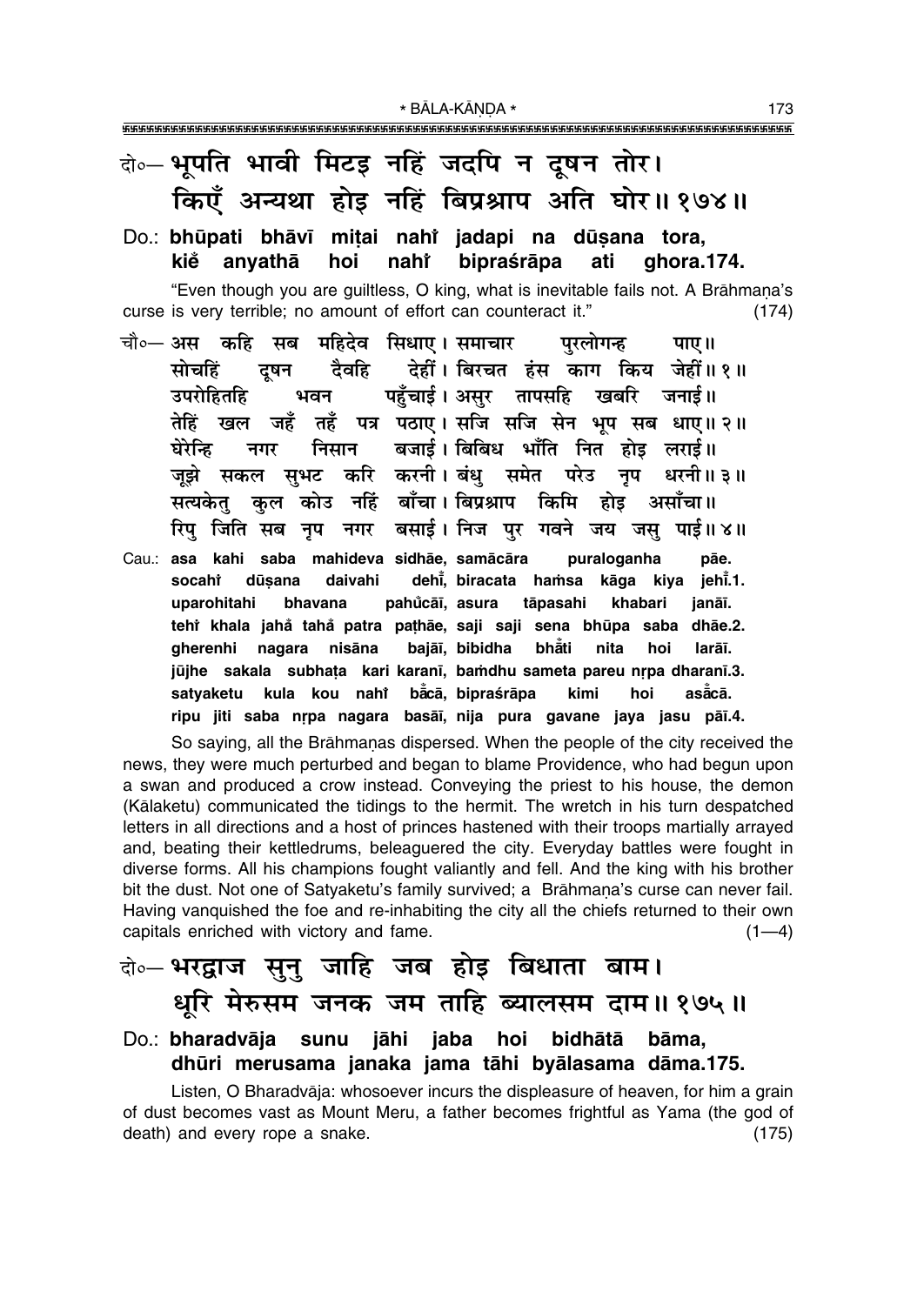\* ŚRĪ RĀMACARITAMĀNASA \* 

चौ∘— काल पाइ मुनि सुनु सोइ राजा। भयउ निसाचर सहित समाजा॥ नाम दस सिर ताहि बीस भजदंडा । रावन बीर बरिबंडा॥१॥ अरिमर्दन नामा। भयउ सो कुंभकरन बलधामा॥ भूप अनज सचिव जो रहा धरमरुचि जासु। भयउ बिमात्र बंधु लघु तासु॥२॥ नाम बिभीषन जेहि जाना । बिष्नभगत जग बिग्यान निधाना ॥ नृप केरे। भए निसाचर घोर घनेरे॥ ३॥ रहे जे सत सेवक जिनस अनेका। कटिल भयंकर बिगत बिबेका॥ कामरूप खल सब पापी। बरनि न जाहिं बिस्व परितापी॥४॥ कपा रहित हिंसक Cau.: kāla pāi muni sunu soi rājā, bhayau nisācara sahita samājā. dasa sira tāhi bīsa bhujadamdā, rāvana nāma bīra baribamdā.1. bhūpa anuja arimardana nāmā, bhayau so kumbhakarana baladhāmā. saciva jo rahā dharamaruci jāsū, bhayau bimātra bamdhu laghu tāsū.2. nāma bibhīṣana jehi jaga jānā, biṣnubhagata bigyāna nidhānā. rahe je suta sevaka nrpa kere, bhae nisācara qhora ghanere.3. jinasa anekā, kutila bhayamkara bigata bibekā. kāmarūpa khala kṛpā rahita hiṁsaka saba pāpī, barani na jāhi bisva paritāpī.4.

O sage, in due time, I tell you, this king, with his family, was born as a demon. He had ten heads and twenty arms. His name was Rāvana; he was a formidable hero. The king's younger brother, Arimardana by name, became the powerful Kumbhakarna. His minister, who was known as Dharmaruci, became Rāvana's younger half-brother, Vibhisana by name, who is known to the whole world as a devotee of God Visnu and a repository of wisdom. And the king's sons and servants, they were born a fierce demon crew. These wretches could take any shape they liked and belonged to various orders. They were all wicked, monstrous and devoid of sense and were ruthless, bloody and sinful. They were a torment to all creation beyond what words can tell.  $(1-4)$ 

## बे॰- उपजे जदपि पुलस्त्यकुल पावन अमल अनूप। तदपि महीसूर श्राप बस भए सकल अघरूप॥१७६॥

Do.: upaje jadapi pulastyakula pāvana amala anūpa, tadapi mahīsura śrāpa basa bhae sakala agharūpa.176.

Even though they were born in the incomparably pure and holy line of the sage Pulastya, yet, on account of the Brāhmana's curse, they were all embodiments of sin.  $(176)$ 

चौ०— कीन्ह बिबिध तप तीनिहँ भाई। परम उग्र नहिं बरनि सो जाई॥ गयउ निकट तप देखि बिधाता। मागहु बर प्रसन्न मैं ताता॥१॥ करि बिनती पद गहि दससीसा।बोलेउ बचन सूनहु जगदीसा॥ मरहिं न मारें। बानर मनुज जाति दुइ बारें॥ २॥ के हम काह एवमस्तु तुम्ह बड़ तप कीन्हा।मैं ब्रह्माँ मिलि तेहि बर दीन्हा॥ पनि प्रभु कुंभकरन पहिं गयऊ। तेहि बिलोकि मन बिसमय भयऊ॥३॥

174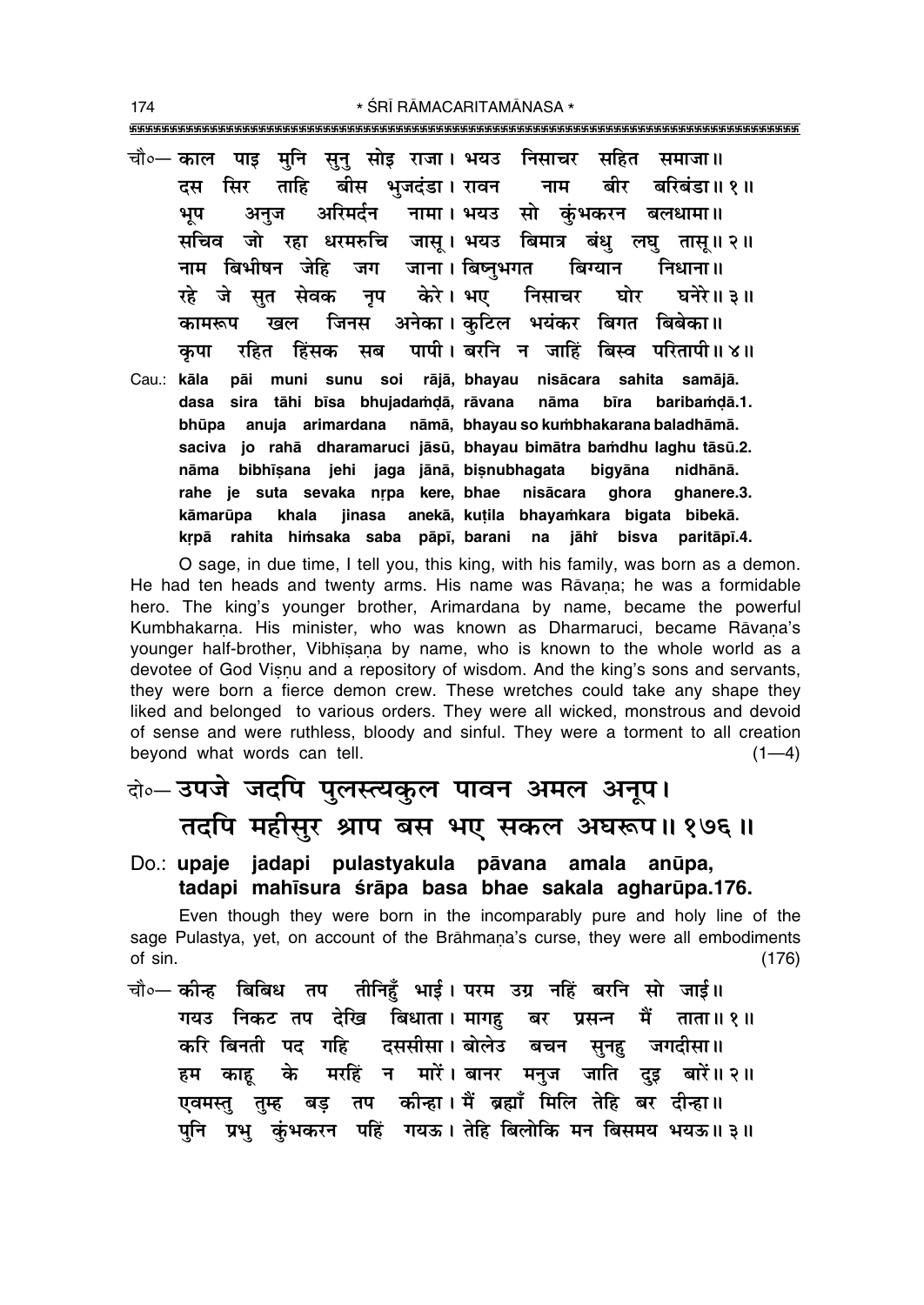| जौं एहिं खल नित करब अहारू। होइहि सब उजारि संसारू॥                        |
|--------------------------------------------------------------------------|
| सारद प्रेरि तासु मति फेरी।मागेसि नीद मास षट केरी॥४॥                      |
| Cau.: kīnha bibidha tapa tīnihů bhāī, parama ugra nahř barani so jāī.    |
| gayau nikata tapa dekhi bidhātā, māgahu bara prasanna mai tātā.1.        |
| kari binatī pada gahi dasasīsā, boleu bacana sunahu jagadīsā.            |
| hama kāhū ke marahi na māre, bānara manuja jāti dui bāre.2.              |
| evamastu tumha baRa tapa kīnhā, mai brahmāmili tehi bara dīnhā.          |
| puni prabhu kumbhakarana pahi gayaū, tehi biloki mana bisamaya bhayaū.3. |
| jaŭ ehr khala nita karaba ahārū, hoihi saba<br>ujāri<br>saṁsārū.         |
| preri tāsu mati pherī, māgesi nīda māsa<br>sata kerī.4.<br>sārada        |

All the three brothers practised austerities of various kinds, terrible beyond all description. Seeing their penance the Creator drew nigh and said to the eldest of them, "Ask a boon, dear son." The ten-headed Rāvana suppliantly clasped his feet and addressed to him the following words. "Listen, O lord of the universe; my prayer is that I should die at the hands of none save monkeys and men." "So be it; you have done great penance." This was the boon Brahma and I granted to him (said Siva). The Creator then approached Kumbhakarna and was astonished to see his gigantic form. Brahma said to himself, "Should this wretch have his daily repast, the whole world will be laid waste." So Brahmā directed Śāradā, who changed his mind. Accordingly the demon asked for continued sleep, extending over six months.  $(1-4)$ 

## के-गए बिभीषन पास पुनि कहेउ पुत्र बर मागु। तेहिं मागेउ भगवंत पद कमल अमल अनुरागु॥ १७७॥

#### Do.: gae bibhīsana pāsa puni kaheu putra bara māgu, tehi māgeu bhagavamta pada kamala amala anurāgu.177.

Last of all Brahma went up to Vibhisana and said, "Ask a boon, my son." He asked for pure love for the lotus feet of the Lord.  $(177)$ 

- ब्रह्म सिधाए। हरषित ते अपने गृह चौ०— तिन्हहि टेड बर आए॥ मंदोदरि नामा। परम सुंदरी नारि मय तनजा ललामा ॥ १ ॥ मयँ दीन्हि रावनहि आनी। होइहि मोड जातधानपति जानी ॥ हरषित भयउ नारि भलि पाई। पुनि दोउ बंधु बिआहेसि जाई॥ २॥ त्रिकूट एक सिंधु मझारी।विधि निर्मित दुर्गम अति भारी॥ गिरि मय दानवँ बहुरि सँवारा। कनक रचित मनिभवन अपारा॥३॥ सोड भोगावति जसि अहिकल बासा।अमरावति जसि सकनिवासा ॥ तिन्ह तें अधिक रम्य अति बंका। जग बिख्यात नाम तेहि लंका॥४॥
- Cau.: tinhahi dei bara brahma sidhāe, harașita te apane grha āe. tanujā mamdodari nāmā, parama lalāmā.1. maya sumdarī nāri soi mayå dīnhi rāvanahi ānī, hoihi jātudhānapati jānī. harasita bhayau nāri bhali bamdhu biāhesi jāī.2. pāī, puni dou giri trikūța eka simdhu majhārī, bidhi nirmita durgama ati bhārī. soi maya dānavå bahuri såvārā, kanaka racita manibhavana apārā.3.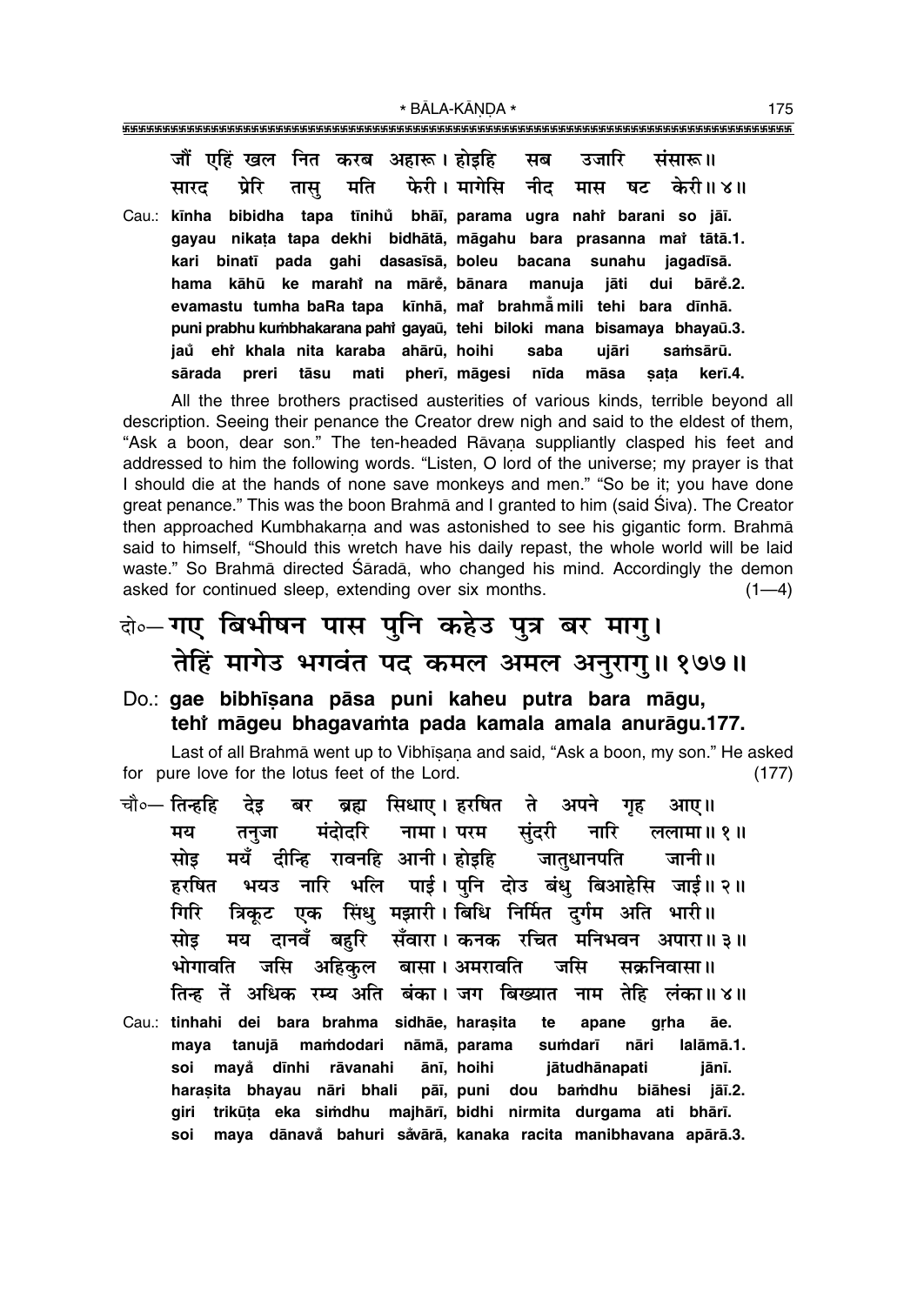#### bhogāvati jasi ahikula bāsā, amarāvati jasi sakranivāsā. tinha tě adhika ramya ati bamkā, jaga bikhyāta nāma tehi lamkā.4.

Having granted them boons Brahma went away, while they returned to their home rejoicing. The demon Maya had a daughter, Mandodarī by name, who was exceedingly beautiful, a jewel of womankind. Maya brought and made her over to Rāvana, knowing that the latter was going to become the lord of the demons. Delighted at having obtained such a good wife, Rāvana next went and married his two brothers. On a three-peaked mountain called Trikūta in the middle of the ocean there stood a very large fortress built by Brahma himself. The demon Maya (who was a great architect) renovated it. It contained numberless palaces of gold and jewels, and was more beautiful and charming than Bhogāvatī (the capital of Pātāla, the nethermost region in the core of the globe), the city of the serpents, and Amarāvatī, the capital of Indra (the lord of paradise). It was known throughout the world by the name of Lanka.  $(1-4)$ 

- वे॰– खाईं सिंधु गभीर अति चारिहूँ दिसि फिरि आव। कनक कोट मनि खचित दूढ़ बरनि न जाइ बनाव॥ १७८ ( क )॥ हरि प्रेरित जेहिं कलप जोड़ जातुधानपति होड़। सूर प्रतापी अतुलबल दल समेत बस सोइ॥१७८ (ख)॥
- Do.: khāi simdhu gabhīra ati cārihů disi phiri āva, kanaka kota mani khacita drRha barani na jāi banāva.178(A). hari prerita jehi kalapa joi jātudhānapati hoi, sūra pratāpī atulabala daļa sameta basa soi.178(B).

The ocean surrounded it on all sides as a very deep moat. It had a strong fortification wall built of gold and jewels, the architectural beauty of which defied description. Whoever was preordained by Srī Hari to be the chief of the demons in a particular cycle, that illustrious hero of incomparable might lived there with his army.  $(178 A-B)$ 

- भट भारे। ते सब चौ०— **रहे** तहाँ निसिचर समर संघारे।। सरन्ह अब तहँ रहहिं सक्र के प्रेरे। रच्छक कोटि जच्छपति केरे॥१॥ दसमख कतहँ खबरि असि पाई।सेन साजि गढ घेरेसि जार्ड ॥ देखि बिकट भट बडि कटकाई। जच्छ जीव लै गा पराई॥ २॥ सब नगर दसानन देखा।गयउ सोच सुख भयउ बिसेषा॥ फिरि अनुमानी। कीन्हि तहाँ संदर सहज अगम रावन रजधानी॥ ३॥ गृह दीन्हे।सुखी सकल जेहि जस जोग बाँटि कीन्हे ॥ रजनीचर कबेर धावा। पष्पक जान जीति लै एक बार पर आवा ॥ ४॥
- Cau.: rahe taha nisicara bhata bhare, te saba suranha samara samghare. aba tahå rahahř sakra ke prere, racchaka koți jacchapati kere.1. dasamukha katahů khabari asi pāī, sena sāji qaRha qheresi jāī. dekhi bikata bhata baRi katakāī, jaccha iīva lai qae parāī.2. phiri saba nagara dasānana dekhā, gayau soca sukha bhayau bisesā. sumdara sahaja agama anumānī, kīnhi tahẳ rāvana rajadhānī.3.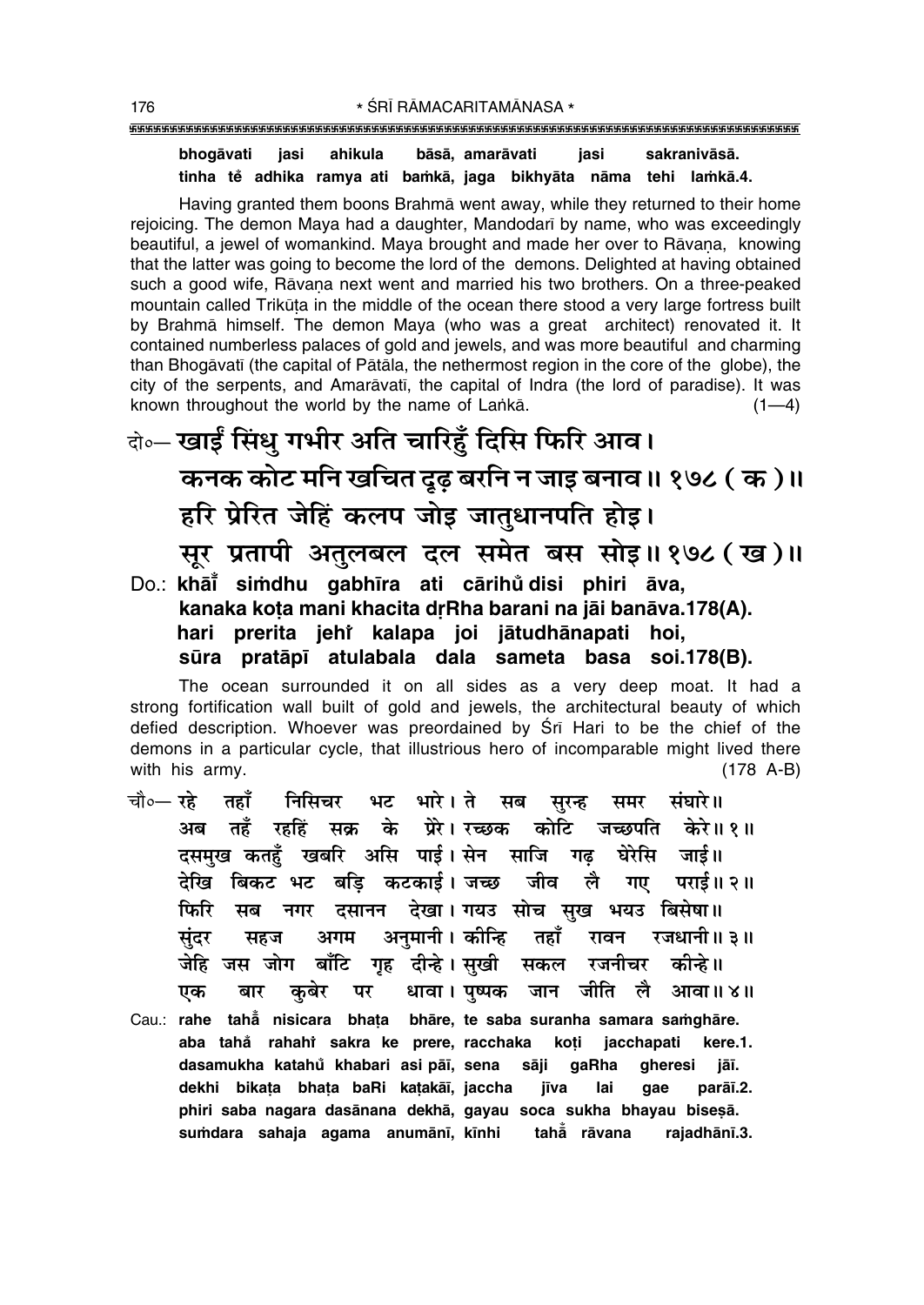#### jasa joga bati grha dīnhe, sukhī jehi sakala rajanīcara kīnhe. para dhāvā, puspaka bāra kubera jāna jīti lai āvā.4. eka

Great demon warriors had been living there. They were all exterminated in battle by the gods. Now under Indra's commission it was occupied by a garrison consisting of ten million guards of Kubera (the chief of the Yaksas). Having obtained this news from some quarter Rāvana marshalled his army and besieged the fortress. Seeing his vast force of fierce warriors, the Yaksas fled for their lives. Thereupon Rāvana surveyed the whole city; he was much pleased with what he saw and all his anxiety (about a suitable capital) was gone. Perceiving that the city was naturally beautiful and inaccessible for others, Rāvana fixed his capital there. By assigning quarters to his followers according to their several deserts he made them all happy. On one occasion he led an expedition against Kubera and carried away his aerial car known by the name of Puspaka as a trophy.  $(1-4)$ 

# के- कौतुकहीं कैलास पुनि लीन्हेसि जाइ उठाइ। मनहुँ तौलि निज बाहुबल चला बहुत सुख पाइ॥ १७९॥

**līnhesi** Do.: kautukahi kailāsa puni iāi uthāi. manahů tauli nija bāhubala calā bahuta sukha pāi.179.

Again, in a sportive mood he went and lifted Mount Kailasa and, thereby testing as it were the might of his arms, returned most jubilant.  $(179)$ 

- सेन सहाई। जय प्रताप बल बद्धि बडाई॥ चौ०— सख संपति सत बाढत जाई। जिमि प्रतिलाभ लोभ अधिकाई॥१॥ नित नतन सब भ्राता । जेहि कहँ नहिं प्रतिभट जग जाता॥ अतिबल कंभकरन अस षट मासा। जागत होइ तिहँ सोवड पर त्रासा॥ २॥ करड पान जौं दिन प्रति अहार कर सोई।बिस्व बेगि सब चौपट होई॥ जाड़ बखाना। तेहि सम अमित बीर बलवाना॥३॥ समर धीर नहिं तासू। भट महुँ प्रथम लीक जग जासू॥ बारिदनाद जेठ सूत कोई। सरपर नितहिं जेहि न होड रन सनमुख परावन होई॥ ४॥
- Cau.: sukha sampati suta sena sahāī, jaya pratāpa bala buddhi baRāī. nita nūtana saba bāRhata jāī, jimi pratilābha lobha adhikāī.1. atibala kumbhakarana asa bhrātā, jehi kahůnahi pratibhata jaga jātā. tihů pura karai pāna sovai sața māsā, jāgata hoi trāsā.2. jaŭ dina prati ahāra kara soī, bisva begi saba hoī. caupata jāi bakhānā, tehi sama amita bīra balavānā.3. samara dhīra nahì tāsū, bhata mahů prathama līka jaga jāsū. bāridanāda jetha suta jehi na hoi rana sanamukha koi, surapura nitahi parāvana hoī.4.

His happiness and prosperity, the number of his sons, his army and his allies, his victories and glory, his might, wisdom and fame grew from more to more everyday even as avarice grows with each new gain. He had a stalwart brother like Kumbhakarna, a rival to whom was never born in this world. Drinking his fill he remained buried in sleep for six months; and at his waking the three worlds trembled. Were he to take his meals everyday, the whole universe would soon have been ruined. He was unspeakably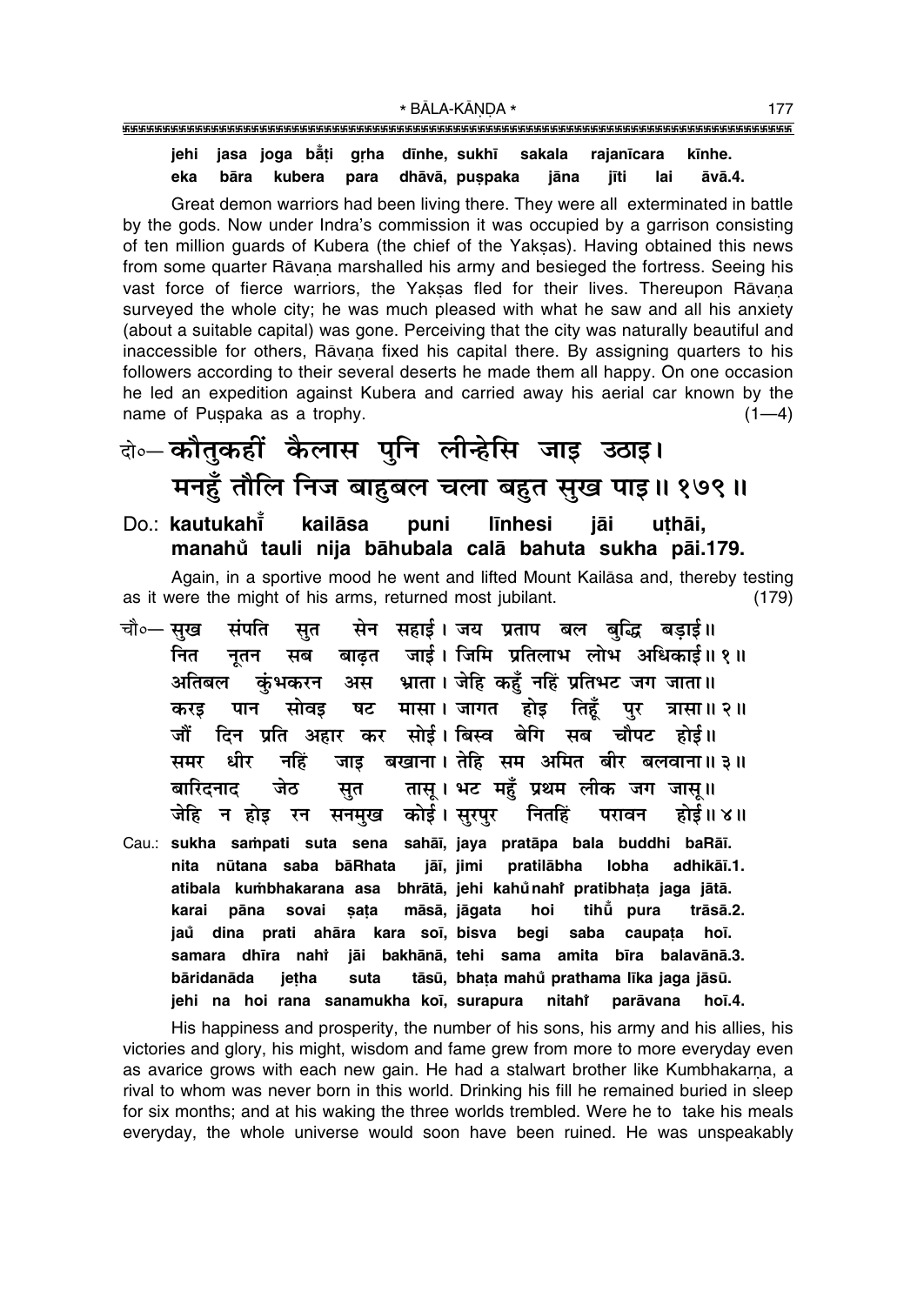staunch in fight and there were numberless brave warriors who could be compared with him. Råvana's eldest son was Meghanåda, who ranked foremost among the champions of the world. Before him none could stand in battle. Due to him there was a stampede in the city of the immortals everyday.  $(1-4)$ 

### दो∘– **कुमुख अकंपन कुलिसरद धूमकेतु अतिकाय। एक एक जग जीति सक ऐसे सुभट निकाय॥१८०॥**

Do.: **kumukha akampana kulisarada dhūmaketu atikāya, eka eka jaga j∂ti saka aise subha¢a nikåya.180.**

There were many more champions such as the hideous Kumukha, the intrepid Akampana, Kulisarada with teeth like thunderbolts, the fiery Dhūmaketu and the gigantic Atikåya, each one of whom was able to subdue the whole world. (180)

- चौ०— कामरूप जानहिं सब माया । सपनेहँ जिन्ह कें धरम न दाया ॥ दसमख बैठ सभाँ एक बारा।**देखि अमित आपन परिवारा॥१॥** सूत समूह जन परिजन नाती।गनै को पार निसाचर जाती॥ सेन बिलोकि सहज अभिमानी।बोला बचन क्रोध मद सानी॥२॥ सूनह सकल रजनीचर जृथा । हमरे बैरी बिबुध बरूथा ॥ ते सनमख नहिं करहिं लराई। देखि सबल रिप जाहिं पराई॥ ३॥ तेन्ह कर मरन एक बिधि होई।कहउँ बुझाइ सुनहु अब सोई॥ द्विजभोजन मख होम सराधा। सब कै जाइ करहु तुम्ह बाधा॥४॥
- Cau.: **kāmarūpa jānahi saba måyå, sapanehu° jinha ke dharama na dåyå. ° dasamukha bai¢ha sabhå° eka bårå, dekhi amita åpana parivårå.1.** suta samūha jana parijana nātī, ganai ko pāra nisācara jātī. **sena biloki sahaja abhimån∂, bolå bacana krodha mada sån∂.2. sunahu sakala rajan∂cara jµuthå, hamare bair∂ bibudha barµuthå. te sanamukha nahiÚ karahiÚ larå∂, dekhi sabala ripu jåhiÚ parå∂.3. tenha kara marana eka bidhi ho∂, kahau° bujhåi sunahu aba so∂. dvijabhojana makha homa sarådhå, saba kai jåi karahu tumha bådhå.4.**

Taking form at will, they were skilled in all forms of demoniac Måyå (deceit); they never thought of piety or compassion even in dream. One day the ten-headed Rāvana was seated in court and reviewed his innumerable retainers, hosts of sons and grandsons, relatives and servants, troops of demons, more than anyone could count. On seeing the host the naturally proud Rāvana spoke words full of wrath and arrogance: "Listen, all demon troops: the host of heaven are my enemies. They never dare to stand up in open fight, but flee away at the sight of a powerful adversary. There is only one way of causing their death, which I tell you in detail; now listen to it. Go and prevent the feasting of Brāhmanas, the performance of sacrifices, the pouring of oblations into the sacred fire, the ceremony of Sraddha (offering food etc., to a departed soul) and all other religious functions.  $(1-4)$ 

दो**०– छुधा छीन बलहीन सुर सहजेहिं मिलिहहिं आइ।** तब मारिहउँ कि छाडिहउँ भली भाँति अपनाइ॥ १८१॥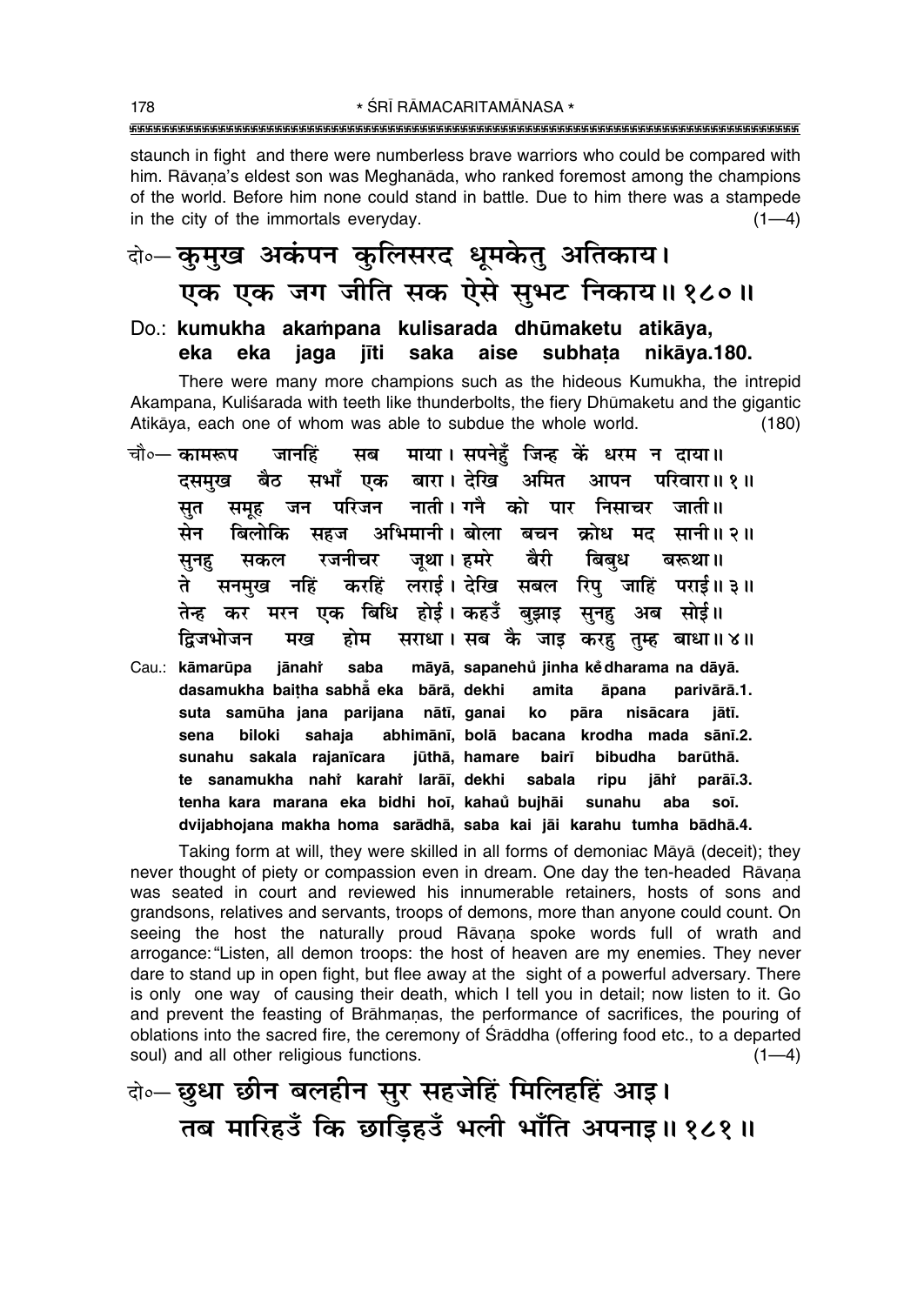#### Do.: chudhā chīna balahīna sura sahajehi milihahi āi, mārihaů ki chāRihaů bhalī bhăti taba apanāi.181.

"Emaciated with starvation and rendered weak, the gods will automatically surrender to me. Then I will see whether I should kill them or let them go after subjecting them perfectly to my will."  $(181)$ 

- पनि हँकरावा। दीन्ही सिख बल बयरु बढावा॥ चौ०— मेघनाट कहँ धीर बलवाना। जिन्ह कें लरिबे कर अभिमाना॥ १॥ जे समर सर जीति रन आनेसु बाँधी। उठि सुत पितु अनुसासन काँधी॥ तिन्हहि बिधि सबही अग्या दीन्ही।आपन् चलेउ गदा कर लीन्ही॥२॥ एहि डोलति अवनी।गर्जत गर्भ स्रवहिं सर रवनी॥ चलत दस्रानन सनेउ सकोहा। देवन्ह तके मेरु गिरि खोहा॥३॥ रावन आवत लोक सुहाए । सूने दिगपालन्ह के सकल दसानन पाए ॥ पुनि सिंघनाद करि भारी। देइ पनि देवतन्न गारि पचारी॥४॥ रन मद मत्त फिरड जग धावा।प्रतिभट खोजत कतहँ न पावा॥ बरुन धनधारी। अगिनि काल जम सब अधिकारी॥५॥ रवि ससि पवन सर नागा। हठि सबही के पंथहिं किंनर सिद्ध लागा।। मनज लगि तनुधारी । दसमुख बसबर्ती जहँ नर नारी॥६॥ ब्रह्मसांष्ट्र भयभीता। नवहिं आइ नित चरन बिनीता॥७॥ करहिं आयस सकल
- puni håkarāvā, dīnhī sikha balu bayaru baRhāvā. Cau.: meghanāda kahů balavānā, jinha ke laribe kara abhimānā.1. ie sura samara dhīra tinhahi rana ānesu badhī, uthi suta pitu anusāsana kadhī. jīti ehi bidhi sabahī agyā dīnhī, āpunu caleu gadā līnhī.2. kara calata dasānana dolati avanī, garjata garbha sravahi sura ravanī. āvata suneu sakohā, devanha take meru giri khohā.3. rāvana suhāe, sūne digapālanha ke **loka** dasānana pāe. sakala puni puni simghanāda kari bhārī, dei devatanha qāri pacārī.4. rana mada matta phirai jaga dhāvā, pratibhata khojata katahů na pāvā. rabi sasi pavana baruna dhanadhārī, agini kāla jama saba adhikārī.5. kimnara siddha manuja sura nāgā, hathi sabahī ke pamthahi lāgā. brahmasrsti jahå lagi tanudhārī, dasamukha basabartī nara nārī.6. āvasu karahi sakala bhayabhītā, navahi āi nita carana binītā.7.

Then Rāvana sent for Meghanāda and admonished him, inciting him to greater strength and hostility."The gods who are staunch in battle, powerful and proud of their fighting skill, you should conquer in battle and bring them in chains." The son got up and bowed to the commands of his father. In this way Rāvana ordered all and himself sallied forth, club in hand. Even as the ten-headed Rāvana marched, the earth shook and at his thundering call the spouses of gods miscarried. Hearing of Rāvana's angry approach the gods themselves sought the caves of Mount Sumeru. When the ten-faced Rāvana invaded the beautiful realms of the guardians of the ten quarters, he found them all desolate. Again and again he roared loudly like a lion and, challenging the gods to battle, scoffed at them. Mad with lust of blood he traversed the whole world in search of a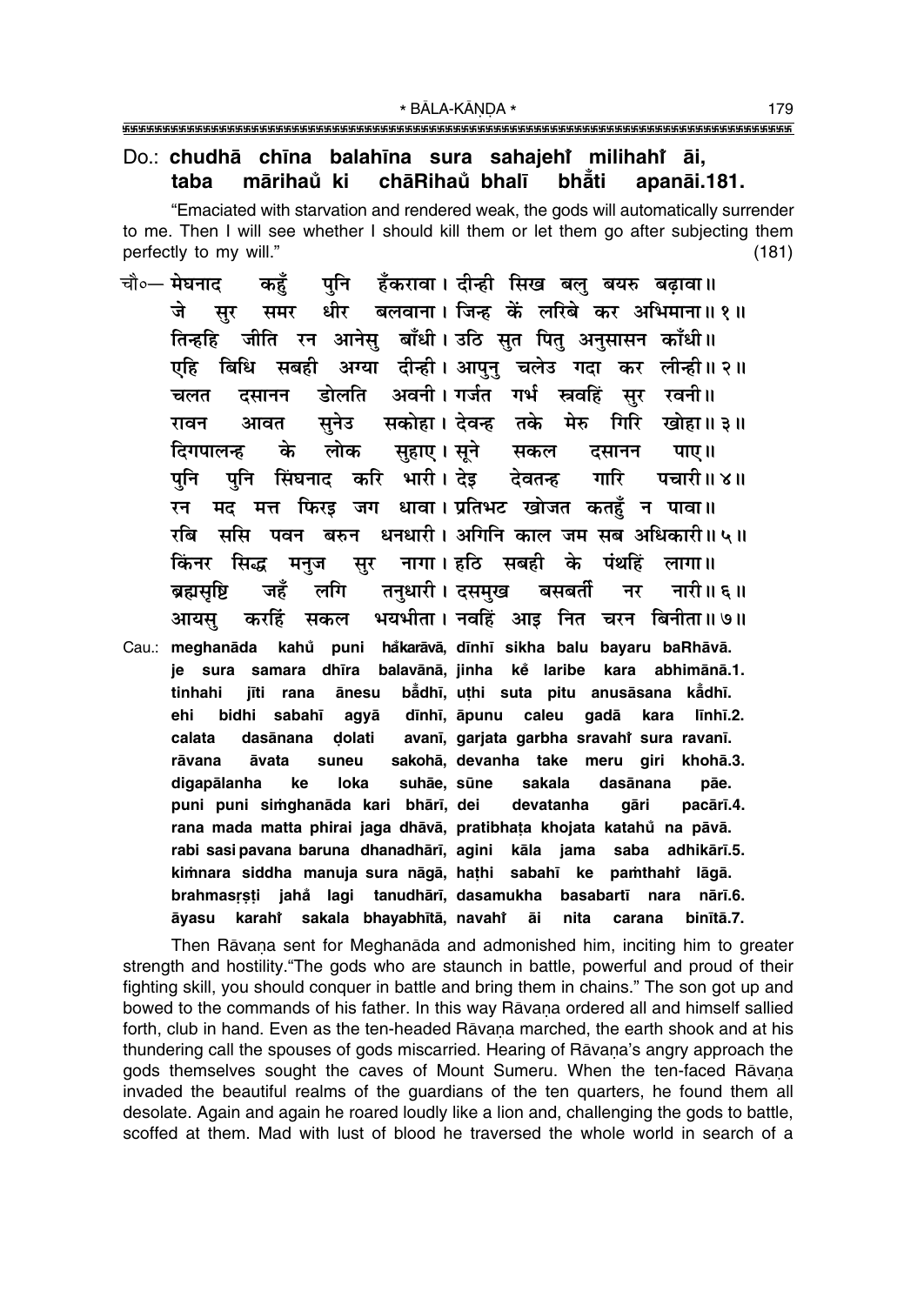combatant; but nowhere could he find anyone. The sun-god, the moon-god, the wind-god, the god of water, the gods of wealth and fire, the gods of time and death and all other gods entrusted with the governance of the world. Kinnaras, Siddhas, men, gods and Nāgas, all were wilfully harassed by him. All embodied beings in the creation of Brahmā, whether men or women, submitted to Rāvana's will. All did his bidding out of fear and always bowed suppliantly at his feet.  $(1 - 7)$ 

वो०- भुजबल बिस्व बस्य करि राखेसि कोउ न सतंत्र। मंडलीक मनि रावन राज करइ निज मंत्र॥१८२ (क)॥ देव जच्छ गंधर्ब नर किंनर नाग कुमारि। जीति बरीं निज बाहुबल बहु सुंदर बर नारि॥ १८२ ( ख )॥

### Do.: bhujabala bisva basya kari rākhesi kou na sutamtra, mamdalīka mani rāvana rāja karai nija mamtra.182(A). deva jaccha gamdharba nara kimnara nāga kumāri, jīti barī nija bāhubala bahu sumdara bara nāri.182(B).

By his mighty arm he subdued the whole universe and left no one independent. The king of kings, Rāvana, ruled according to his own will. He won by the might of his arms and wedded daughters of gods, Yaksas, Gandharvas, human beings, Kinnaras and Nāgas and many other beautiful and excellent dames.  $(182 A-B)$ 

- जो कछ कहेऊ। सो सब जन पहिलेहिं करि रहेऊ॥ चौ०— इंद्रजीत सन प्रथमहिं जिन्ह कहुँ आयसु दीन्हा। तिन्ह कर चरित सुनहु जो कीन्हा॥१॥ पापी। निसिचर निकर देव परितापी॥ देखत भीमरूप सब उपद्रव असर निकाया। नाना रूप धरहिं करि माया॥२॥ करहिं जेहि बिधि होइ धर्म निर्मुला।सो सब करहिं बेद प्रतिकुला॥ जेहिं जेहिं देस धेन् द्विज पावहिं। नगर गाउँ पुर आगि लगावहिं॥३॥ आचरन कतहुँ नहिं होई।देव बिप्र गुरु मान न कोई॥ सुभ नहिं हरिभगति जग्य तप ग्याना।सपनेहँ सुनिअ न बेद पुराना॥४॥
- Cau.: imdrajīta sana jo kachu kaheū, so saba janu pahileht kari raheū. prathamahi jinha kahů āyasu dīnhā, tinha kara carita sunahu jo kīnhā.1. dekhata bhīmarūpa saba pāpī, nisicara nikara deva paritāpī. karahi upadrava asura nikāyā, nānā rūpa dharahi kari māyā.2. jehi bidhi hoi dharma nirmūlā, so saba karahî beda pratikūlā. jehî jehî desa dhenu dvija pāvahî, nagara gāŭ pura āqi lagāvahi.3. subha ācarana katahů nahř hoi, deva bipra guru māna na koi. nahi haribhagati jagya tapa gyānā, sapanehů sunia na beda purānā.4.

Whatever Rāvana told Indrajit to do was done by him sooner as it were than the former uttered the command. Now hear what they did who had been ordered by him even earlier. The whole demon crew, sinful at heart and of terrible aspect, were the torment of heaven. Roaming at night, they did outrages of various kinds and assumed diverse forms through their delusive power. They acted in everyway contrary to Veda and did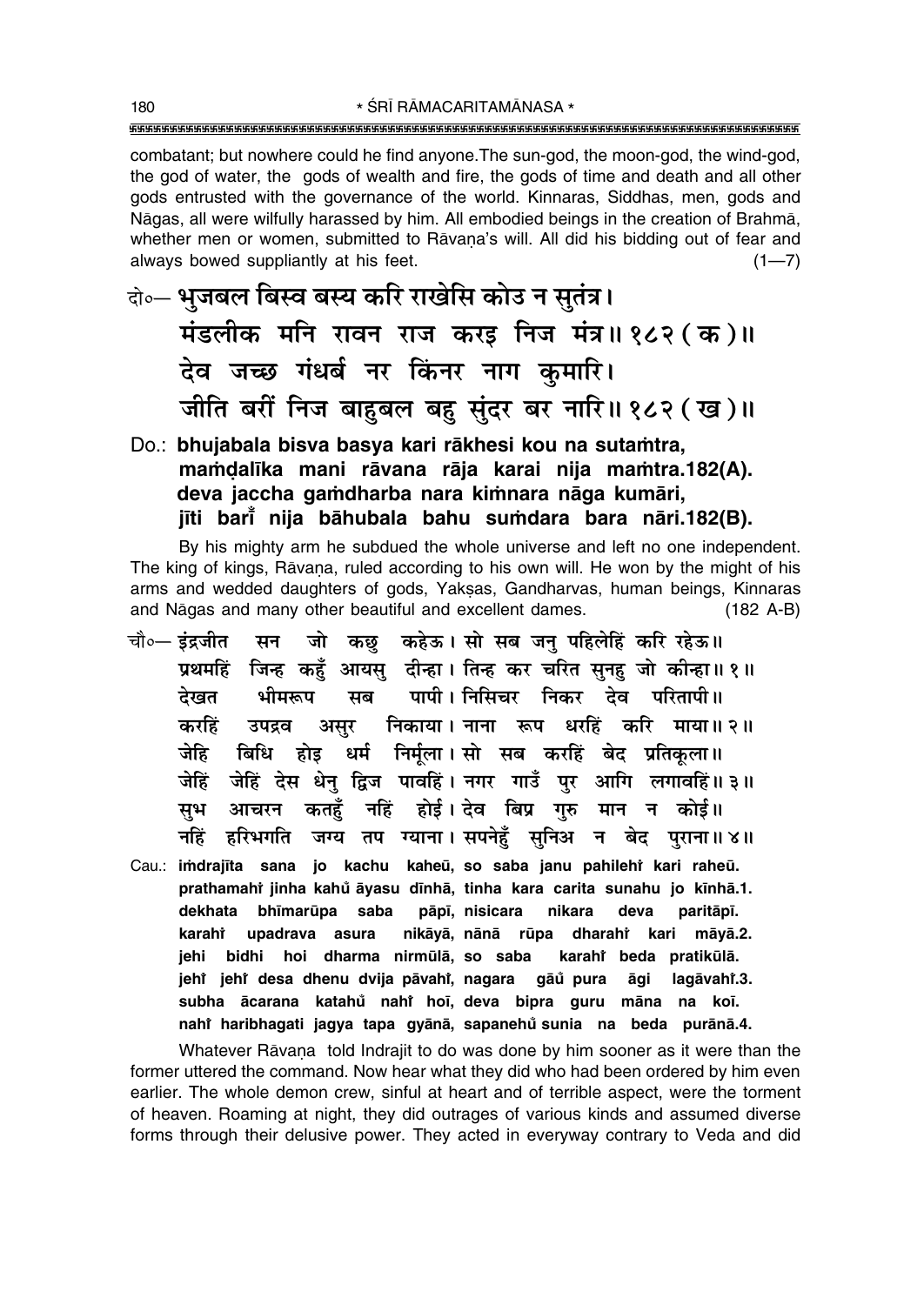everything in their power to eradicate religion. Wherever they found a cow or a Brāhmana they set fire to that city, town or village. Virtuous acts were nowhere to be seen. No one paid any respect to the gods, the Brāhmanas and the spiritual preceptor. There was no devotion to Śrī Hari, no sacrificial performances, no austerities and no spiritual wisdom. No one would ever dream of listening to the Vedas or the Purānas.  $(1-4)$ 

- कं— जप जोग बिरागा तप मख भागा श्रवन सुनइ दससीसा। आपन उठि धावइ रहै न पावइ धरि सब घालइ खीसा॥ अस भ्रष्ट अचारा भा संसारा धर्म सुनिअ नहिं काना। तेहि बहुबिधि त्रासड़ देस निकासड़ जो कह बेद पुराना।।
- Cham.: japa joga birāgā tapa makha bhāgā śravana sunai dasasīsā, āpunu uthi dhāvai rahai na pāvai dhari saba ghālai khīsā. asa bhrasta acārā bhā samsārā dharma sunia nahi kānā, tehi bahubidhi trāsai desa nikāsai jo kaha beda purānā.

If ever any talk of Japa (muttering of sacred formulas), Yoga (subjugation of mind), dispassion, penance or of oblations to gods in a sacrifice entered Rāvana's ears he would at once be on his feet and run to stop them. He would allow nothing of these and would destroy everything he laid his hands upon. There was such corruption in the world that no talk of piety could be heard anywhere. Whoever recited the Vedas or the Puranas was intimidated in manifold ways and sent into exile.

### क्षे∘- बरनि न जाड़ अनीति घोर निसाचर जो करहिं। हिंसा पर अति प्रीति तिन्ह के पापहि कवनि मिति॥ १८३॥

So.: barani na jāi anīti ghora nisācara jo karahi, himsā para ati prīti tinha ke pāpahi kavani miti.183.

The terrible outrages the demons did beggar description. There is no limit to the evil-doings of those who hold violence most dear to their heart.  $(183)$ 

**IPAUSE 6 FOR A THIRTY-DAY RECITATION!** 

चौ∘— **बाढे** बह चोर जआरा। जे लंपट खल परधन परदारा ॥ नहिं देवा।साधुन्ह सन करवावहिं मानहिं मात् पिता सेवा॥ १॥ के यह आचरन भवानी।ते जानेह निसिचर सब प्रानी॥ जिन्ह देखि धर्म कै ग्लानी। परम सभीत धरा अकलानी॥२॥ अतिसय गिरि सरि सिंधु भार नहिं मोही। जस मोहि गरुअ एक परद्रोही॥ देखइ बिपरीता। कहि न सकइ रावन भय भीता॥३॥ धर्म सकल हृदयँ बिचारी। गई तहाँ जहँ सुर मुनि झारी॥ धेन रूप धरि सनाएसि रोई। काह तें कछ काज न होई॥४॥ निज संताप khala bahu cora juārā, je lampata paradhana paradārā. Cau.: bāRhe

mānahi mātu pitā nahi devā, sādhunha sana karavāvahi sevā.1.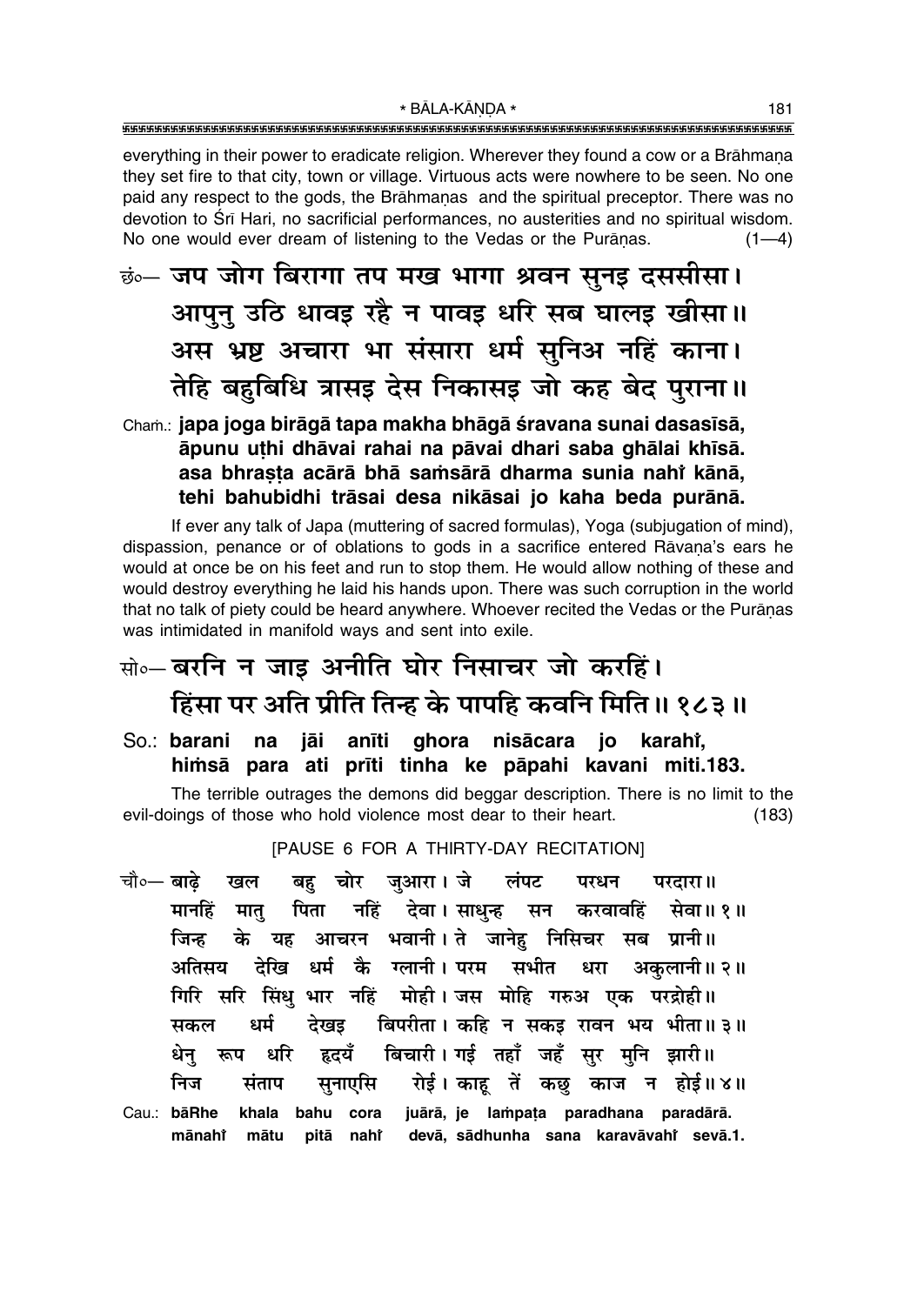jinha ke yaha ācarana bhavānī, te jānehu nisicara saba prānī. atisaya dekhi dharma kai glānī, parama sabhīta dharā akulānī.2. giri sari simdhu bhāra nahimohī, jasa mohi garua eka paradrohī. sakala dharma dekhai biparītā, kahi na sakai rāvana bhaya bhītā.3. dhenu rūpa dhari hrdavå bicārī, gaī tahå iahå sura muni ihārī. sunāesi roī, kāhū tě kachu nija samtāpa kāia na hoī.4.

The number of villains, thieves and gamblers and of those who coveted others' wealth and wives swelled to a great extent. People honoured not their parents and gods and exacted service from pious souls. Those who act in this way, Bhavānī, know all such creatures as demons. Perceiving the supreme disrespect for religion Earth was extremely alarmed and perturbed. "The weight of mountains, rivers and oceans," she said to herself, "is not so oppressive to me as of him who is malevolent to others." She saw all goodness perverted; yet for fear of Rāvana she could not utter a word. After great deliberation she took the form of a cow and went to the spot where all gods and sages were in hiding. With tears in her eyes she told them her sufferings; but none of them could be of any help to her.  $(1-4)$ 

कं सर मूनि गंधर्बा मिलि करि सर्बा गे बिरंचि के लोका। सँग गोतनुधारी भूमि बिचारी परम बिकल भय सोका॥ ब्रह्माँ सब जाना मन अनुमाना मोर कछू न बसाई। जा करि तैं दासी सो अबिनासी हमरेउ तोर सहाई।।

Cham: sura muni qamdharbā mili kari sarbā qe biramci ke lokā, såga gotanudhārī bhūmi bicārī parama bikala bhaya sokā. brahmā saba jānā mana anumānā mora kachū na basāī, kari tai dāsī so abināsī hamareu tora sahāī. jā

The gods, sages and Gandharvas (celestial songsters), all repaired to Brahma's abode; with them was poor Earth in the form of a cow grievously stricken with fear and grief. Brahmā came to know everything; and realizing in his heart of heart his inability to help her, he said, "The immortal Lord whose servant you are will be my help as well as yours."

## सो० - धरनि धरहि मन धीर कह बिरंचि हरिपद सुमिरु। जानत जन की पीर प्रभु भंजिहि दारुन बिपति॥ १८४॥

So.: dharani dharahi mana dhīra kaha biramci haripada sumiru, jānata jana kī pīra prabhu bhamjihi dāruna bipati.184.

"Have patience, Earth," said Brahmā, "and fix your mind on the feet of Srī Hari. The Lord knows the distress of His servants and will put an end to your terrible suffering."  $(184)$ 

सब करहिं बिचारा। कहँ पाइअ प्रभ करिअ पकारा॥ चौ०— बैठे सर बैकंठ जान कह कोई। कोउ कह पयनिधि बस प्रभ सोई॥१॥ पर

182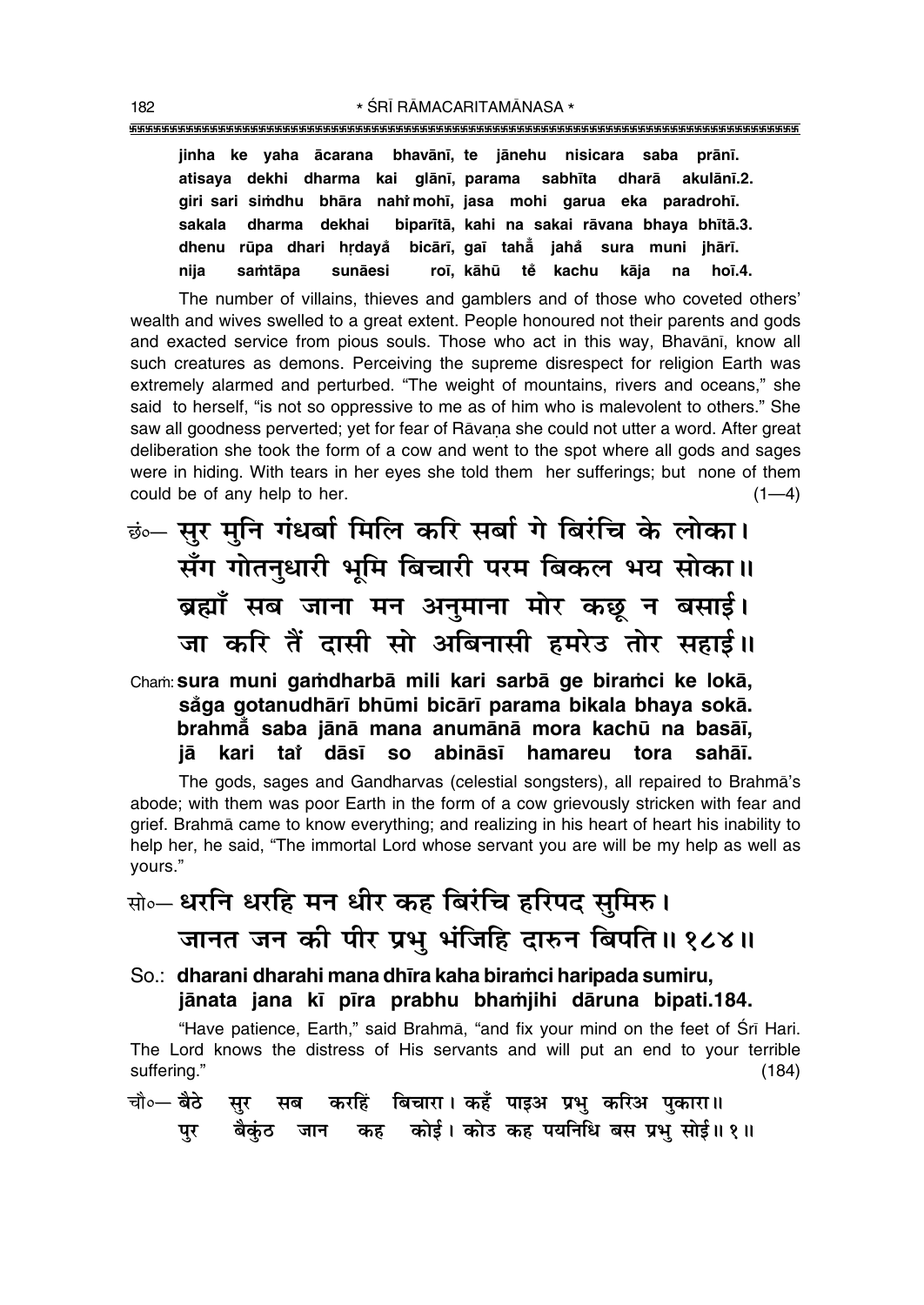जाके हृदयँ भगति जसि प्रीती।प्रभ तहँ प्रगट सदा तेहिं रीती॥ गिरिजा मैं रहेऊँ। अवसर पाइ बचन एक कहेऊँ॥२॥ तेहिं समाज समाना। प्रेम तें प्रगट होहिं मैं जाना॥ हरि सर्बत्र ब्यापक दिसि बिदिसिह माहीं। कहह सो कहाँ जहाँ प्रभु नाहीं॥३॥ देस काल सब रहित बिरागी। प्रेम तें प्रभ प्रगटड जिमि आगी।। अग जगमय मोर माना। साध साध करि ब्रह्म बखाना॥४॥ के बचन मब मन Cau.: baithe sura saba karahî bicārā, kahå pāja prabhu karia pukārā. baikumtha jāna kaha koī, kou kaha payanidhi basa prabhu soī.1. pura jāke hṛdayẳ bhagati jasi prītī, prabhu tahå pragata sadā tehr rītī. teht samāja airijā mar raheū, avasara pāi bacana eka kaheū.2. hari byāpaka sarbatra samānā, prema tě pragata hohř mař jānā. māhi, kahahu so kahā jahā prabhu nāhi.3. desa kāla disi bidisihu aga jagamaya saba rahita birāgī, prema tě prabhu pragațai jimi āgī. more bacana saba ke mana mānā, sādhu sādhu kari brahma bakhānā.4.

All the gods sat in counsel: "Where can we find the Lord, so that we may appeal to Him?" Someone suggested that they should go to Vaikuntha. Another said, "The Lord has His abode in the ocean of milk." The Lord always manifests Himself in response to the devotion and love one cherishes in one's heart. Girija, I too happened to be in that assembly and took occasion to put in a word: "For aught I know Sri Hari is present everywhere alike and is revealed only by love. Tell Me any place, time or quarter of the heaven where the Lord is not. Having taken the form of all creation, both animate and inanimate, He is yet destitute of everything and passionless; He is revealed by love even as fire is manifested by friction." "My words found favour with all and Brahma applauded me saying, "Well said, well said!"  $(1-4)$ 

### बेञ्-सूनि बिरंचि मन हरष तन पुलकि नयन बह नीर। अस्तुति करत जोरि कर सावधान मतिधीर॥१८५॥

#### Do.: suni biramci mana harasa tana pulaki nayana baha nīra, astuti karata iori kara sāvadhāna matidhīra 185.

Brahmā was glad at heart to hear My words the hair on his body bristled and tears flowed from his eyes. Recovering himself, the stable-minded Brahma joined his palms and prayed:- $(185)$ 

छं०— जय जय सुरनायक जन सुखदायक प्रनतपाल भगवंता । गो द्विज हितकारी जय असुरारी सिंधुसुता प्रिय कंता॥ पालन सुर धरनी अद्भुत करनी मरम न जानइ कोई। जो सहज कृपाला दीनदयाला करउ अनुग्रह सोई॥१॥ जय जय अबिनासी सब घट बासी ब्यापक परमानंदा। अबिगत गोतीतं चरित पुनीतं मायारहित मुकुंदा॥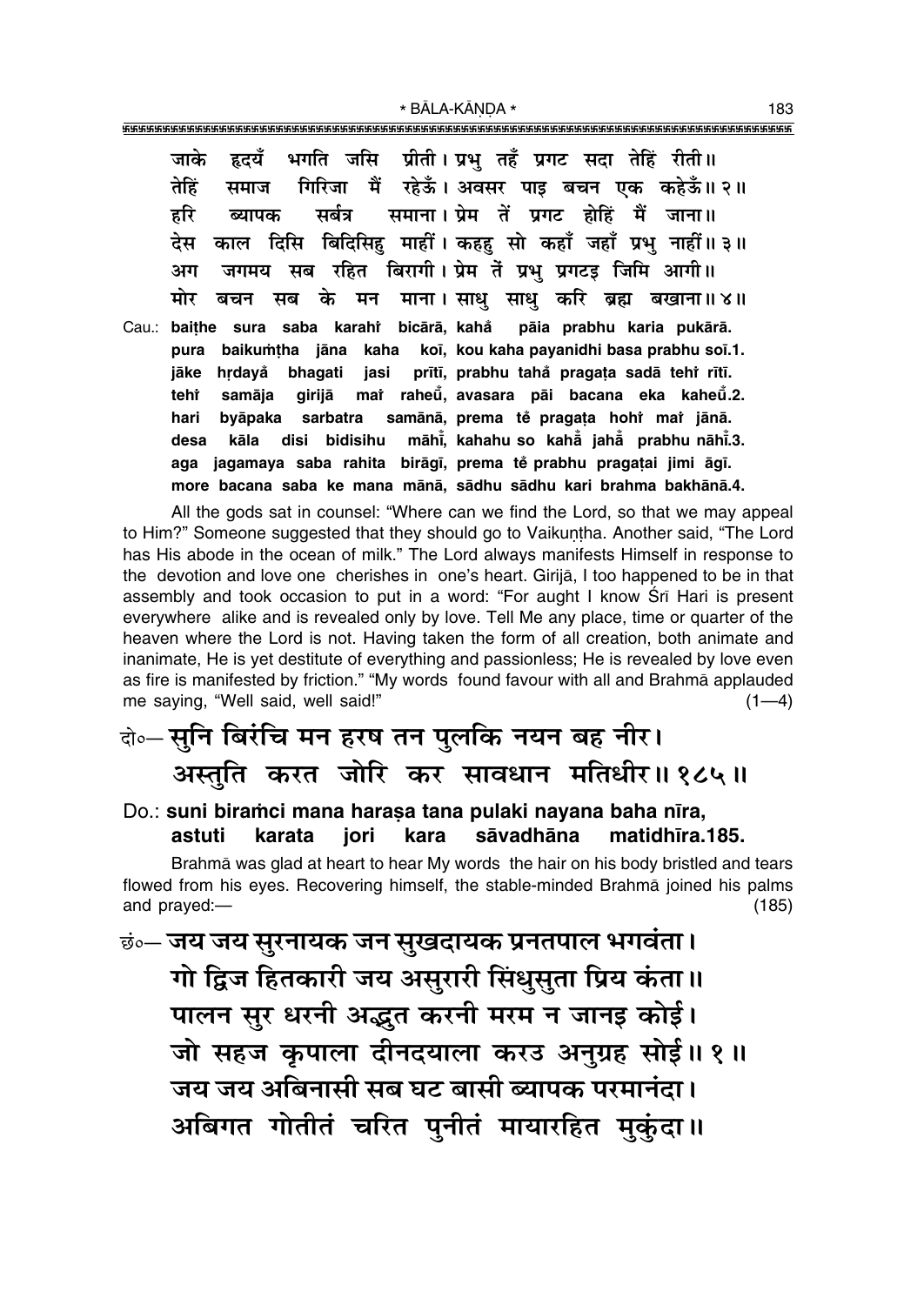जेहि लागि बिरागी अति अनुरागी बिगतमोह मुनिबृंदा। निसि बासर ध्यावहिं गुन गन गावहिं जयति सच्चिदानंदा॥ २॥ जेहिं सृष्टि उपाई त्रिबिध बनाई संग सहाय न दूजा। सो करउ अघारी चिंत हमारी जानिअ भगति न पूजा॥ जो भव भय भंजन मुनि मन रंजन गंजन बिपति बरूथा। मन बच क्रम बानी छाड़ि सयानी सरन सकल सुर जूथा ॥ ३ ॥ सारद श्रुति सेषा रिषय असेषा जा कहुँ कोउ नहिं जाना। जेहि दीन पिआरे बेद पुकारे द्रवउ सो श्रीभगवाना॥ भव बारिधि मंदर सब बिधि सुंदर गुनमंदिर सुखपुंजा। मुनि सिद्ध सकल सुर परम भयातुर नमत नाथ पद कंजा॥ ४॥

Cham.: jaya jaya suranāyaka jana sukhadāyaka pranatapāla bhagavamtā, go dvija hitakārī java asurārī simdhusutā priva kamtā. pālana sura dharanī adbhuta karanī marama na jānai koī, jo sahaja krpālā dīnadayālā karau anugraha soī.1. jaya jaya abināsī saba ghata bāsī byāpaka paramānamdā, abigata gotītam carita punītam māyārahita mukumdā. jehi lāgi birāgī ati anurāgī bigatamoha munibrmdā, nisi bāsara dhyāvahi guna gana gāvahi jayati saccidānamdā.2. jehi srsti upāī tribidha banāī samga sahāya na dūjā, so karau aghārī cimta hamārī jānia bhagati na pūiā. jo bhava bhaya bhamjana muni mana ramjana gamjana bipati barūthā, mana baca krama bānī chā Ri sayānī sarana sakala sura jūthā.3. sārada śruti sesā risaya asesā jā kahů kou nahi jānā, jehi dīna piāre beda pukāre dravau so śrībhagavānā. bhava bāridhi mamdara saba bidhi sumdara gunamamdira sukhapumjā, muni siddha sakala sura parama bhayātura namata nātha pada kamjā.4.

Glory, all glory to You, O Lord of immortals. O delight of the devotees, O protector of the suppliant, O benefactor of cows and the Brāhmanas, O slayer of demons, O beloved consort of Laksmi (daughter of the ocean), glory to You. O guardian of gods and the earth, mysterious are Thy ways: their secret is known to none. Let Him who is benevolent by nature and compassionate to the humble show His grace. Glory, all glory to the immortal Lord Mukunda (the bestower of salvation and love), who resides in all hearts, is supreme bliss personified, who is omnipresent, unknowable, and supersensuous, whose acts are holy and who is beyond the veil of Māyā (illusion). Glory to Him who is Truth, Consciousness and Bliss combined, who is most lovingly meditated upon day and night and whose praises are sung by multitudes of sages who are full of dispassion and entirely free from infatuation. Let the Slayer of the sinful Agha bestow His care on us—He who brought forth the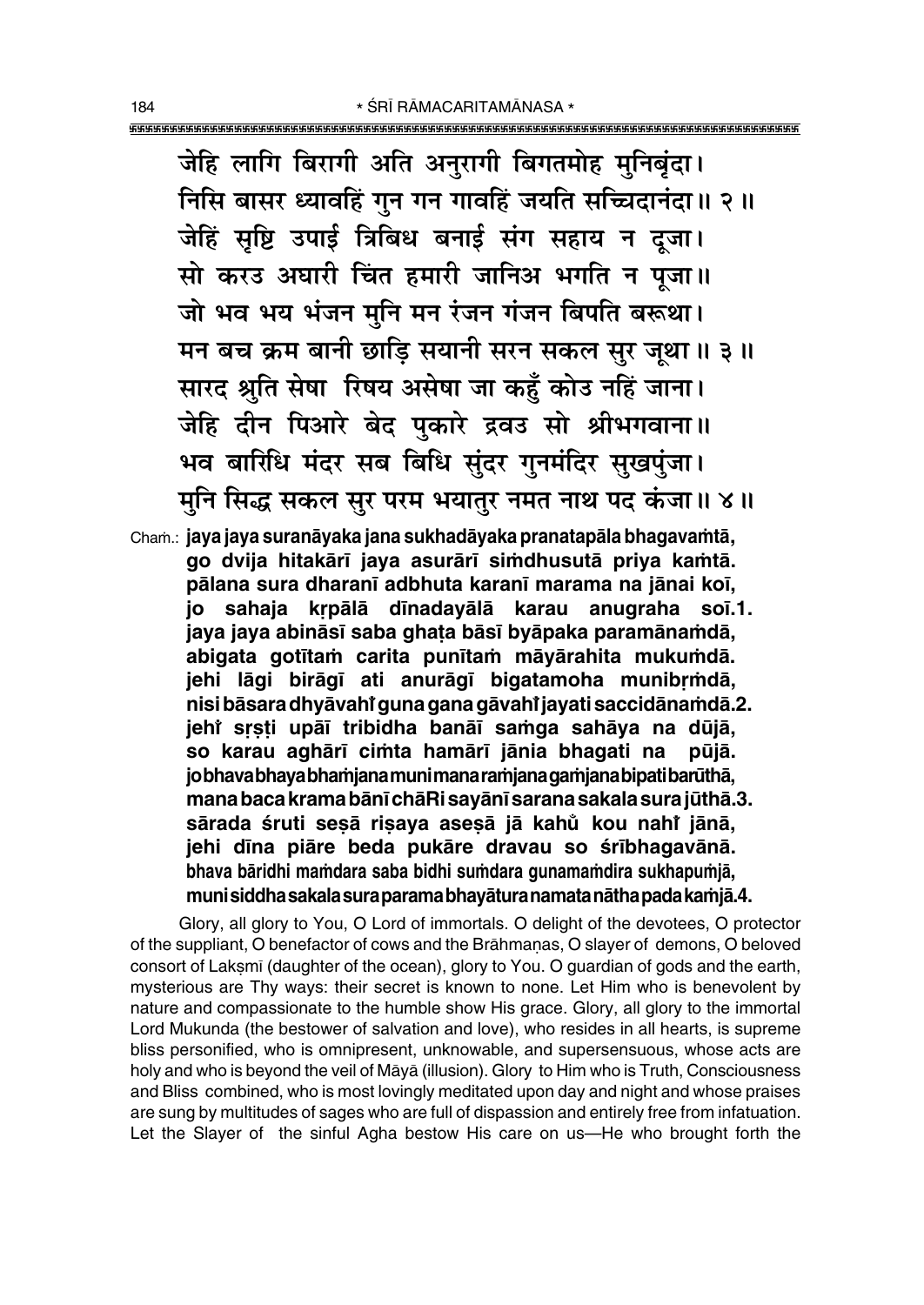threefold creation (viz., that which is dominated by Sattva, Rajas and Tamas, viz., gods, men and demons) without anyone else to assist Him; we know neither devotion nor worship. He who disperses the fear of transmigration, delights the mind of sages and puts an end to hosts of calamities, we gods betake ourselves to Him in thought, word and deed, giving up our wonted cleverness. The Lord, who is known neither to Sarada (the goddess of learning), nor to the Vedas, nor again to Sesa (the serpent-god), nor to any of the sages, who as the Vedas proclaim loves the lowly, let Him moved to pity. The sages, Siddhas (a class of celestials naturally endowed with supernatural powers) and all gods, grievously stricken with fear, bow at the lotus feet of the Lord who serves as Mount Mandara for churning the ocean of worldly existence, who is charming in everyway, who is an abode of virtues and an embodiment of bliss.  $(1-4)$ 

## के-जानि सभय सुरभूमि सुनि बचन समेत सनेह। गगनगिरा गंभीर भइ हरनि सोक संदेह॥१८६॥

#### Do.: jāni sabhaya surabhūmi suni bacana sameta saneha, gaganagirā gambhīra bhai harani soka samdeha.186.

Knowing that the gods and Earth were terror-stricken and hearing their loving entreaties, a deep voice came from heaven, which removed all their doubt and anxiety:  $(186)$ 

- चौ∘— जनि डरपह मनि सिद्ध सरेसा। तम्हहि लागि धरिहउँ नर बेसा॥ सहित मनुज अवतारा।लेहउँ दिनकर बंस उदारा॥१॥ अंसन्ह अदिति महातप कीन्हा। तिन्ह कहँ मैं परब बर दीन्हा॥ कस्यप कौसल्या रूपा।कोसलपरीं प्रगट नरभपा॥२॥ ते दसरथ गृह अवतरिहउँ जाई। रघुकुल तिलक सो चारिउ भाई॥ तिन्ह कें नारद बचन सत्य सब करिहउँ। परम सक्ति समेत अवतरिहउँ॥३॥ भूमि गरुआई। निर्भय हरिहउँ होह समुदाई ॥ सकल देव सनि काना। तुरत फिरे सुर हृदय जुड़ाना॥४॥ ब्रह्मबानी गगन धरनिहि समुझावा। अभय भई भरोस जियँ आवा॥५॥ ब्रह्माँ तब
- Cau.: jani darapahu muni siddha suresā, tumhahi lāgi dharihaŭ nara besā. amsanha sahita manuja avatārā, lehaŭ dinakara bamsa udārā.1. kīnhā, tinha kahů mař pūraba bara dīnhā. kasyapa aditi mahātapa dasaratha rūpā, kosalapuri te kausalyā pragata narabhūpā.2. grha avatarihau jāī, raghukula tilaka so cāriu bhāī. tinha kě nārada bacana satya saba karihaŭ, parama sakti sameta avatarihaŭ.3. qaruāī, nirbhaya harihaů sakala bhūmi hohu deva sumudāī. brahmabānī suni kānā, turata phire sura hrdava juRānā.4. qaqana taba brahma dharanihi sumujhāvā, abhaya bhaī bharosa jiya āvā.5.

'Fear not, O sages, Siddhas and Indra (the chief of gods); for your sake I will assume the form of a human being. In the glorious solar race I shall be born as a human being alongwith My part manifestations. The sage Kaśyapa and his wife Aditi did severe penance; to them I have already vouchsafed a boon. They have appeared in the city of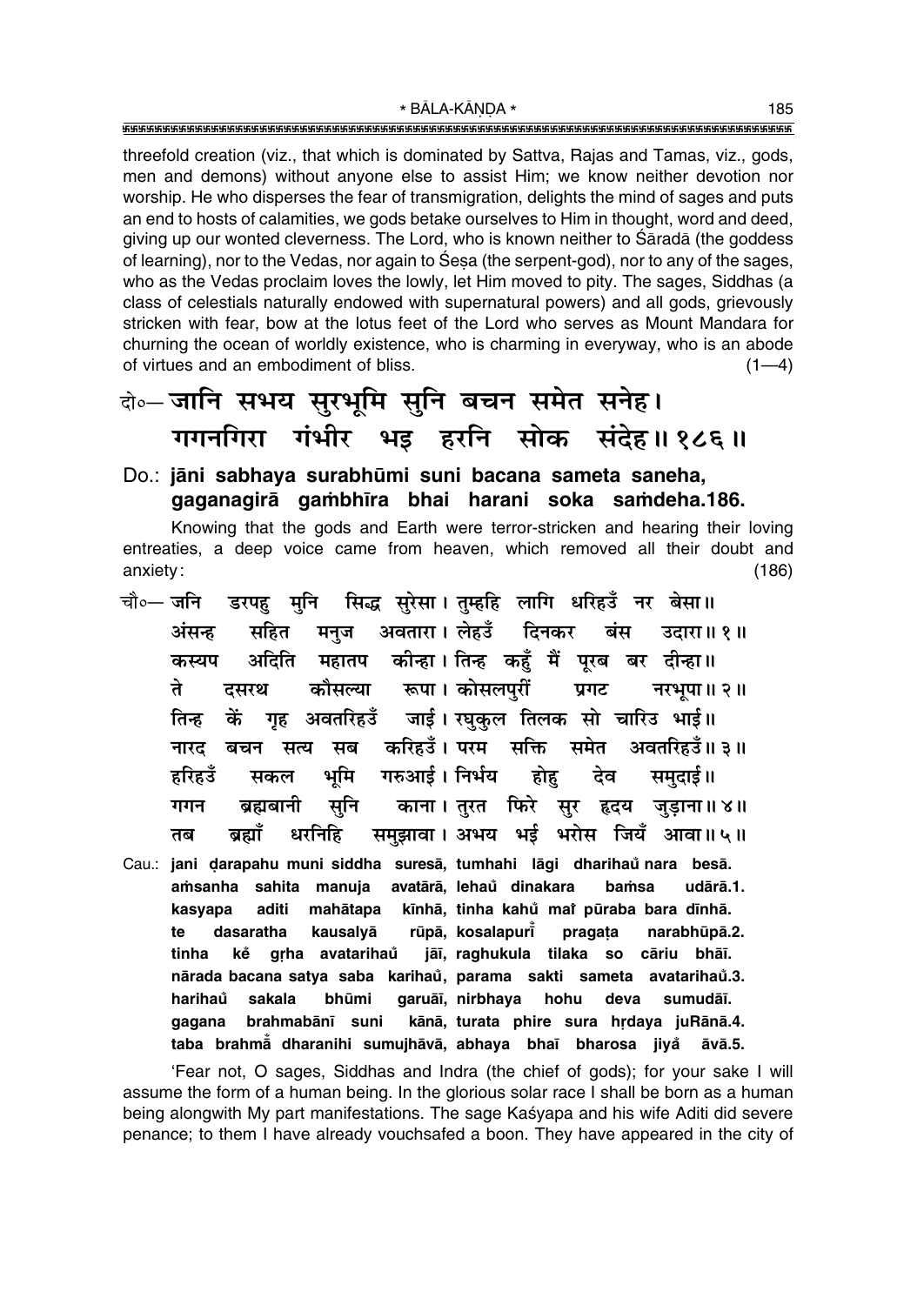\* ŚRĪ RĀMACARITAMĀNASA \* 

Ayodhyā as rulers of men in the form of Daśaratha and Kausalyā. In their house I shall take birth in the form of four brothers, the ornament of Raghu's line. I shall justify all that was uttered by Nārada and shall descend with My Supreme Energy. In this way I shall relieve the earth of all its burden; be fearless, O gods." As the divine voice from heaven reached the god's ears they returned forthwith with their heart soothed. Then Brahma admonished Earth, who was rid of all fear and felt reassured in her heart.  $(1 - 5)$ 

### बे- निज लोकहि बिरंचि गे देवन्ह इहड सिखाड़। बानर तनु धरि धरि महि हरि पद सेवहु जाइ॥१८७॥

#### Do.: nija lokahi biramci qe devanha ihai sikhāi, bānara tanu dhari dhari mahi hari pada sevahu jāi.187.

Then Brahma proceeded to his realm after thus instructing the gods: "Assuming the form of monkeys you go to the earth and adore the feet of Srī Hari."  $(187)$ 

- सब निज निज धामा। भूमि सहित मन कहुँ बिश्रामा॥ चौ∘— गए \_देव कछ आयस् ब्रह्माँ दीन्हा। हरषे देव बिलंब न कीन्हा॥१॥ जो धरी छिति माहीं। अतुलित बल प्रताप तिन्ह पाहीं॥ बनचर टेह गिरि तरु नख आयुध सब बीरा। हरि मारग चितवहिं मतिधीरा॥ २॥ गिरि कानन जहँ तहँ भरि पूरी। रहे निज निज अनीक रचि रूरी॥ यह सब रुचिर चरित मैं भाषा। अब सो सनह जो बीचहिं राखा॥३॥ रघुकुलमनि राऊ। बेद बिदित तेहि दसरथ नाऊँ॥ अवधपरीं गुननिधि ग्यानी । हृदयँ भगति मति सारँगपानी ॥ ४ ॥ धरंधर धरम
- Cau.: gae deva saba nija nija dhāmā, bhūmi sahita mana kahů biśrāmā. jo kachu āyasu brahmå dīnhā, harase deva bilamba na kīnhā.1. banacara deha dharī chiti māhi, atulita bala pratāpa tinha pāhi. giri taru nakha āyudha saba bīrā, hari māraga citavahi matidhīrā.2. giri kānana jahå tahå bhari pūrī, rahe nija nija anīka raci rūrī. yaha saba rucira carita mai bhāṣā, aba so sunahu jo bīcahi rākhā.3. raghukulamani rāū, beda bidita tehi dasaratha nāū. avadhapuri dharama dhuramdhara gunanidhi gyānī, hrdayå bhagati mati sārågapānī.4.

All the gods went to their several abodes alongwith Earth; they all felt relieved in their heart. And the gods were delighted to receive the orders that Brahma gave, and lost no time in carrying them out. They took the form of monkeys on earth; their might and glory were incomparable. They were all brave and had mountains, trees and nails for their weapons. Resolute of mind, they awaited the advent of Sri Hari, swarming on mountains and in woods wherever they liked and dividing themselves into gallant troops of their own. I have related to you all this interesting account; now hear that which was interrupted before. In the city of Ayodhya there ruled a king who was a jewel of Raghu's race; he was called Daśaratha, a name which is familiar in the Vedas. He was a champion of virtue, a repository of good qualities and a man of wisdom; he was a sincere devotee of God Visnu (the wielder of the Sarnga bow) and his mind was also set on Him.  $(1-4)$ 

186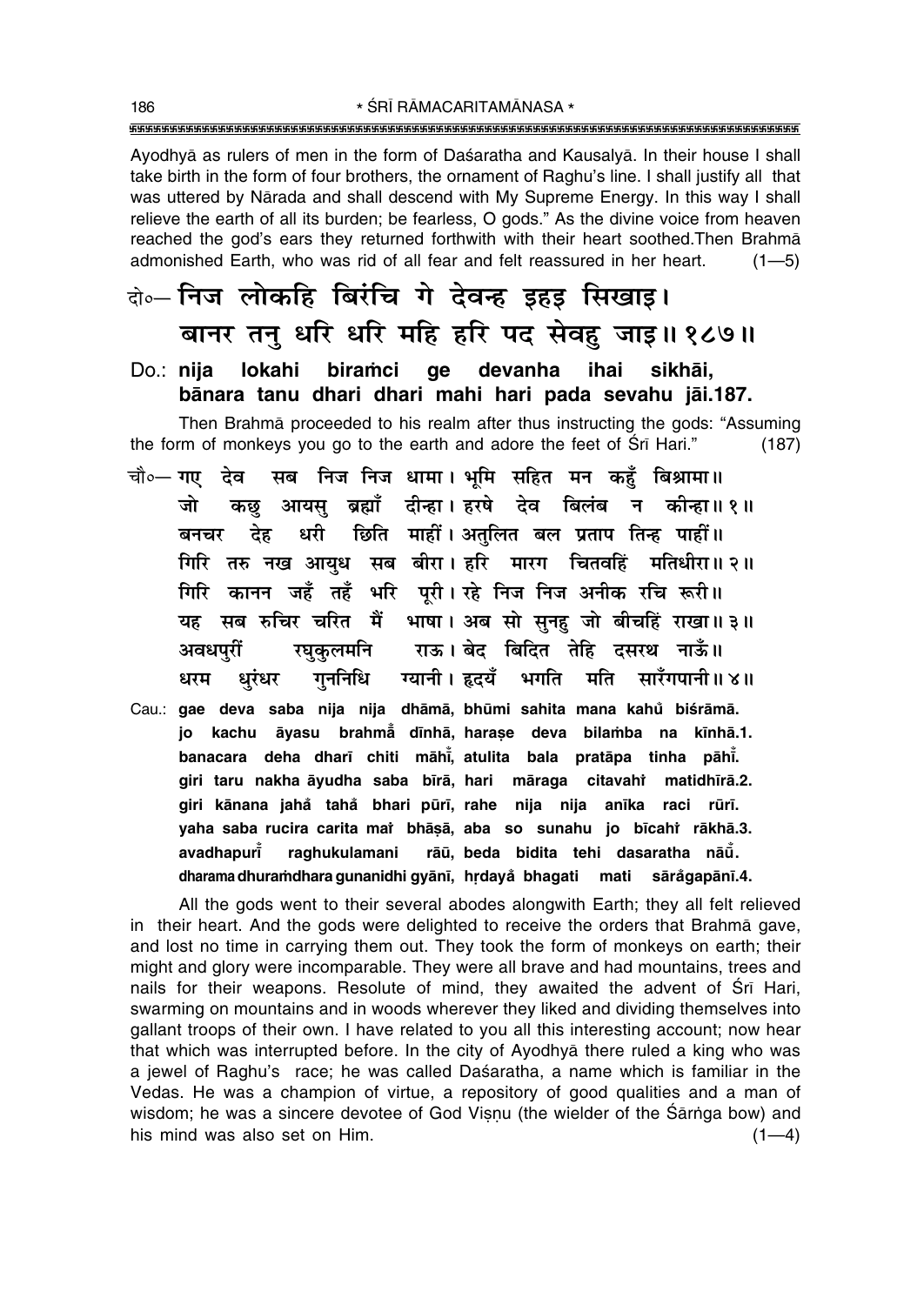\* BĀLA-KĀNDA \* 

### केन्चेसल्यादि नारि प्रिय सब आचरन पुनीत। पति अनुकूल प्रेम दुढ़ हरि पद कमल बिनीत॥ १८८॥

#### Do.: kausalvādi nāri priva saba **acarana** punīta. pati anukūla prema drRha hari pada kamala binīta.188.

Kausalyā and his other beloved consorts were all of holy life; humble and devoted to their lord, they had a strong attachment to the lotus feet of Srī Hari.  $(188)$ 

- माहीं। भै गलानि मोरें सत नाहीं॥ चौ०— एक बार भूपति मन गृह गयउ तुरत महिपाला। चरन लागि करि बिनय बिसाला॥१॥ गर निज दुख सुख सब गुरहि सुनायउ । कहि बसिष्ठ बहुबिधि समुझायउ ॥ धीर होइहहिं सत चारी। त्रिभवन बिदित भगत भय हारी॥ २॥ धरह बसिष्ठ बोलावा। पत्रकाम सभ संगी रिषिहि जग्य करावा॥ भगति सहित मुनि आहुति दीन्हें। प्रगटे अगिनि चरू कर लीन्हें॥३॥ जो बसिष्ठ कछ हृदयँ बिचारा।सकल काजु भा सिद्ध तुम्हारा॥ यह हबि बाँटि देह नप जाई । जथा जोग जेहि भाग बनाई॥४॥ bhūpati mana māhi̇̃.bhai galāni morě nāhi. Cau.: eka bāra suta gura grha gayau turata mahipālā, carana lāgi kari binaya bisālā.1. nija dukha sukha saba gurahi sunāyau, kahi basistha bahubidhi samujhāyau.
- dharahu dhīra hoihahi suta cārī, tribhuvana bidita bhagata bhaya hārī.2. bolāvā, putrakāma subha jagya karāvā. risihi basistha srmgī bhagati sahita muni āhuti-dīnhe, pragate agini carū kara līnhe.3. jo basistha kachu hrdayå bicārā, sakala kāju bhā siddha tumhārā. habi băți dehu nrpa jāī, jathā joga bhāqa vaha jehi banāī.4.

One day the king was sad at heart that he had no son. He hastened to his preceptor's residence and, falling at his feet, made many entreaties. He told the Guru all his joys and sorrows; the sage Vasistha comforted him in many ways and said, "Take heart and wait; you will have four sons, who will be known throughout the three worlds and will rid the devotees of their fears." Then Vasistha summoned the sage Srngi and had a noble sacrifice performed by him for the birth of a son to the king. When the sage devoutly offered oblations into the sacred fire, the fire-god appeared with an offering of rice boiled with milk in his hand. Said the fire-god, "Whatever Vasistha has contemplated for you that object is fully accomplished. Take this oblation, O king, and divide it in such proportions as you think fit."  $(1-4)$ 

# वे०-तब अदृस्य भए पावक सकल सभहि समझाइ। परमानंद मगन नृप हरष न हृदयँ समाइ॥१८९॥

### Do.: taba adrsya bhae pāvaka sakala sabhahi samujhāi, paramānamda magana nrpa harasa na hrdaya samāi.189.

The fire-god then disappeared after telling the whole assembly of what was to be done. The king was transported with ecstasy and could not contain himself for joy.  $(189)$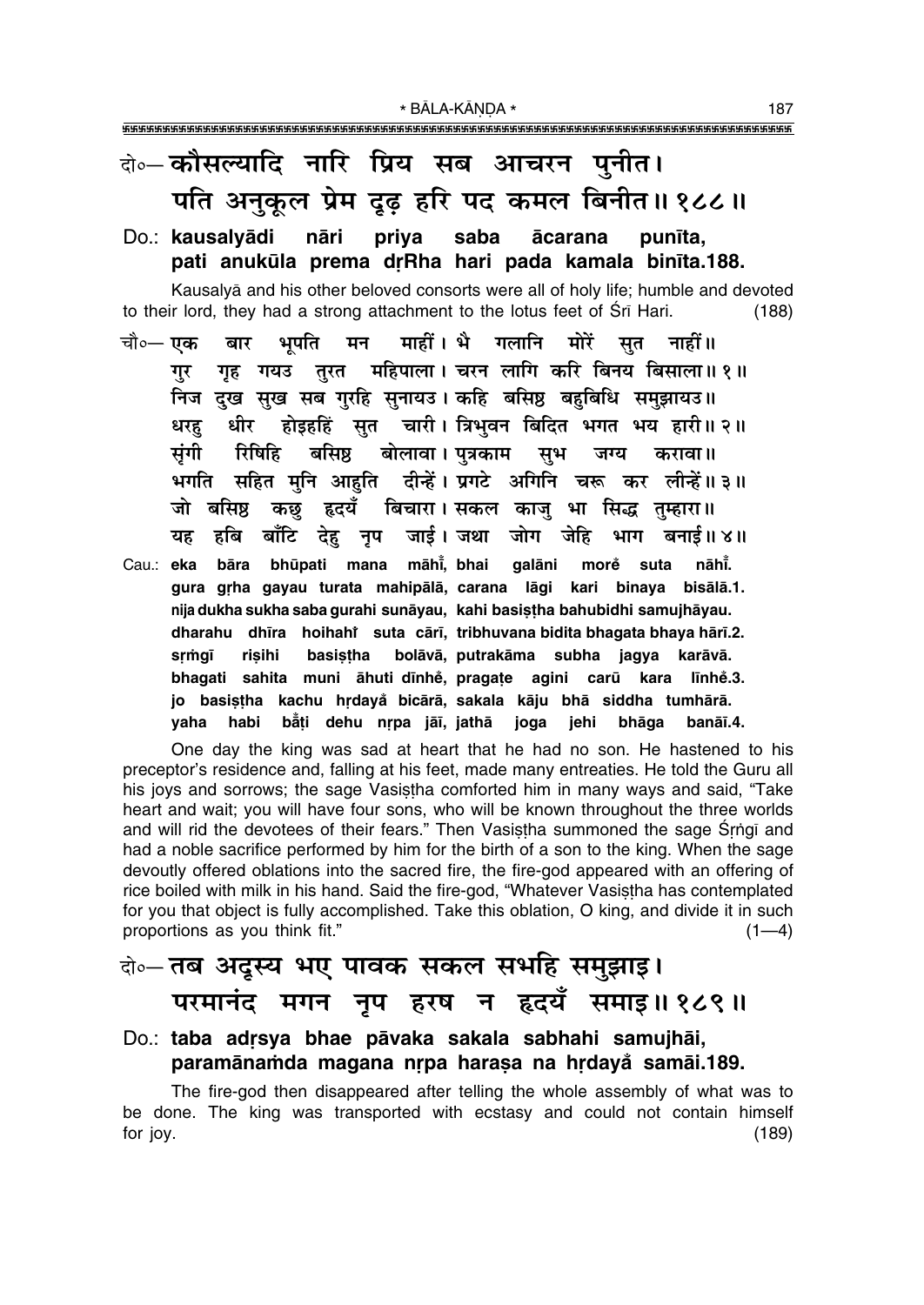चौ०— **तबहिं** गयँ प्रिय नारि बोलाईं। कौसल्यादि तहाँ चलि आर्ड ॥ कौसल्यहि अर्ध दीन्हा। उभय भाग आधे कर कीन्हा॥१॥ भाग कैकेर्ड दयऊ। रह्यो सो उभय भाग पनि भयऊ॥ कहँ नप मो धरि। दीन्ह समित्रहि मन प्रसन्न करि॥ २॥ कौसल्या कैकेर्ड हाथ सब नारी। भईं हृदयँ हरषित सख भारी॥ एहि बिधि गर्भसहित गर्भहिं आए। सकल लोक सुख संपति छाए॥३॥ तें जा टिन द्ररि रानीं। सोभा सील मंदिर महँ मब राजहिं तेज की खानीं ॥ सख जत कछक काल चलि गयऊ। जेहिं प्रभु प्रगट सो अवसर भयऊ॥४॥ bolāi, kausalyādi tahå āŤ. Cau.: tabahi rāyå priya nāri cali ardha bhāga kausalyahi dīnhā, ubhaya bhāga ādhe kara kīnhā.1. dayaū, rahyo so ubhaya bhāqa puni bhayaū. kaikeī kahå nrpa so dhari, dīnha sumitrahi mana prasanna kari.2. hātha kausalyā kaikeī saba nārī, bhai hrdayå harasita sukha bhārī. ehi bidhi qarbhasahita ãe, sakala loka sukha sampati chãe.3. dina tě hari qarbhahi iā rājahi rāni, sobhā mamdira mahå saba sīla kī khānī. teia sukha juta kachuka kāla cali gayaū, jehi prabhu pragata so avasara bhayaū.4.

The king at once sent for his beloved consorts. When Kausalya and the other queens arrived there, he gave one half of the offering to Kausalya and divided the other into two halves, one of which he gave to Kaikeyī. The remnant was again divided into two parts, which he placed in the hands of Kausalya and kaikeyi and after thus obtaining their approval handed both the shares to Sumitra. In this way all the queens became pregnant. They were all glad of heart and felt very happy. From the time Sri Hari found His way into the womb joy and prosperity reigned in all the worlds. In the palace shone the queens, who were all mines of beauty, virtue and glory. Some time was thus happily spent, till the time arrived for the Lord to be revealed.  $(1-4)$ 

### बेन्ट जोग लगन ग्रह बार तिथि सकल भए अनुकूल। चर अरु अचर हर्षजुत राम जनम सुखमूल॥१९०॥

#### Do.: joga lagana graha bāra tithi sakala bhae anukūla, cara aru acara harsajuta rāma janama sukhamūla.190.

The position of the sun and the moon, the zodiacal sign into which the sun had entered, the position of the seven other planets, the day of the week as well as the day of the lunar month, all these turned out to be propitious. And full of delight was all creation, animate and inanimate; for the birth of Sri Rama is the source of joy. (190)

चौ०— नौमी तिथि मध् मास पुनीता। सुकल पच्छ अभिजित हरिप्रीता॥ मध्यदिवस अति सीत न घामा। पावन लोक बिश्रामा॥ १॥ काल सीतल मंद सरभि बाऊ। हरषित सुर संतन मन चाऊ॥ बह मनिआरा । स्रवहिं बन कुसूमित गिरिगन सकल सरिताऽमृतधारा॥ २॥ मो अवसर बिरंचि जब जाना। चले सकल सुर साजि बिमाना॥ सुर जुथा। गावहिं गंधर्ब गगन बिमल संकुल गन बरूथा॥ ३॥

188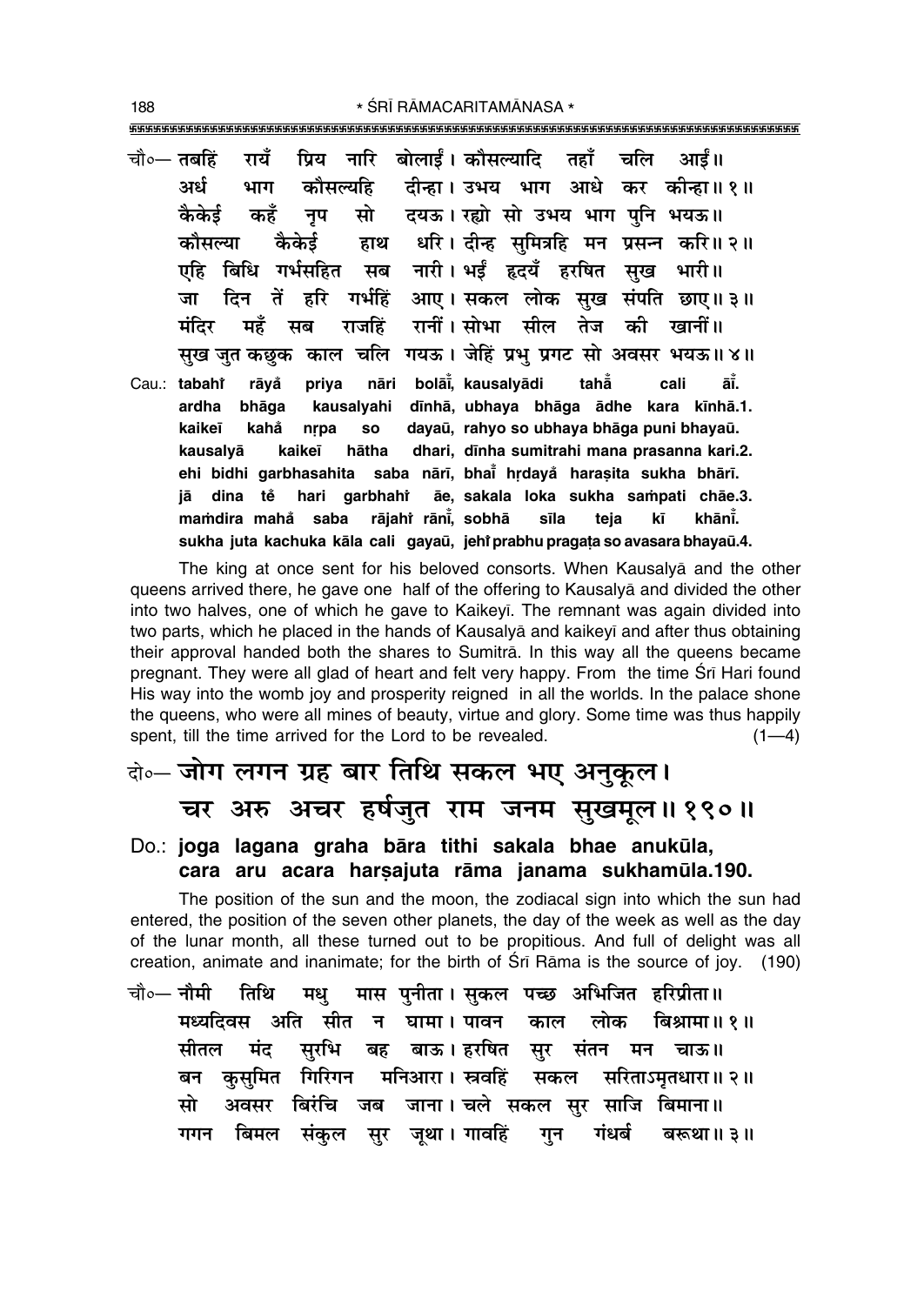साजी। गहगहि दुंदभी बरषहिं सअंजलि गगन बाजी॥ समन देवा। बहुबिधि लावहिं निज निज सेवा॥४॥ मूनि अस्तति करहिं नाग Cau.: naumī tithi madhu māsa punītā, sukala paccha abhijita hariprītā. madhyadivasa ati sīta na ghāmā, pāvana kāla loka biśrāmā.1. sītala mamda surabhi baha bāū, harasita sura samtana mana cāū. bana kusumita girigana maniārā, sravahî sakala saritā' mrtadhārā.2. so avasara biramci jaba jānā, cale sakala sura sāji bimānā. gagana bimala samkula sura jūthā, gāvahi guna gamdharba barūthā.3. barasahi sumana suamiuli sājī, gahagahi gagana dumdubhī bājī. astuti karahi nāga muni devā, bahubidhi lāvahi nija nija sevā.4.

It was the ninth day of the bright half of the sacred month of Caitra; the moon had entered the asterism named Abhijit, which is so dear to Srī Hari. The sun was at its meridian; the day was neither cold nor hot. It was a holy time which gave rest to the whole world. A cool, soft and fragrant breeze was blowing. The gods were feeling exhilarated and the saints were bubbling with enthusiasm. The woods were full of blossoms, the mountains were resplendent with gems and every river flowed a stream of nectar. When Brahma perceived that the time of Sri Rama's birth had approached. all the gods came out with their aerial cars duly equipped. The bright heaven was crowded with their hosts and troops of Gandharvas chanted praises and rained down flowers placing them in their beautiful palms. The sky resounded with the beat of kettedrums. Nāgas, sages and gods offered praises and tendered their services in manifold ways.  $(1-4)$ 

### वे० सुर समूह बिनती करि पहुँचे निज निज धाम। जगनिवास प्रभु प्रगटे अखिल लोक बिश्राम॥१९१॥

Do.: sura samūha binatī kari pahůce nija nija dhāma, prabhu pragate akhila loka biśrāma.191. jaganivāsa

Having offered their praises the gods returned to their several abodes, when the Lord, and abode of the universe and the solace of all creation, manifested Himself. (191)

<u>ं :- भए प्रगट कुपाला दीनदयाला कौसल्या हितकारी।</u> हरषित महतारी मुनि मन हारी अद्भुत रूप बिचारी ।। लोचन अभिरामा तनु घनस्यामा निज आयुध भुज चारी। भूषन बनमाला नयन बिसाला सोभासिंधु खरारी॥१॥ कह दुइ कर जोरी अस्तुति तोरी केहि बिधि करौं अनंता। माया गुन ग्यानातीत अमाना बेद पुरान भनंता॥ करुना सुख सागर सब गुन आगर जेहि गावहिं श्रुति संता। सो मम हित लागी जन अनुरागी भयउ प्रगट श्रीकंता॥ २॥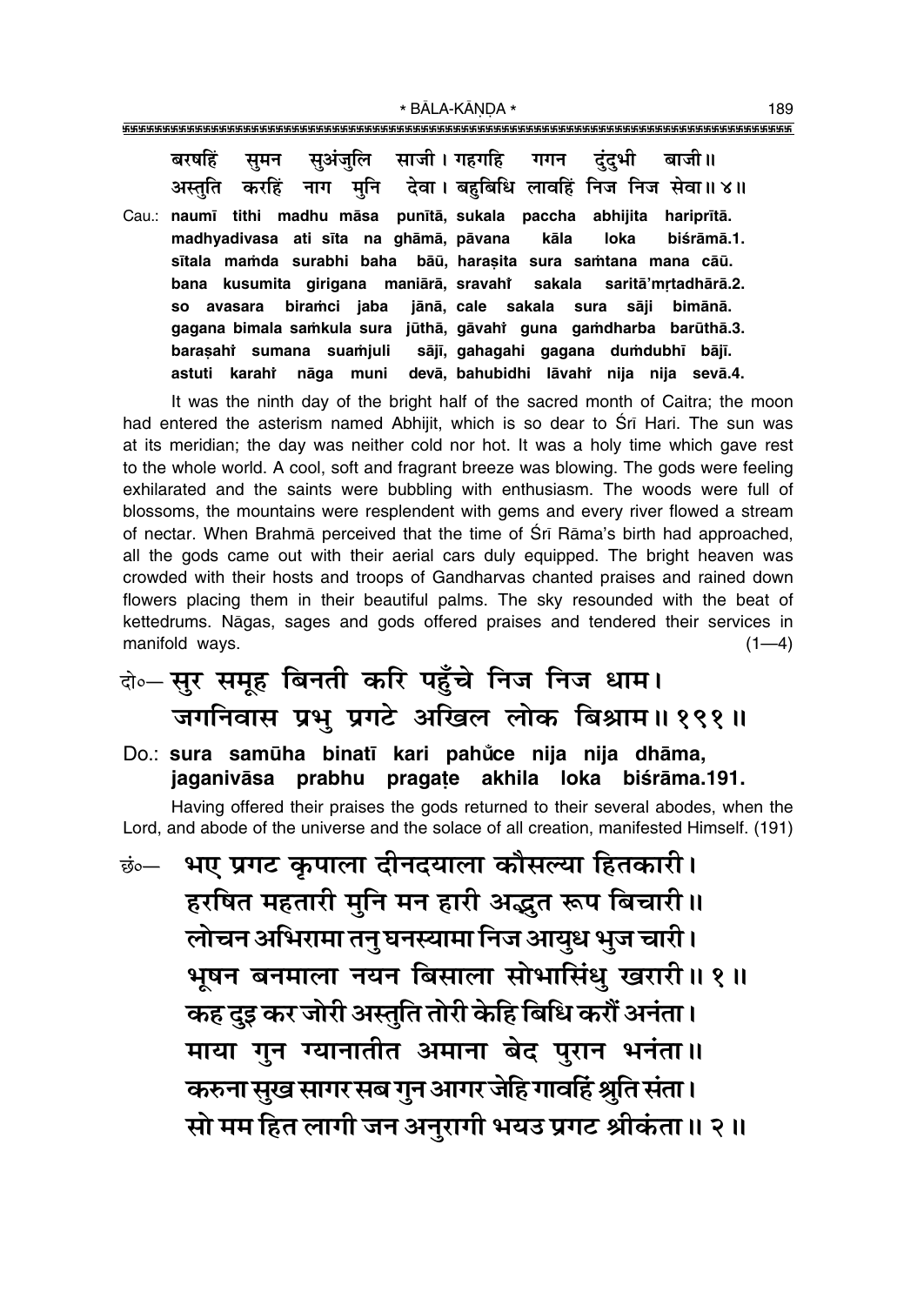ब्रह्मांड निकाया निर्मित माया रोम रोम प्रति बेद कहै। मम उर सो बासी यह उपहासी सुनत धीर मति थिर न रहै।। उपजा जब ग्याना प्रभु मुसुकाना चरित बहुत बिधि कीन्ह चहै। कहि कथा सुहाई मातु बुझाई जेहि प्रकार सुत प्रेम लहै ॥ ३ ॥ माता पुनि बोली सो मति डोली तजहु तात यह रूपा। कीजै सिसुलीला अति प्रियसीला यह सुख परम अनूपा ॥ सुनि बचन सुजाना रोदन ठाना होइ बालक सुरभूपा। यह चरित जे गावहिं हरिपद पावहिं ते न परहिं भवकूपा ॥ ४॥

Cham.:bhae pragata krpālā dīnadayālā kausalyā hitakārī, harasita mahatārī muni mana hārī adbhuta rūpa bicārī. locana abhirāmā tanu ghanasvāmā nija āvudha bhuja cārī, bhūsana banamālā nayana bisālā sobhāsimdhu kharārī.1. kaha dui kara jorī astuti torī kehi bidhi karaŭanamtā, māyā guna gyānātīta amānā beda purāna bhanamtā. karunā sukha sāgara saba guna āgara jehi gāvahi śruti samtā, so mama hita lāgī jana anurāgī bhayau pragata śrīkamtā.2. brahmāmda nikāyā nirmita māyā roma roma prati beda kahai, mama ura so bāsī yaha upahāsī sunata dhīra mati thira na rahai. upajā jaba gyānā prabhu musukānā carita bahuta bidhi kīnha cahai, kahi kathā suhāī mātu bujhāī jehi prakāra suta prema lahai.3. mātā puni bolī so mati dolī tajahu tāta yaha rūpā, kījai sisulīlā ati priyasīlā yaha sukha parama anūpā. suni bacana sujānā rodana thānā hoi bālaka surabhūpā, vaha carita je gāvahi haripada pāvahi te na parahi bhavakūpā.4.

The gracious Lord, who is compassionate to the lowly and the benefactor of Kausalyā appeared. The thought of His marvellous form, which stole the heart of sages, filled the mother with joy. His body was dark as a cloud, the delight of all eyes; in His four arms He bore His characteristic emblems (a conch-shell, a discus, a club and a lotus). Adorned with jewels and a garland of sylvan flowers and endowed with large eves, the Slayer of the demon Khara was an ocean of beauty. Joining both her palms the mother said, "O infinite Lord, how can I praise You! The Vedas as well as the Purānas declare You as transcending Māyā, beyond attributes, above knowledge and beyond all measure. He who is sung by the Vedas and holy men as an ocean of mercy and bliss and the repository of all virtues, the same Lord of Laksmi, the lover of His devotees, has revealed Himself for my good. The Vedas proclaim that every pore of Your body contains multitudes of universes brought forth by Maya. That such a Lord stayed in my womb—this amusing story staggers the mind of even men of wisdom." When the revelation came upon the mother, the Lord smiled; He would perform many a sportive act. Therefore He exhorted her by telling her the charming account of her previous birth so that she might love Him as her own child. The mother's mind was changed; she spoke again,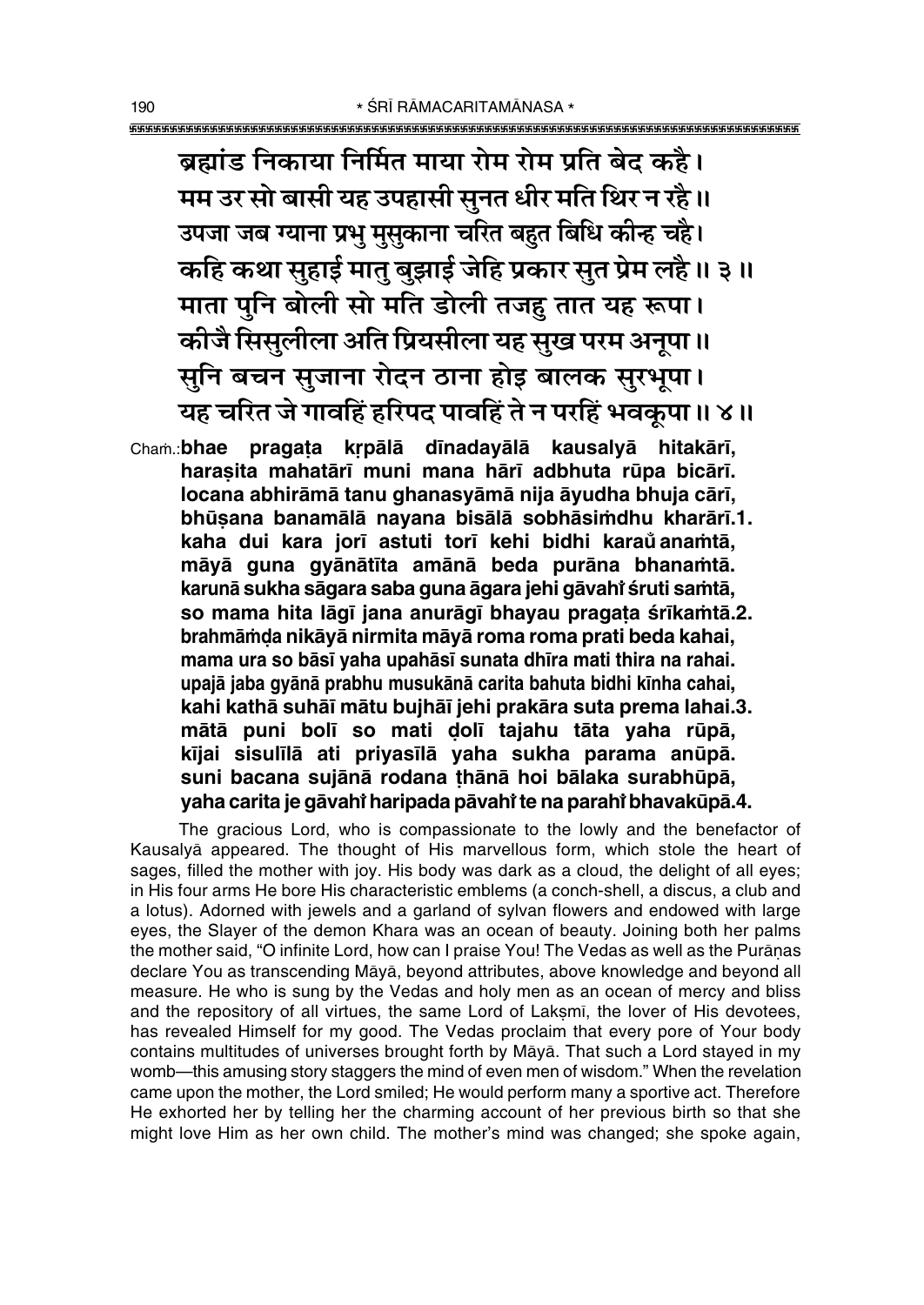\* BĀLA-KĀNDA \* 

"Give up this superhuman form and indulge in childish sports, which are so dear to a mother's heart; the joy that comes from such sports is unequalled in everyway." Hearing these words the all-wise Lord of immortals became an infant and began to cry. Those who sing this lay (says Tulasīdāsa) attain to the abode of Srī Hari and never fall into the well of mundane existence.  $(1-4)$ 

### केन्-बिप्र धेनु सुर संत हित लीन्ह मनुज अवतार। निज इच्छा निर्मित तनु माया गुन गो पार॥१९२॥ Do.: bipra dhenu sura samta hita līnha manuja avatāra,

nirmita tanu māyā

nija icchā

For the sake of Brāhmanas, cows, gods and saints, the Lord, who transcends Māyā and is beyond the three modes of Prakrti (Sattva, Rajas and Tamas) as well as beyond the reach of the senses took birth as a man assuming a form which is a product of His own will.  $(192)$ 

- चौ∘— सनि सिसु रुदन परम प्रिय बानी। संभ्रम चलि आईं सब रानी॥ धार्डं दासी। आनँद मगन हरषित जहँ तहँ सकल परबासी॥१॥ सूनि काना। मानहँ पुत्रजन्म ब्रह्मानंद समाना॥ दसरथ पुलक सरीरा। चाहत उठन करत मति धीरा॥२॥ प्रेम परम मन सुभ होई। मोरें गृह सूनत आवा प्रभु सोई॥ जाकर नाम राजा। कहा बोलाइ परमानंद परि मन बजावह बाजा॥ ३॥ कहँ गयउ हँकारा। आए द्विजन सहित नृपद्वारा॥ बसिष्ठ गर अनुपम बालक देखेन्हि जाई। रूप रासि गुन कहि न सिराई॥४॥
- Cau.: suni sisu rudana parama priya bānī, sambhrama cali ā saba rānī. harasita jahå tahå dhāi dāsī, ānåda magana sakala purabāsī.1. dasaratha putrajanma suni kānā, mānahů brahmānamda samānā. parama prema mana pulaka sarīrā, cāhata uthana karata mati dhīrā.2. hoī, more jākara nāma sunata subha grha āvā prabhu soī. paramānamda pūri mana rājā, kahā bajāvahu bolāi bājā.3. gura basistha kahå gayau håkārā, āe dvijana sahita nrpadvārā. anupama bālaka dekhenhi jāi, rūpa rāsi guna kahi na sirāi.4.

On hearing the most pleasing sound of the baby's cries all the queens came in a flurry. Maid-servants ran helter-skelter in great delight; all the people of the city were transported with joy. When the tidings of the birth of a son reached Dasaratha's ears he was drowned as it were in the ecstasy of absorption into Brahma. With a mind saturated with the highest love and with a body thrilling all over with joy he sought to rise, while attempting to recover his senses."The same Lord, whose very Name brings blessings with It even when It reaches one's ears, has arrived at my house," he said to himself; and the thought filled his mind with supreme joy. Sending for musicians he said, "Play on your instruments."The preceptor Vasistha was also summoned and he called at the palace door, with a train of Brāhmanas. They all went and gazed upon the peerless babe, who was an embodiment of beauty and possessed excellences more than one could tell.  $(1-4)$ 

go pāra.192.

guna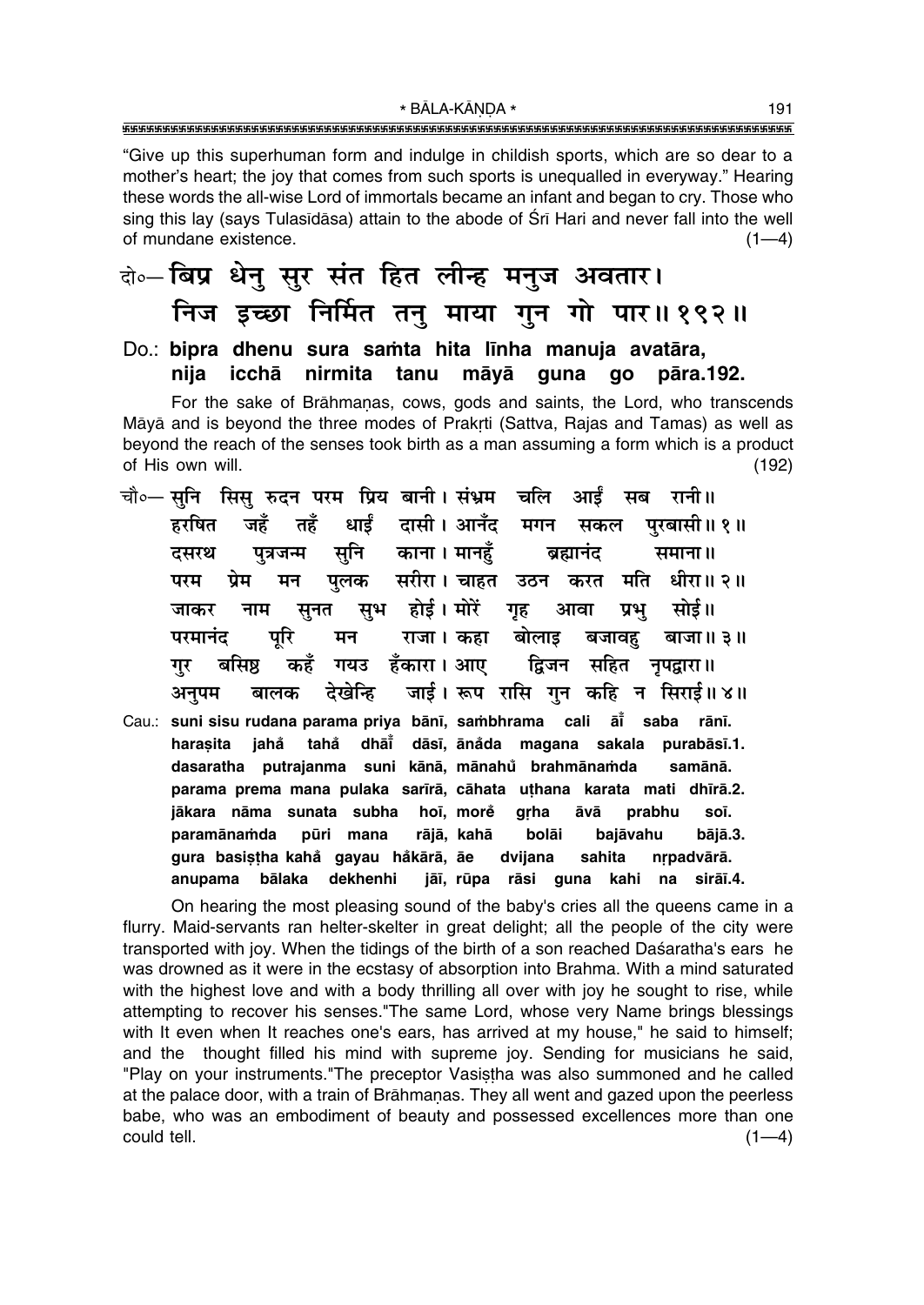### के-नंदीमुख सराध करि जातकरम सब कीन्ह। हाटक धेन् बसन मनि नूप बिप्रन्ह कहँ दीन्ह।। १९३॥

#### Do.: namdīmukha sarādha kari jātakarama saba kīnha, hātaka dhenu basana mani nrpa bipranha kahådīnha.193.

After performing the Nandimukha Śraddha\* the king completed all the rites connected with the birth of a child and made gifts of gold, cows, raiment and jewels to the Brāhmanas.  $(193)$ 

- पर छावा। कहि न जाइ जेहि भाँति बनावा॥ चौ०— ध्वज पताक तोरन तें होई। ब्रह्मानंद मगन अकास लोई॥ १॥ सुमनबृष्टि सब बृंद मिलि चलीं लोगाईं।सहज सिंगार किएँ उठि धाईं॥ बंद कनक कलस मंगल भरि थारा। गावत पैठहिं भूप दआरा॥ २॥ नेवछावरि करहीं। बार बार सिस् चरनन्हि परहीं॥ करि आरति गायक। पावन गुन गावहिं रघुनायक॥३॥ मागध सत बंदिगन सब काह।जेहिं पावा राखा नहिं ताह॥ सर्बस दीन्ह दान कीचा। मची सकल बीथिन्ह बिच बीचा॥४॥ मगमद चंदन कंकम Cau.: dhvaja patāka torana pura chāvā, kahi na jāi jehi bhāti banāvā.
- hoī, brahmānamda magana saba loī.1. sumanabrsti akāsa tě logāi, sahaja brmda brṁda mili calĭ simgāra kiể uthi dhāĭ. kanaka kalasa mamgala bhari thārā, gāvata paithahi bhūpa duārā.2. karahi, bāra bāra sisu carananhi parahi. kari ārati nevachāvari māgadha sūta bamdigana gāyaka, pāvana guna gāvahi raghunāyaka.3. sarbasa dāna dīnha saba kāhū, jehř pāvā rākhā nahi tāhū. mrgamada camdana kumkuma kīcā, macī sakala bīthinha bica bīcā.4.

The city was full of flags and banners and festal arches. It was decorated in a way which defies description. Showers of flowers dropped from heaven; everybody was rapt in the joy of absorption into Brahma. Women streamed forth in troops; they came running in their natural toilet. Carrying jars of gold and salvers full of auspicious articles, they entered the portals of the royal palace singing as they went along. Waving lights and passing offerings round and round over the child's head as an act of exorcism they threw themselves at the babe's feet again and again. Bards, minstrels, panegyrists and songsters chanted solemn praises of the Lord of Raghus. Everyone gave whatever one possessed; even he who received did not retain it. All the lanes of the city were muddy with pastes of musk, sandal and saffron.  $(1-4)$ 

# वे०-गृह गृह बाज बधाव सुभ प्रगटे सुषमा कंद। हरषवंत सब जहँ तहँ नगर नारि नर बंद॥१९४॥

### Do.: grha grha bāja badhāva subha pragate susamā kamda, harasavamta saba jahå tahå nagara nāri nara brmda.194.

<sup>\*</sup> A commemorative offering to the Manes Preliminary to any joyous occasion, such as investiture with the sacred thread, wedding etc.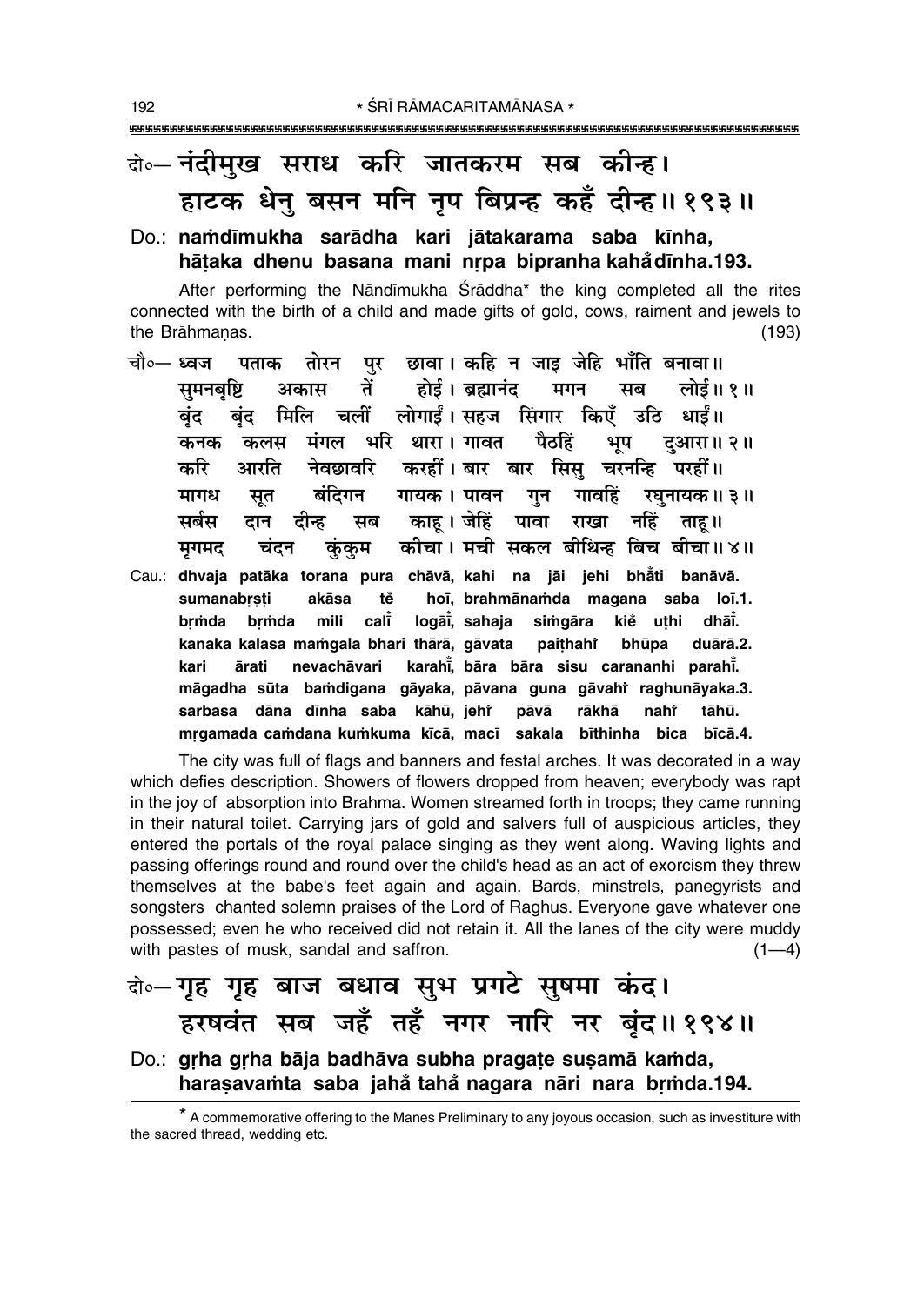\* BĀLA-KĀNDA \* 

There was happy music of festivity in every house; for the very fountain of beauty had manifested Himself. All the men and women of the city were full of joy everywhere.  $(194)$ 

- चौ०— कैकयसता दोऊ। संदर सत जनमत भैं ओऊ॥ समित्रा सख संपति समय समाजा।कहि न सकड सारद अहिराजा॥१॥ वह सोहड एहि भाँती। प्रभहि मिलन आई जन राती॥ अवधपरी मन सकचानी। तदपि देखि बनी संध्या अनमानी॥ २॥ भान जन अँधिआरी । उड़इ अबीर मनहँ अरुनारी॥ अगर धप बह जन मंदिर मनि तारा। नप गह कलस सो इंद उदारा॥३॥ समह जन बानी। जनु खग मुखर समयँ जनु सानी॥ बेदधुनि अति मृद् भवन भलाना। एक मास तेडँ जात न जाना॥४॥ कौतक देरिव पतंग
- doū, sumdara suta janamata bhař oū. Cau.: kaikayasutā sumitrā vaha sukha sampati samaya samājā, kahi sakai sārada ahirājā.1. na avadhapurī sohai ehi bhatī, prabhuhi milana āī janu rātī. dekhi bhānu janu mana sakucānī, tadapi banī samdhyā anumānī.2. agara dhūpa bahu janu ådhiārī, uRai abīra manahů arunārī. mamdira mani samūha janu tārā, nrpa grha kalasa so imdu udārā.3. bhavana bedadhuni ati mrdu bānī, janu khaga mukhara samaya janu sānī. kautuka dekhi patamga bhulānā, eka māsa ter iāta na iānā.4.

Kaikeyī and Sumitrā each gave birth to a lovely boy. The joy, grandeur, solemnity of the occasion and the concourse of men were more than what Sarada and the serpentking could describe. The city of Ayodhya wore a galla appearance; it looked as if Night had come to see the Lord and, feeling abashed as it were at the sight of the sun (her own lord), had deliberately stayed over in the form of twilight. Clouds of incense represented the dusk; and handfuls of red powder tossed up and wafted in the air represented the redish light of sunset. The hosts of jewels that gleamed on house tops looked like so many stars; while the round pinnacle on the top of the royal palace corresponded to the beautiful moon. The murmuring sound of the chanting of Veda in the palace resembled the chirping of birds appropriate to the occasion. Gazing upon this spectacle the sun for got himself; a whole month passed without his knowing it.  $(1-4)$ 

## वे॰- मास दिवस कर दिवस भा मरम न जानइ कोइ। रथ समेत रबि थाकेउ निसा कवन बिधि होइ॥१९५॥

Do.: māsa divasa kara divasa bhā marama na jānai koi, ratha sameta rabi thākeu nisā kavana bidhi hoi.195.

The day assumed the length of a month; but no one could understand the mystery. The sun stood motionless with his chariot; how could there be any night?  $(195)$ 

|  |  | चौ०— यह  रहस्य  काहूँ  नहिं  जाना । दिनमनि  चले  करत  गुनगाना॥ |
|--|--|----------------------------------------------------------------|
|  |  | देखि महोत्सव सुर मुनि नागा। चले भवन बरनत निज भागा॥१॥           |
|  |  | औरउ एक कहउँ निज चोरी।सुनु गिरिजा अति दृढ़ मति तोरी॥            |
|  |  | काकभुसंडि संग हम दोऊ।मनुजरूप जानइ नहिं कोऊ॥२॥                  |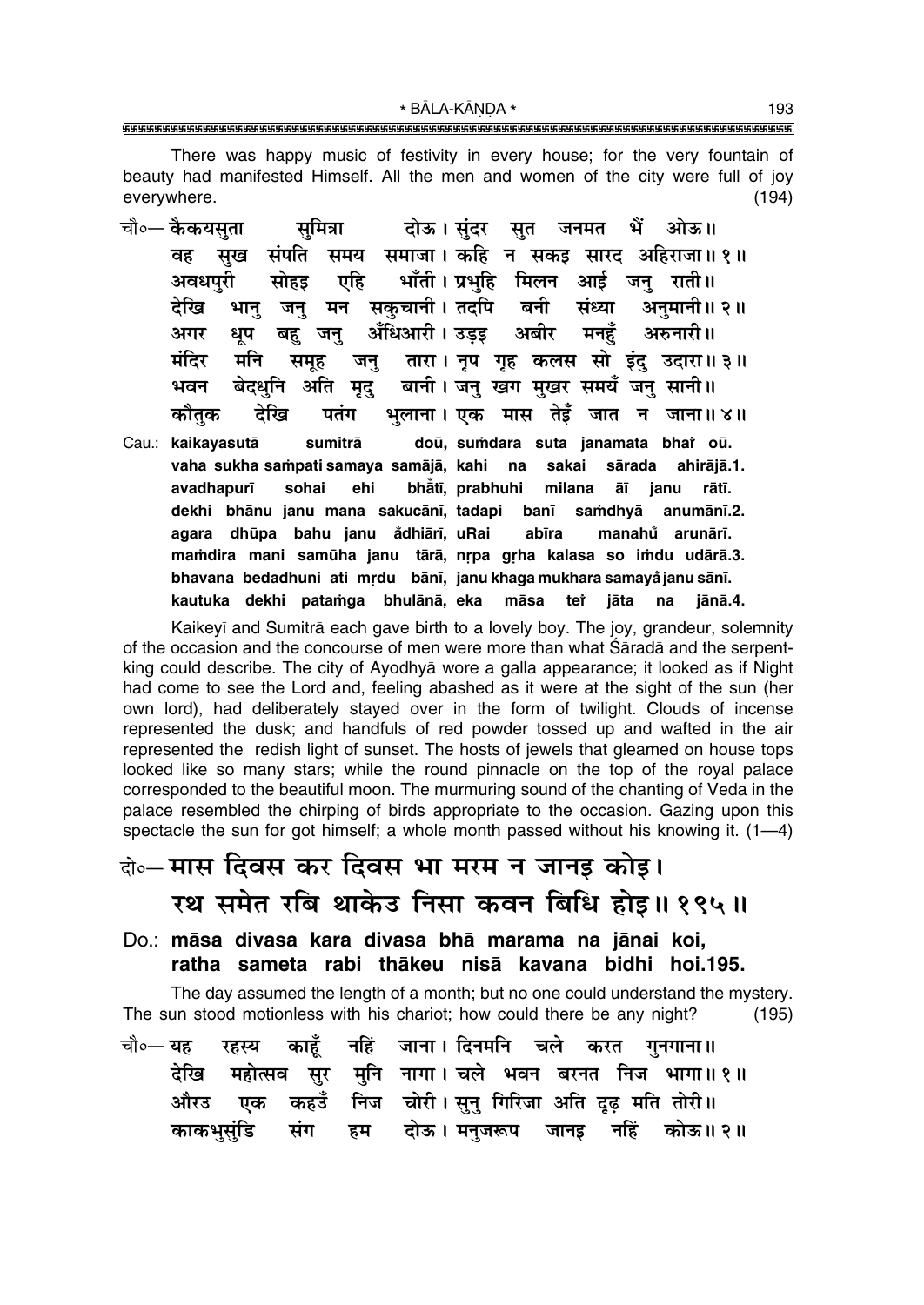| प्रेमसूख<br>परमानंद                                                 | फूले। बीथिन्ह फिरहिं मगन मन भूले॥                     |
|---------------------------------------------------------------------|-------------------------------------------------------|
| यह सुभ चरित जान पै सोई।कृपा राम कै जापर होई॥३॥                      |                                                       |
| तेहि अवसर जो जेहि बिधि आवा। दीन्ह भूप जो जेहि मन भावा॥              |                                                       |
| रथ तुरंग हेम गो हीरा।दीन्हे नृप नानाबिधि चीरा॥४॥<br>गज              |                                                       |
| Cau.: yaha rahasya kāhūઁ nahŕ jānā, dinamani cale karata gunagānā.  |                                                       |
| dekhi mahotsava sura muni nāgā, cale bhavana baranata nija bhāgā.1. |                                                       |
| aurau                                                               | eka kahaŭ nija corī, sunu girijā ati dṛRha mati torī. |
| kākabhusumdi samga hama doū, manujarūpa jānai                       | nahi koū.2.                                           |
| paramānamda premasukha phūle, bīthinha phirahi magana mana bhūle.   |                                                       |
| yaha subha carita jāna pai soī, kṛpā rāma                           | kai<br>ho <sub>i.3</sub><br>jāpara                    |
| avasara jo jehi bidhi āvā, dīnha bhūpa jo jehi mana bhāvā.<br>tehi  |                                                       |
| gaja ratha turaga hema go hīrā, dīnhe nrpa                          | nānābidhi<br>cērā.4.                                  |

Nobody noticed this strange phenomenon; the sun at last moved ahead singing the praises of Śrī Rāma as he went. Witnessing the great festival the gods, sages and Någas proceeded to their several abodes congratulating themselves on their good luck. I tell you one more covert act of Mine; listen to it, O Girijå, for I know your steadfast faith. The sage Kākabhusundi and Myself both were there together in human form without anyone knowing it. Elated with supreme joy and the delight of love we roamed about the streets in ecstasy forgetting ourselves. He alone who enjoyed Śrī Rāma's grace could be apprised of this blessed adventure of ours. On that occasion the king granted the desire of everyone's heart, in whatever manner one came. He bestowed elephants, chariots, horses, gold, cows, diamonds and costumes of various kinds.  $(1-4)$ 

## दो**0 मन संतोषे सबन्हि के जहँ तहँ देहिं असीस।** सकल तनय चिर जीवहुँ तुलसिदास के ईस॥१९६॥

#### Do.: **mana sa≈to¶e sabanhi ke jaha° taha° . dehiÚ as∂sa, sakala tanaya cira j∂vahu° tulasidåsa ke ∂sa.196.**

All were satisfied in their heart and invoked blessings here and there, saying, "May all the sons of Dasaratha live long those Lord of Tulasīdāsa." (196)

- चौ०— <mark>कछुक दिवस बीते एहि भाँती । जात न जानिअ दिन अरु राती ॥</mark> नामकरन कर अवसरु जानी। भूष बोलि पठए मुनि ग्यानी॥ १॥ **करि पूजा भूपति अस भाषा। धरिअ नाम जो मुनि गुनि राखा॥** इन्ह के नाम अनेक अनूपा।**मैं नृप कहब स्वमति अनुरूपा॥२॥** जो आनंद सिंधु सुखरासी।सीकर तें त्रैलोक सुपासी॥ र्**सो सुख धाम राम अस नामा। अखिल लोक दायक** बिश्रामा॥३॥ <u>बिस्व भरन पोषन कर जोई।ताकर नाम भरत अस होई।।</u> जाके समिरन तें रिपु नासा।**नाम सत्रुहन बेद प्रकासा॥४**॥
- Cau.: **kachuka divasa b∂te ehi bhå° t∂, jåta na jånia dina aru råt∂.** nāmakarana kara avasaru jānī, bhūpa boli paṭhae muni gyānī.1.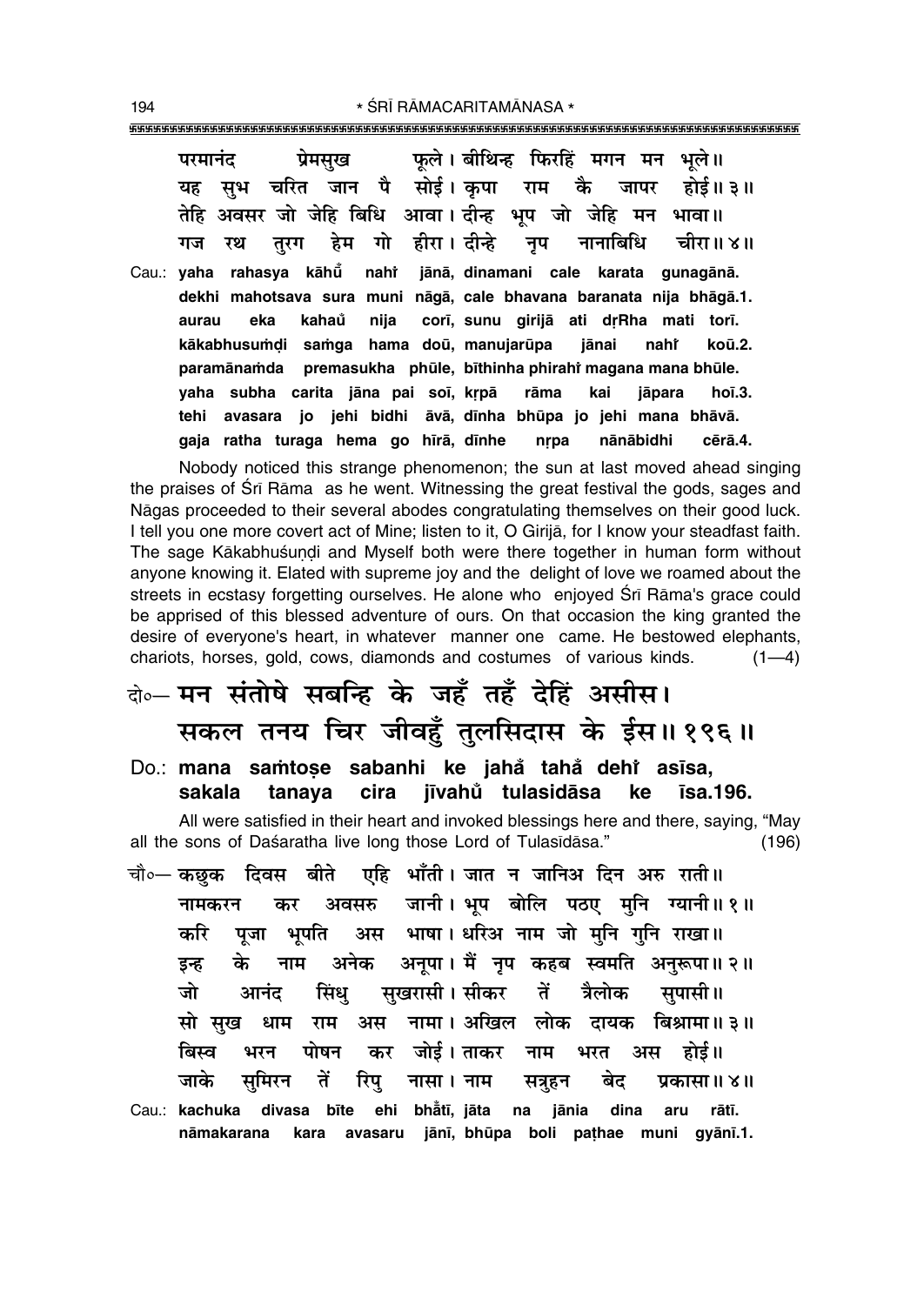kari pūjā bhūpati asa bhāṣā, dharia nāma jo muni guni rākhā. inha ke nāma aneka anūpā, mai nrpa kahaba svamati anurūpā.2. ānamda simdhu sukharāsī, sīkara tě trailoka supāsī. io so sukha dhāma rāma asa nāmā, akhila biśrāmā.3. loka dāyaka bisva bharana posana kara joi, tākara nāma bharata hoī. asa iāke sumirana tě ripu nāsā, nāma satruhana beda prakāsā.4.

A few days rolled on in this way; days and nights passed unnoticed. Knowing that the time had come for naming the children, the king sent for the enlightened sage Vasistha. After paying him homage the king spoke to him thus, "Holy sir! Kindly assign them names that you have fixed your mind upon." "Their names are many and unique; yet O king, I will declare them according to my own lights. This eldest boy of yours, who is an ocean of felicity and embodiment of joy, a particle of which fills the three worlds with delight, has for His name 'Rāma', the very home of bliss and the comforter of all the worlds. Your second son, who sustains and supports the universe, will be called 'Bharata'; while he whose very thought destroys one's enemies is celebrated in the Vedas by the name of Satrughna'."  $(1-4)$ 

### वे⊶लच्छन धाम राम प्रिय सकल जगत आधार। गुरु बसिष्ट तेहि राखा लछिमन नाम उदार॥१९७॥

#### Do.: lacchana dhāma rāma priya sakala jagata ādhāra, guru basista tehi rākhā lachimana nāma udāra.197.

He who is the abode of noble characteristics, the beloved of Srī Rāma and the mainstay of the whole universe, was given by Guru Vasistha the splendid name of Laksmana.  $(197)$ 

- हृदयँ बिचारी। बेद तत्व नृप तव सुत चारी॥ चौ०— धरे नाम गर मनि धन जन सरबस सिव प्राना। बाल केलि रस तेहिं सुख माना॥१॥ बारेहि ते निज हित पति जानी।लछिमन राम चरन रति मानी॥ दुनउ भाई। प्रभु सेवक जसि प्रीति बडाई॥२॥ भरत सत्रहन संदर दोउ जोरी। निरखहिं छबि जननीं तन तोरी॥ गौर स्याम गुन धामा। तदपि अधिक सुखसागर रामा॥३॥ चारिउ सील रूप प्रकासा। सूचत किरन हृदयँ मनोहर अनुग्रह इंद् हासा ॥ कबहँ उछंग कबहुँ बर पलना। मातु दुलारइ कहि प्रिय ललना॥४॥
- Cau.: dhare nāma gura hrdayă bicārī, beda tatva nrpa tava suta cārī. muni dhana jana sarabasa siva prānā, bāla keli rasa teht sukha mānā.1. bārehi te nija hita pati jānī, lachimana rāma carana rati mānī. bharata satruhana dūnau bhāi, prabhu sevaka jasi prīti baRāi.2. svāma gaura sumdara dou jorī, nirakhahi chabi jananī trna torī. dhāmā, tadapi adhika sukhasāgara rāmā.3. cāriu sīla rūpa guna anugraha imdu prakāsā, sūcata kirana manohara hāsā. hrdavå kabahů uchamga kabahů bara palanā, mātu dulārai kahi priya lalanā.4. The preceptor assigned these names after careful thought and then said, "Your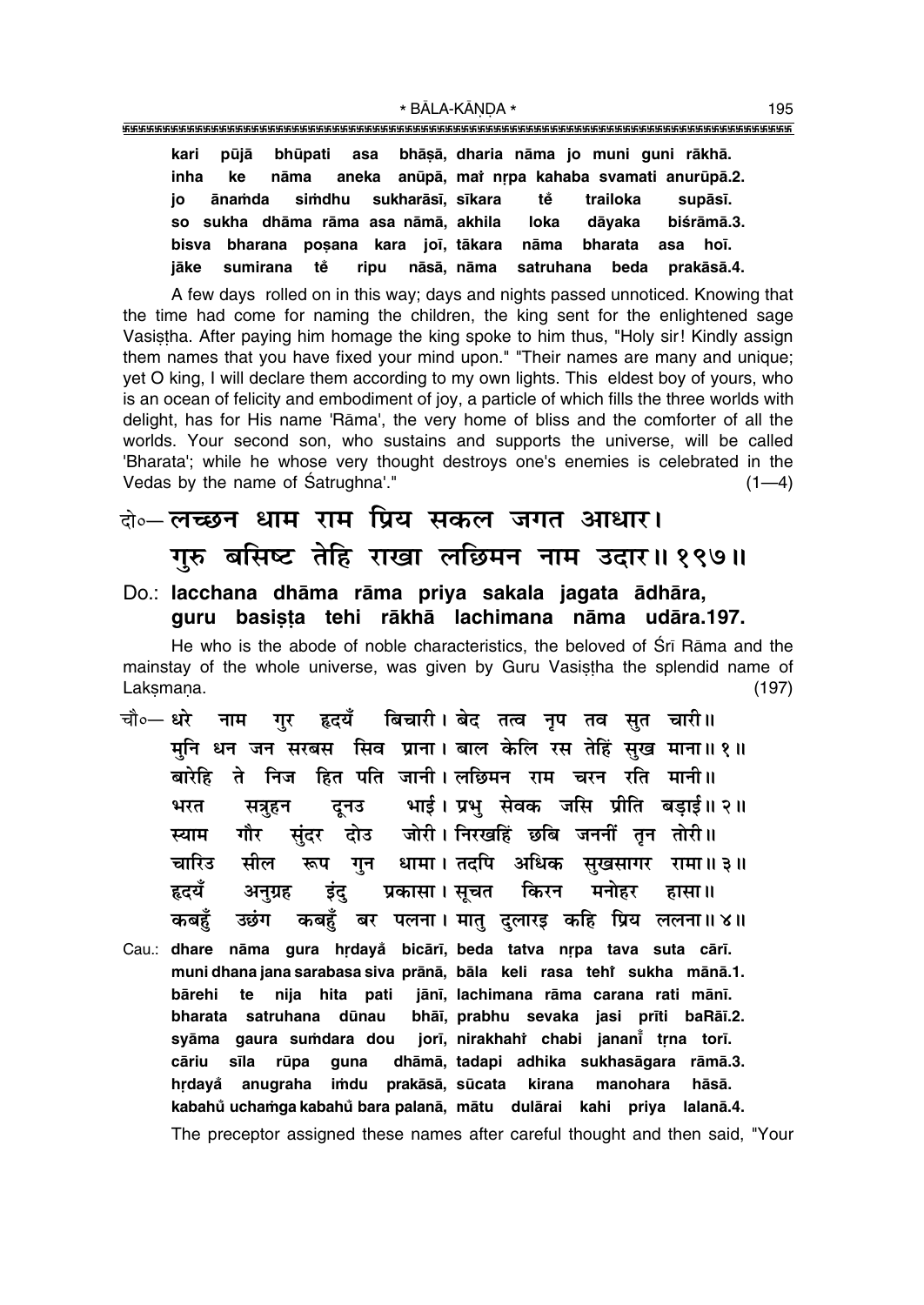four sons, O king, are the essence of Veda itself. Of them Śrī Rāma is the sages' treasure, the devotee's all in all and Siva's very life; He takes delight at present in the rapture of childish sports". From his earliest days Laksmana came to look upon Śrī Råma as his benefactor and master and conceived devotion to His feet. The love that existed between the two half-brothers, Bharata and Satrughna, was as glorious as that which obtains between a master and his servant. As the mothers gazed on the beauty of the two lovely pairs, one of whom was dark, the other fair, they would break a blade of grass in order to avert the evil eye. Although all the four brothers were embodiments of amiability, beauty and goodness, yet Śrī Rāma was an ocean of bliss par excellence. In His heart shone the moon of grace and His captivating smile represented its rays. Now on her lap and now in the beautiful cradle, the mother fondled Him calling Him her own darling. (1—4)

## दो**० व्यापक ब्रह्म निरंजन निर्गुन बिगत बिनोद।** सो अज प्रेम भगति बस कौसल्या कें गोद।। १९८ ।।

### Do.: **byāpaka brahma niramiana nirguna bigata binoda, so aja prema bhagati basa kausalyå ke goda.198. °**

The unborn and all-pervading Brahma, who is untainted by Måyå, without attributes and devoid of play, has sought shelter in the arms of Kausalyå conquered by her love and devotion. (198)

- चौ०— **काम कोटि छबि स्याम सरीरा। नील कंज बारि**ट गंभीरा॥ |<br>अरुन चरन पंकज नख जोती। कमल दलन्हि बैठे जन मोती॥१॥ **रेख** कलिस ध्वज अंकस सोहे।नपर धनि सनि मनि मन मोहे॥  $\overline{a}$ हिं किंकिनी उदर त्रय रेखा। नाभि गभीर जान जेहिं देखा॥ २॥ भुज बिसाल भूषन जुत भूरी।*'*हियँ हरि नख अति सोभा रूरी॥ उर मनिहार पदिक की सोभा।।बिप्र चरन देखत मन लोभा॥३॥ कंब कंठ अति चिबक सहाई।आनन अमित मदन छबि छाई॥ दुइ दुइ दसन अधर अरुनारे।**नासा तिलक को बरनै पारे॥४॥** संदर श्रवन सचारु कपोला।अति प्रिय मधर तोतरे बोला॥ चिक्कन कच कंचित गभुआरे।बह प्रकार रचि मात् सँवारे॥५॥ **पीत झगुलिआ तनु पहिराई। जानु पानि बिचरनि मोहि भाई।।** रूप सकहिं नहिं कहि श्रुति सेषा। सो जानइ सपनेहुँ जेहिं देखा॥६॥
- Cau.: **kåma ko¢i chabi syåma sar∂rå, n∂la ka≈ja bårida ga≈bh∂rå. aruna carana pa≈kaja nakha jot∂, kamala dalanhi bai¢he janu mot∂.1. rekha kulisa dhvaja a≈kusa sohe, nµupura dhuni suni muni mana mohe.** kaṭi kiṁkinī udara traya rekhā, nābhi gabhīra jāna jehř dekhā.2. bhuja bisāla bhūsana juta bhūrī, hiyå hari nakha ati sobhā rūrī. **ura manihåra padika k∂ sobhå, bipra carana dekhata mana lobhå.3. ka≈bu ka≈¢ha ati cibuka suhå∂, ånana amita madana chabi chå∂. dui dui dasana adhara arunåre, nåså tilaka ko baranai påre.4.**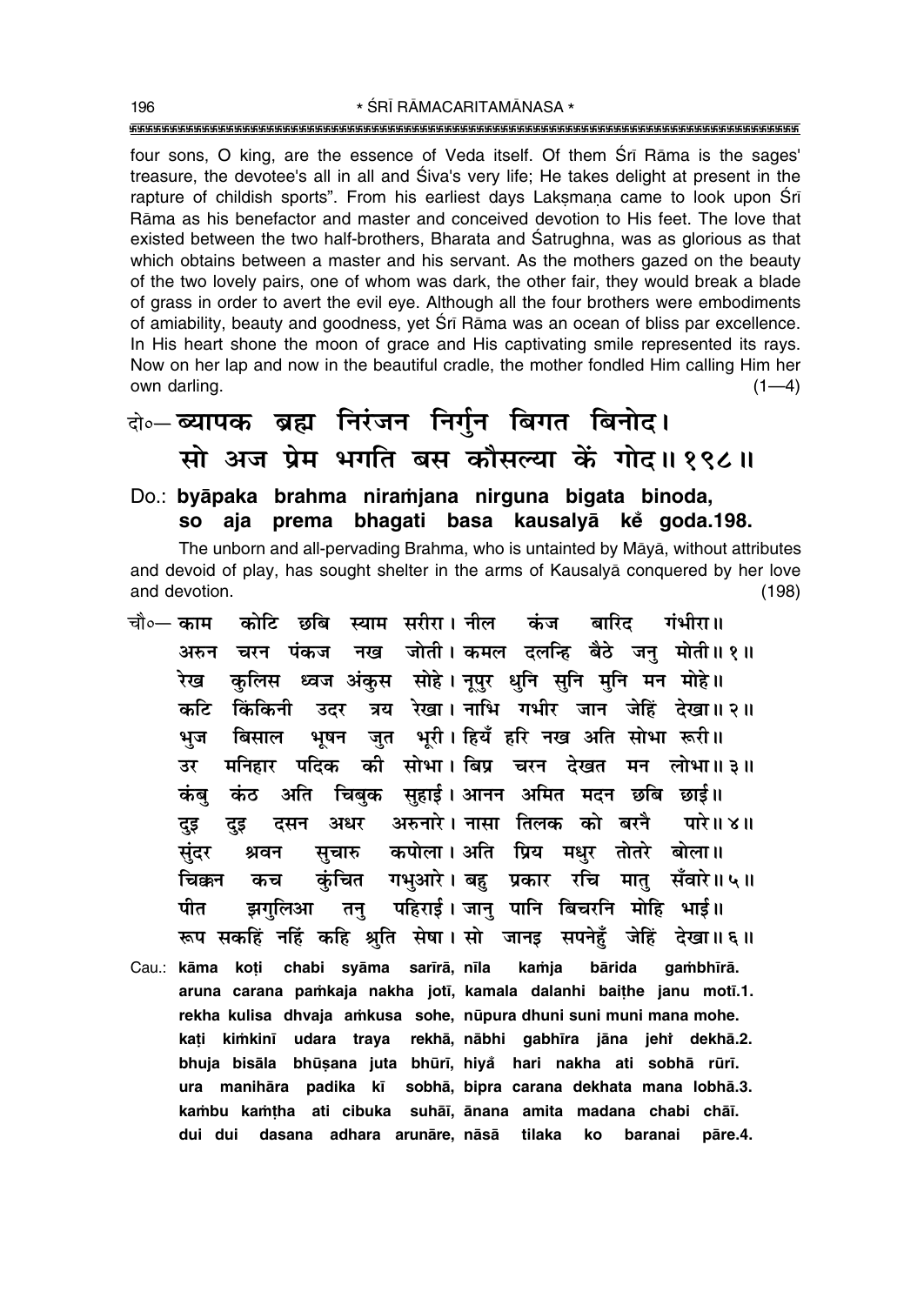**su≈dara ‹ravana sucåru kapolå, ati priya madhura totare bolå . cikkana kaca ku≈cita gabhuåre, bahu prakåra raci måtu sa°våre.5. p∂ta jhaguliå tanu pahirå∂, jånu påni bicarani mohi bhå∂.** rūpa sakahi̇́ nahi̇̀ kahi śruti seṣā, so jānai sapanehů jehi̇̀ sapanehů jehř dekhā.6.

His dark form, which resembles a blue lotus and a heavy rain-cloud, possessed the beauty of millions of Cupids. The nails glistened on His red lotus-like feet as if pearls had been set on the petals of a rosy lotus. Marks of a thunderbolt, a flag and a goad shone on His soles and the tinkling of His anklets enraptured the heart of sages. A string of tiny bells girdled His waist and there were threefolds in His belly; the depth of His navel is known to him alone who has perceived it. His long arms were adorned with a number of ornaments and the tiger's claw hanging on His breast possessed an exquisite beauty. The elegance of the necklace of gems with a diamond at the lowest end and the print of the Brāhmana's foot<sup>\*</sup> fascinated one's mind. His neck resembled a conch-shell in its spiral shape and the chin looked most beautiful; while His face flushed with the beauty of countless Cupids. Pairs of small teeth were veiled by rosy lips and His beautiful nose and the sectarian mark on His brow defied description. With charming ears and most lovely cheeks, His sweet lisping prattle was most delightful to hear. The smooth and curly hair that had never been trimmed since His very birth had been beautifully dressed in manifold ways by the mother. A yellow frock covered His body and His crawling on knees and hands was most pleasing to me. The elegance of His form was something which even the Vedas and Sesa (the serpent-god) could not describe; it is known to him alone who has beheld it even in a dream.  $(1-6)$ 

### दो**०–स्ख संदोह मोहपर ग्यान गिरा गोतीत।** दंपति परम प्रेम बस कर सिसुचरित पुनीत॥१९९॥

#### Do.: **sukha sa≈doha mohapara gyåna girå got∂ta, da≈pati parama prema basa kara sisucarita pun∂ta.199.**

The all-blissful Lord, who is above delusion and transcends knowledge, speech and all sensuous perception, sported like an innocent child, yielding to the supreme love of the royal couple (Dasaratha and Kausalya). (199)

|  |  |  | चौ०— एहि  बिधि  राम  जगत  पितृ  माता । कोसलपुर    बासिन्ह     सुखदाता॥ |
|--|--|--|------------------------------------------------------------------------|
|  |  |  | जिन्ह रघुनाथ चरन रति मानी।।तिन्ह की यह गति प्रगट भवानी॥१॥              |

\* Once upon a time there was a discussion among the sages as to which of the three Lords of creation, viz., Brahmā, Visnu and Śiva was the greatest. In order to put the matter to the test Brahmā's son Bhrgu was deputed to visit the three divinities one by one. Bhrgu first approached his own father and did not bow to him as a dutiful son. This enraged Brahmå; but he somehow managed to curb his anger by force of reason. From Brahmā's court the sage went to Kailāsa. The god of gods, Śankara, rose to greet the sage and stretched His arms to embrace him. But Bhrgu avoided His touch saying, "Touch me not, since you have broken social conventions and flouted the injunctions of the Vedas." Siva lost His temper when He heard these aspersions. Taking up His trident He proceeded to strike the sage; but Goddess Pārvatī intervened and pacified Him. Thereafter Bhrgu went to Vaikuntha, the abode of Bhagavān Visnu, and found the Lord reposing with His head on the lap of Śrī Lakṣmī. Breaking into His room unceremoniously the sage suddenly kicked Him on the chest. The almighty Lord quickly rose with Śrī Lakṣmī, alighted from His bed and, offering him homage, asked his forgiveness for the incivility shown to him by not welcoming him in advance. The Lord then rubbed the sage's foot saying that it might have been hurt by striking against His hard breast. Since then the Lord has ever borne on His bosom the print of the sage's foot as a mark of honour and it stands an abiding monument to His unequalled forbearance.